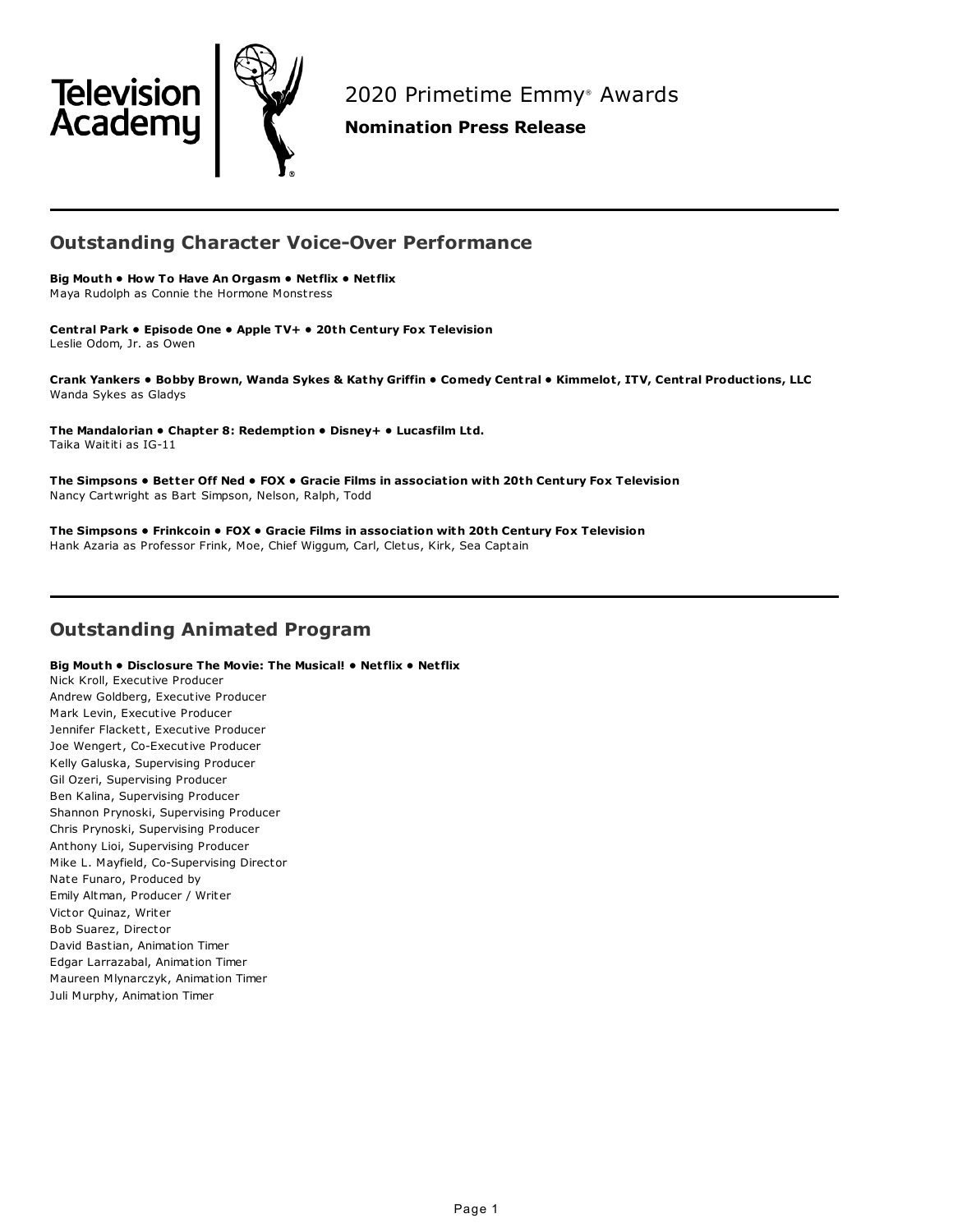#### **Bob's Burgers • Pig Trouble In Little Tina • FOX • 20th Century Fox Television**

Loren Bouchard, Executive Producer Jim Dauterive, Executive Producer Nora Smith, Executive Producer/Written by Dan Fybel, Executive Producer Rich Rinaldi, Executive Producer Jon Schroeder, Executive Producer Greg Thompson, Executive Producer Steven Davis, Co-Executive Producer Scott Jacobson, Co-Executive Producer Lizzie Molyneux-Logelin, Co-Executive Producer Wendy Molyneux, Co-Executive Producer Holly Schlesinger, Co-Executive Producer Kelvin Yu, Co-Executive Producer Janelle Momary-Neely, Supervising Producer Bernard Derriman, Supervising Director Tony Gennaro, Supervising Director Chris Song, Director Scott Greenberg, Animation Executive Producer Joel Kuwahara, Animation Executive Producer Mike Penketh, Animation Producer Doug Gallery, Timing Supervisor

#### **BoJack Horseman • The View From Halfway Down • Netflix • Tornante Productions, LLC**

Raphael Bob-Waksberg, Executive Producer Noel Bright, Executive Producer Steven A. Cohen, Executive Producer Will Arnett, Executive Producer Aaron Paul, Executive Producer Joanna Calo, Co-Executive Producer Lisa Hanawalt, Co-Executive Producer Mike Hollingsworth, Co-Executive Producer/Supervising Director Nick Adams, Supervising Producer Shauna McGarry, Supervising Producer Alex Bulkley, Producer Corey Campodonico, Producer Eric Blyler, Producer Richard Choi, Producer Amy Winfrey, Directed by Alison Tafel, Written by Christopher Nance, Assistant Director Yair Gordon, Animation Director Karl Pajak, Animation Director

### **Rick And Morty • The Vat Of Acid Episode • Adult Swim • Rick and Morty, LLC**

Dan Harmon, Executive Producer Justin Roiland, Executive Producer Mike McMahan, Executive Producer Scott Marder, Executive Producer Keith Crofford, Executive Producer Rick Mischel, Executive Producer Richard Grieve, Executive Producer Mike Lazzo, Executive Producer Rob Schrab, Co-Executive Producer James Siciliano, Supervising Producer Wes Archer, Supervising Director Michael Waldron, Producer Nick Rutherford, Producer Lee Harting, Producer Ollie Green, Producer Sydney Ryan, Produced by J. Michael Mendel, Produced by Jacob Hair, Directed by Nathan Litz, Director Jeff Loveness, Written by, Supervising Producer Albro Lundy, Written by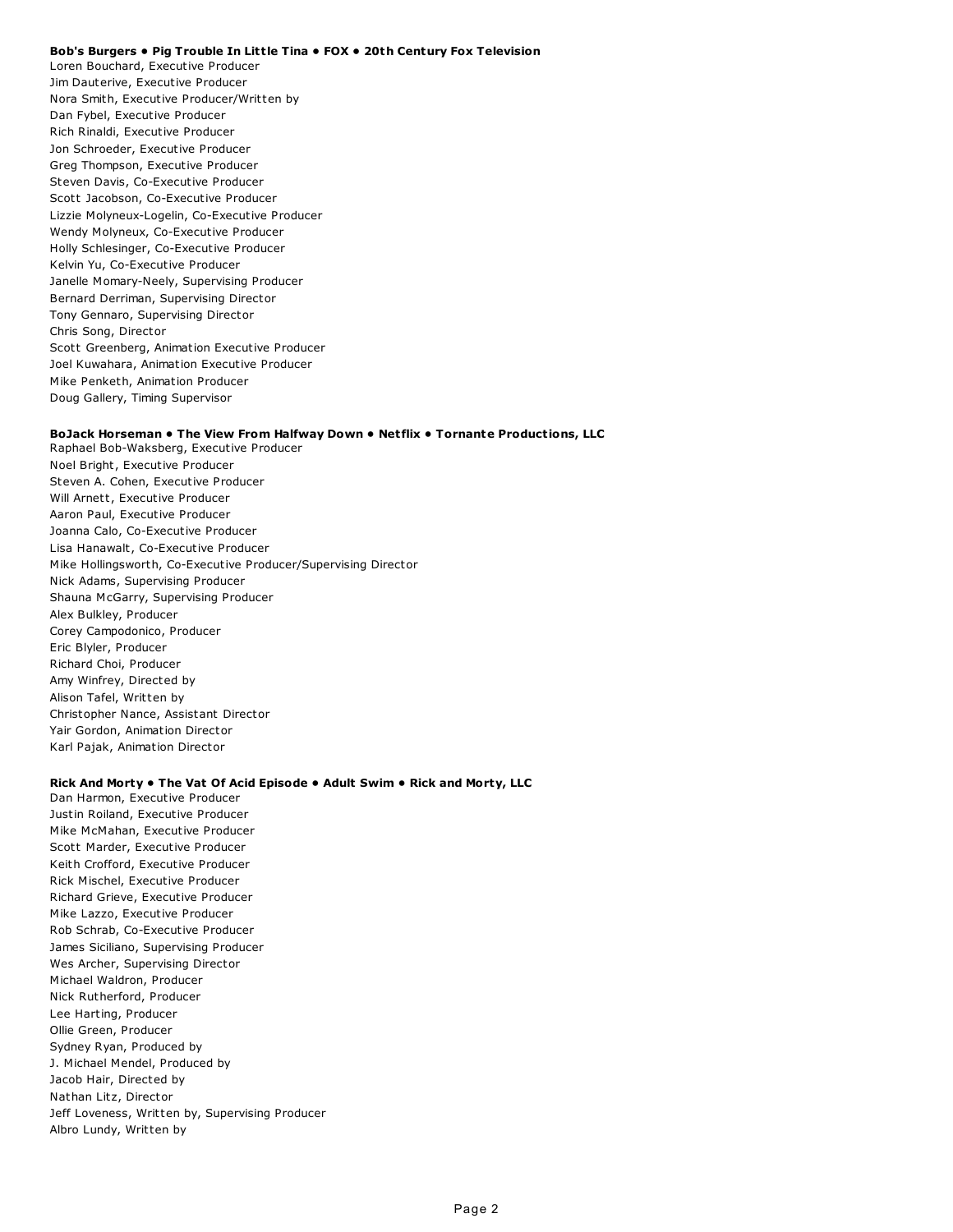The Simpsons . Thanksgiving Of Horror . FOX . Gracie Films in association with 20th Century Fox Television

James L. Brooks, Executive Producer Matt Groening, Executive Producer Al Jean, Executive Producer Matt Selman, Executive Producer John Frink, Executive Producer J. Stewart Burns, Co-Executive Producer Michael Price, Co-Executive Producer Bill Odenkirk, Co-Executive Producer Joel H. Cohen, Co-Executive Producer Rob LaZebnik, Co-Executive Producer Jeff Westbrook, Co-Executive Producer Brian Kelley, Co-Executive Producer Ryan Koh, Co-Executive Producer Richard K. Chung, Producer Rob Oliver, Directed by Mike B. Anderson, Supervising Director Dane Romley, Assistant Director Dan Vebber, Written by Tom Klein, Animation Producer Andrea Romero, Animation Producer Carlton Batten, Lead Animation Timer

## **Outstanding Short Form Animated Program**

**Forky Asks A Question: What Is Love? • Disney+ • Pixar Animation Studios** Bob Peterson, Director, Writer

Mark Nielsen, Producer

Robot Chicken . Santa's Dead (Spoiler Alert) Holiday Murder Thing Special . Adult Swim . Stoopid Buddy Stoodios Matthew Senreich, Executive Producer/Written by Seth Green, Executive Producer/Written by Tom Root, Executive Producer/Head Writer Doug Goldstein, Executive Producer/Head Writer Keith Crofford, Executive Producer Mike Lazzo, Executive Producer Eric Towner, Executive Producer John Harvatine IV, Executive Producer Tom Sheppard, Co-Executive Producer/Written by/Directed by Ollie Green, Producer Whitney Loveall, Produced by Deirdre Devlin, Written by Mike Fasolo, Written by Jamie Loftus, Written by Harmony McElligott, Written by Breckin Meyer, Written by Michael Poisson, Written by Alex Kamer, Animation Director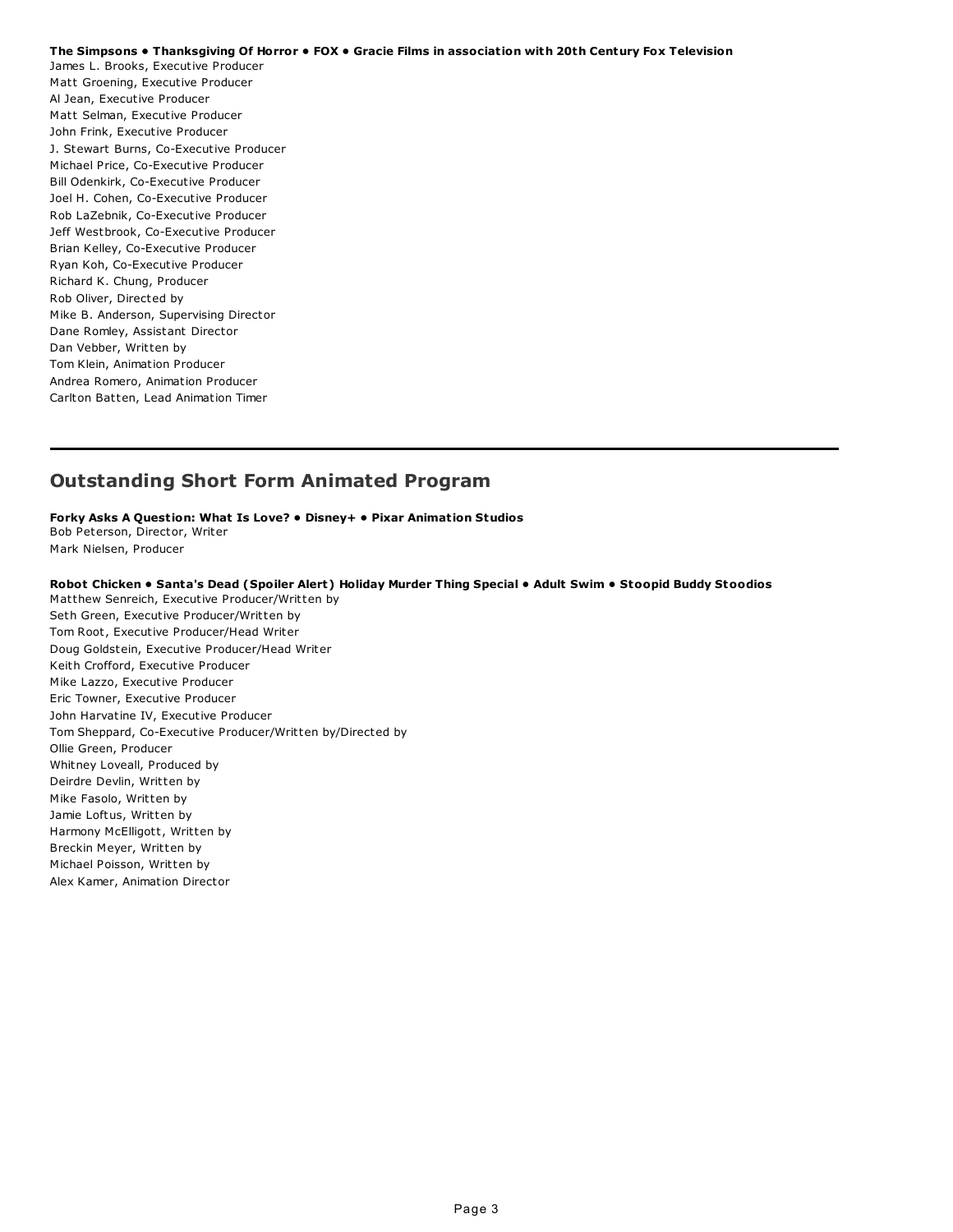**Steven Universe Future • Fragments • Cartoon Network • Cartoon Network Studios** Jennifer Pelphrey, Executive Producer Brian A. Miller, Executive Producer Rob Sorcher, Executive Producer Tramm Wigzell, Executive Producer Rebecca Sugar, Executive Producer, Story by Kat Morris, Co-Executive Producer, Directed by, Story by Alonso Ramirez Ramos, Co-Executive Producer, Directed by, Story by Jackie Buscarino, Producer Lamar Abrams, Written by Miki Brewster, Written by Jack Pendarvis, Story by Kate Tsang, Story by Taneka Stotts, Story by Joe Johnston, Story by Hilary Florido, Story by Nick DeMayo, Animation Director Maureen Mlynarczyk, Sheet Timing Sarah Gencarelli, Sheet Timing

## **Outstanding Production Design For A Narrative Contemporary Program (One Hour Or More)**

Big Little Lies . What Have They Done? . The Bad Mother . I Want To Know . HBO . HBO Entertainment in association with **Blossom Films, Hello Sunshine, David E. Kelley Productions and crazyrose Productions** John Paino, Production Designer Austin Gorg, Art Director Amy Wells, Set Decorator

The Handmaid's Tale . Household . Hulu . MGM, Daniel Wilson Productions, The Littlefield Company, White Oak Pictures Elisabeth Williams, Production Designer Martha Sparrow, Art Director Robert Hepburn, Set Decorator

### **Killing Eve • Are You From Pinner? • BBC America • Sid Gentle Films Ltd.**

Laurence Dorman, Production Designer Beckie Harvey, Art Director Casey Williams, Set Decorator

### The Morning Show . In The Dark Night Of The Soul It's Always 3:30 In The Morning . Apple TV+ . Media Res

John Paino, Production Designer James F. Truesdale, Art Director Amy Wells, Set Decorator

### **Ozark • Wartime • Netflix • MRC Television**

David Bomba, Production Designer Sean Ryan Jennings, Art Director Kim Leoleis, Set Decorator

#### Succession • This Is Not For Tears • HBO • HBO Entertainment in association with Project Zeus, Hyperobject Industries and **Gary Sanchez Productions**

Stephen H. Carter, Production Designer Carmen Cardenas, Art Director George DeTitta, Set Decorator Ana Buljan, Set Decorator

## **Outstanding Production Design For A Narrative Period Or Fantasy Program (One Hour Or More)**

**The Crown • Aberfan • Netflix • Left Bank Pictures in association with Sony Pictures Television** Martin Childs, Production Designer Mark Raggett, Art Director Alison Harvey, Set Decorator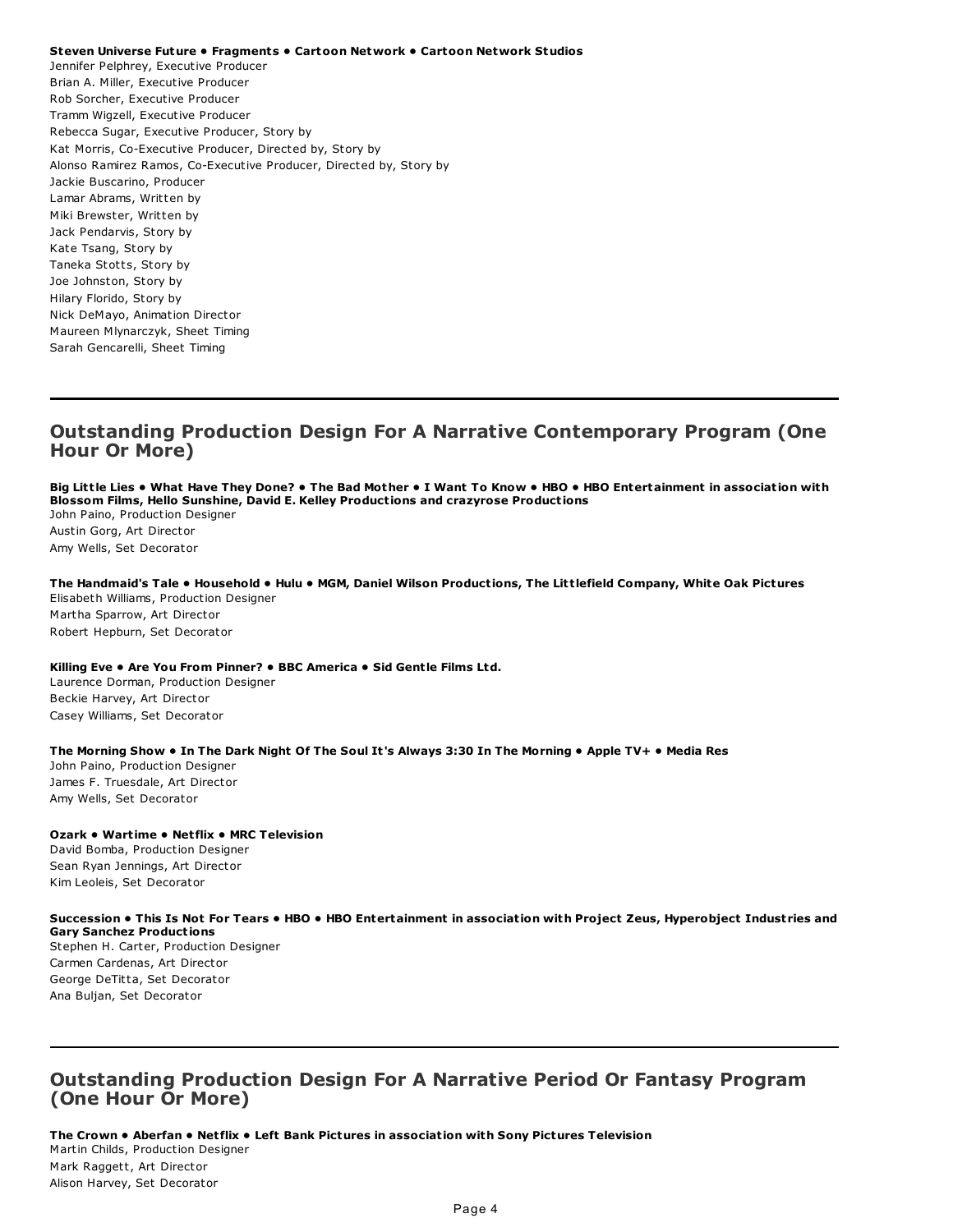**Hollywood • Netflix • Netflix** Matthew Flood Ferguson, Production Designer Mark Robert Taylor, Art Director Melissa Licht, Set Decorator

#### The Marvelous Mrs. Maisel . It's Comedy Or Cabbage . A Jewish Girl Walks Into The Apollo... . Prime Video . Amazon Studios

Bill Groom, Production Designer Neil Prince, Art Director Ellen Christiansen, Set Decorator

### Watchmen . An Almost Religious Awe . HBO . HBO in association with White Rabbit, Warner Bros. Television, DC and **Paramount Television** Kristian Milsted, Production Designer Jay Pelissier, Art Director

Edward McLoughlin, Set Decorator

### Westworld . Parce Domine . HBO . HBO Entertainment in association with Kilter Films, Bad Robot and Warner Bros.

**Television** Howard Cummings, Production Designer Jon Carlos, Art Director Julie Ochipinti, Set Decorator

# **Outstanding Production Design For A Narrative Program (Half-Hour)**

**GLOW • Up, Up, Up • Netflix • Tilted Productions** Todd Fjelsted, Production Designer Valerie Green, Art Director Cynthia Slagter, Set Decorator

### **The Mandalorian • Chapter 1: The Mandalorian • Disney+ • Lucasfilm Ltd.**

Andrew L. Jones, Production Designer Jeff Wisniewski, Art Director Amanda Serino, Set Decorator

### **Space Force • THE LAUNCH • Netflix • Netflix**

Susie Mancini, Production Designer Gary Warshaw, Art Director Rachael Ferrara, Set Decorator

## **What We Do In The Shadows • Resurrection • Collaboration • Witches • FX Networks • FX Productions**

Kate Bunch, Production Designer Aleks Cameron, Art Director Shayne Fox, Set Decorator

#### Will & Grace . We Love Lucy . NBC . Universal Television in association with KoMut Entertainment and Three Princesses and **a P**

Glenda Rovello, Production Designer Conny Boettger-Marinos, Art Director Peter Gurski, Set Decorator

# **Outstanding Production Design For A Variety, Reality Or Competition Series**

At Home With Amy Sedaris • Outdoor Entertaining • Travel • truTV • A truTV production in association with A24 Jason Singleton, Production Designer Katy Porter, Set Decorator Naomi Munro, Art Director

### **Drunk History • Bad Blood • Comedy Central • Gary Sanchez Productions, Central Productions, LLC**

Monica Sotto, Production Designer Rae Deslich, Set Decorator Linette McCown, Set Decorator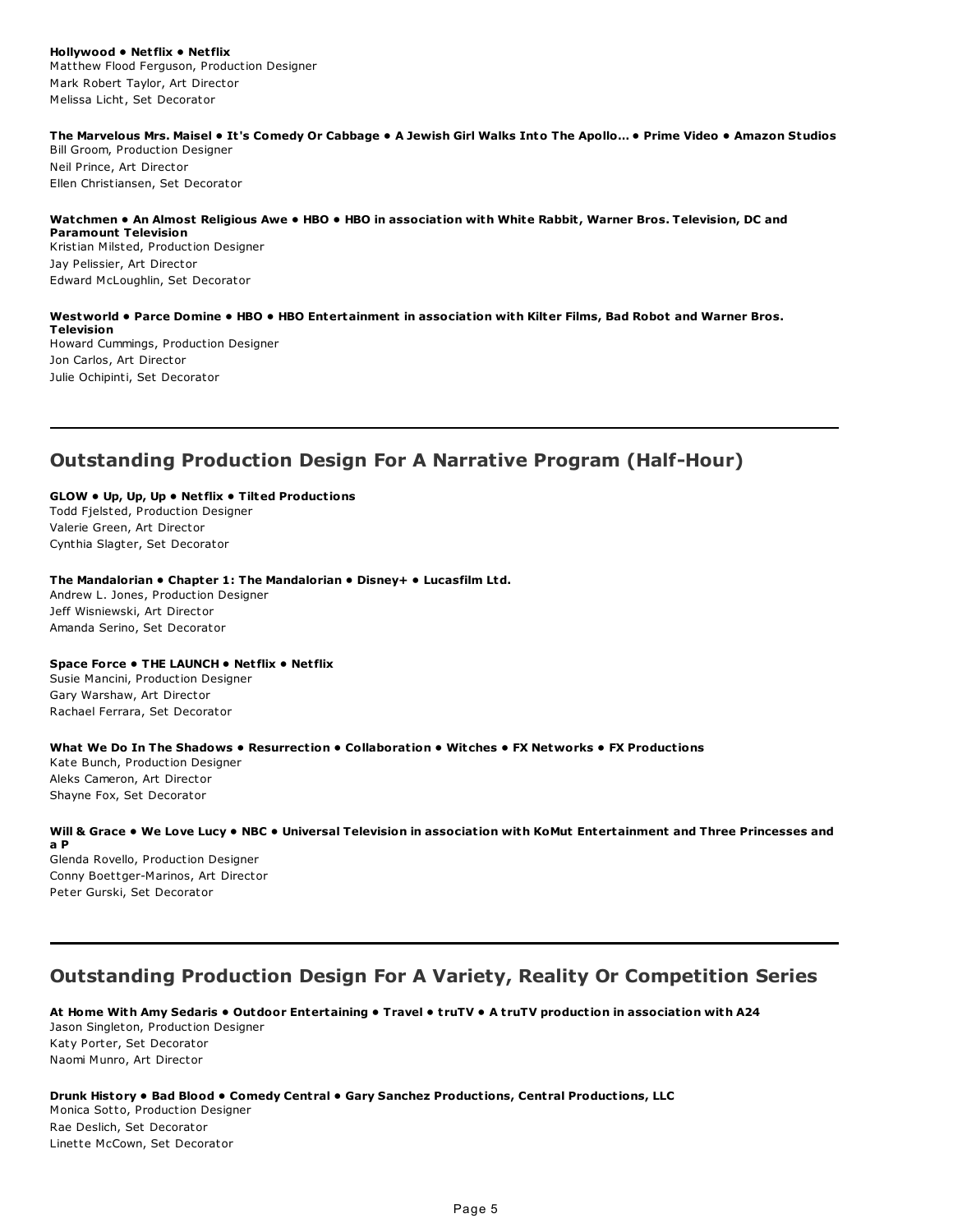Last Week Tonight With John Oliver . Episode 629 . HBO . HBO Entertainment in association with Sixteen String Jack **Productions and Avalon Television** Eric Morrell, Production Designer Amanda Carzoli, Art Director

Queer Eye . We're In Japan!: The Ideal Woman . Netflix . Scout Productions, Inc. and ITV Entertainment, LLC Thomas Rouse, Production Designer

Saturday Night Live • Host: Eddie Murphy • Host: John Mulaney • NBC • SNL Studios in association with Universal Television **and Broadway Video** Eugene Lee, Production Designer

Akira Yoshimura, Production Designer Keith Ian Raywood, Production Designer N. Joseph DeTullio, Production Designer

# **Outstanding Production Design For A Variety Special**

77th Annual Golden Globe Awards • NBC • dick clark productions, LLC in association with the Hollywood Foreign Press **Association** Brian Stonestreet, Production Designer Angel Herrera, Art Director

**62nd Grammy Awards • CBS • AEG Ehrlich Ventures, LLC**

Brian Stonestreet, Production Designer Kristen Merlino, Art Director Gloria Lamb, Art Director Jason Howard, Set Decorator

**The Little Mermaid Live! • ABC • Done + Dusted**

Misty Buckley, Production Designer Joe Celli, Art Director Jason Howard, Set Decorator

Live In Front Of A Studio Audience: "All In The Family" And "Good Times" . ABC . Sony Pictures Television, Act III **Productions, Kimmelot, D'Arconville, Gary Sanchez Productions, Simpson Street** Bernard Vyzga, Production Designer Richard Rohrer, Art Director

Ron Olsen, Set Decorator

**The Oscars • ABC • The Academy of Motion Picture Arts and Sciences**

Jason Sherwood, Production Designer Alana Billingsley, Art Director

# **Outstanding Casting For A Comedy Series**

**Curb Your Enthusiasm • HBO • HBO Entertainment** Allison Jones, Casting by

Ben Harris, Casting by

**Dead To Me • Netflix • CBS Television Studios** Sherry Thomas, CSA, Casting by Russell Scott, CSA, Casting by Sharon Bialy, CSA, Casting by

Insecure . HBO . HBO Entertainment in association with Issa Rae Productions, Penny for Your Thoughts Entertainment and **3 Arts Entertainment** Victoria Thomas, CSA, Casting by Matthew Maisto, Casting by

**The Marvelous Mrs. Maisel • Prime Video • Amazon Studios** Cindy Tolan, Casting by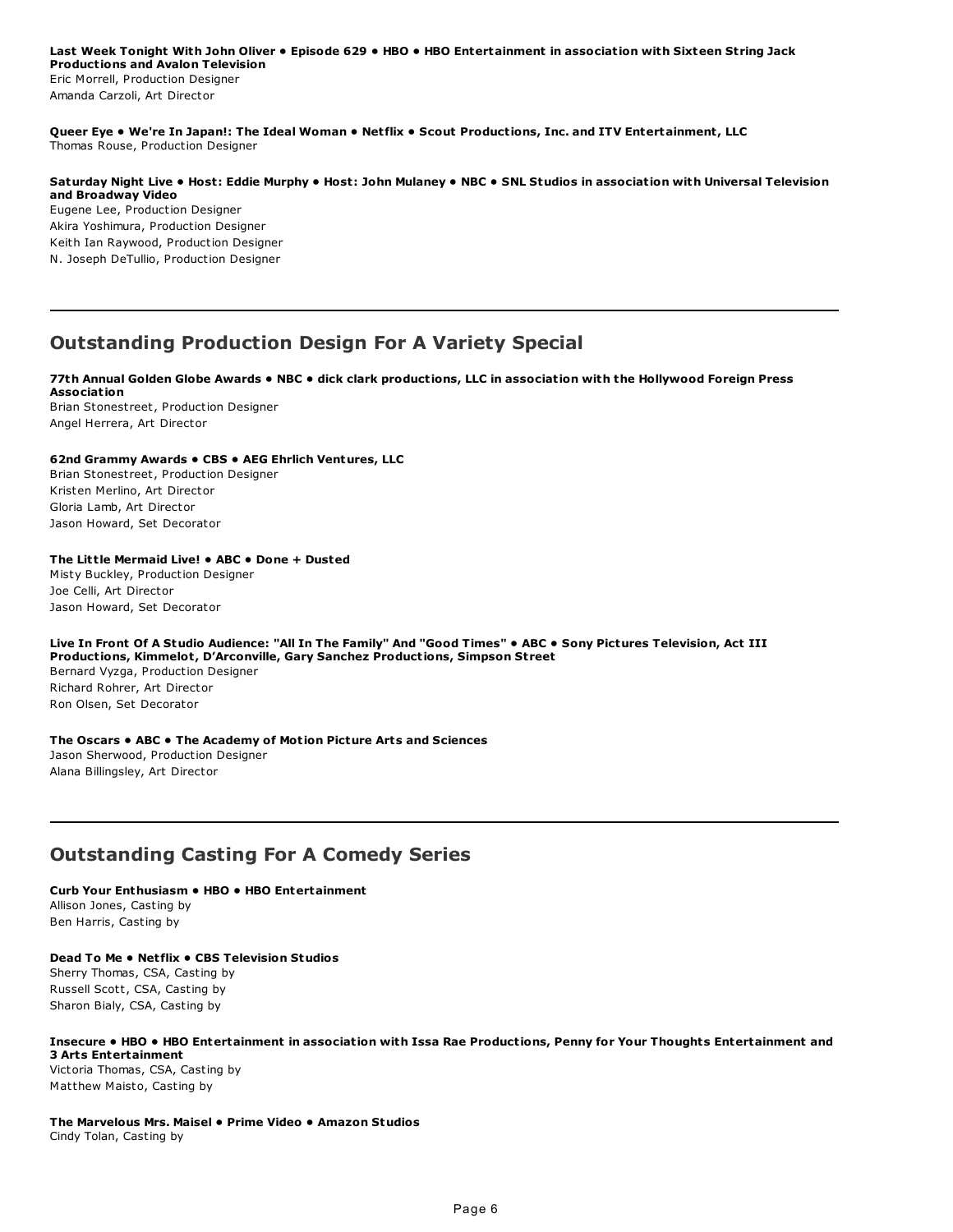**Schitt's Creek • Pop TV • Not A Real Company Productions, Inc.** Lisa Parasyn, CSA, Casting by Jon Comerford, CSA, Casting by

#### **What We Do In The Shadows • FX Networks • FX Productions**

Gayle Keller, Casting by Jenny Lewis, CSA, Canadian Casting By Sara Kay, CSA, Canadian Casting By

## **Outstanding Casting For A Drama Series**

Big Little Lies . HBO . HBO Entertainment in association with Blossom Films, Hello Sunshine, David E. Kelley Productions and **crazyrose Productions** David Rubin, Casting by

#### **The Crown • Netflix • Left Bank Pictures in association with Sony Pictures Television**

Nina Gold, Casting by Robert Sterne, Casting by

#### **The Handmaid's Tale • Hulu • MGM, Daniel Wilson Productions, The Littlefield Company, White Oak Pictures**

Sharon Bialy, CSA, Casting by Sherry Thomas, CSA, Casting by Russell Scott, CSA, Casting by Robin D. Cook, CSA, Canadian Casting by

### **Killing Eve • BBC America • Sid Gentle Films Ltd.** Gilly Poole, Casting by Suzanne Crowley, Casting by

### **Ozark • Netflix • MRC Television**

Alexa L. Fogel, CSA, Casting by Tara Feldstein Bennett, CSA, Location Casting Chase Paris, CSA, Location Casting

**Succession • HBO • HBO Entertainment in association with Project Zeus, Hyperobject Industries and Gary Sanchez Productions** Avy Kaufman, CSA, Casting by

# **Outstanding Casting For A Limited Series, Movie Or Special**

## **Mrs. America • FX Networks • FX Productions**

Carmen Cuba, Casting by Robin D. Cook, CSA, Location Casting

#### **Normal People • Hulu • Hulu Originals in association with BBC** Louise Kiely, Casting by

### **Unbelievable • Netflix • CBS Television Studios**

Laura Rosenthal, CSA, Casting by Jodi Angst reich, CSA, Casting by Kate Caldwell, CSA, Casting by Melissa Kostenbauder, CSA, Casting by

### **Unorthodox • Netflix • Studio Airlift and RealFilm**

Esther Kling, Casting by Vicki Thomson, Location Casting Maria Rölcke, Location Casting Cornelia Mareth, Location Casting

## Watchmen . HBO . HBO in association with White Rabbit, Warner Bros. Television, DC and Paramount Television Victoria Thomas, CSA, Casting by

Meagan Lewis, CSA, Location Casting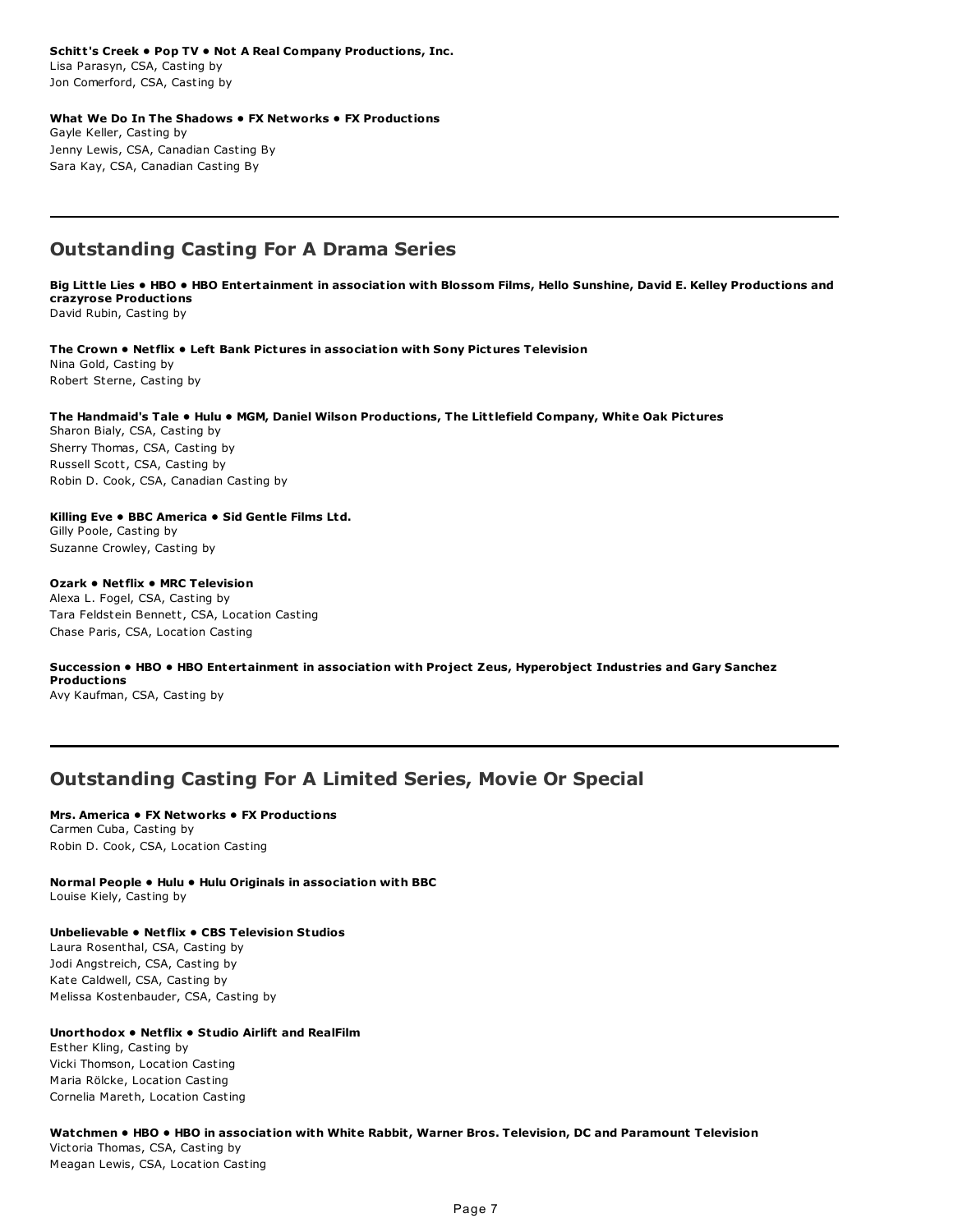# **Outstanding Casting For A Reality Program**

#### **Born This Way • A&E • Bunim/Murray Productions**

Sasha Alpert, Casting by Megan Sleeper, Casting by Caitlyn Audet, Casting by

#### **Love Is Blind • Netflix • Kinetic Content**

Donna Driscoll, Casting by Kelly Zack Castillo, Casting by Megan Feldman, Casting by

#### **Queer Eye • Netflix • Scout Productions, Inc. and ITV Entertainment, LLC**

Danielle Gervais, Casting by Beyhan Oguz, Casting by Pamela Vallarelli, Casting by Ally Capriotti Grant, Location Casting Hana Sakata, Location Casting

# **RuPaul's Drag Race • VH1 • World of Wonder Productions**

Goloka Bolte, CSA, Casting by Ethan Petersen, Casting by

### The Voice . NBC . MGM Television, Warner Horizon Unscripted Television and ITV Studios The Voice USA, Inc.

Michelle McNulty, CSA, Supervising Casting Producer Holly Dale, Senior Casting Producer Courtney Burns, Casting Producer

# **Outstanding Choreography For Variety Or Reality Programming**

The Oscars . Routine: Come Alive (Opening Sequence) . ABC . The Academy of Motion Picture Arts and Sciences Jemel McWilliams, Choreographer

**Savage X Fenty Show • Routines: Statues, Benches, Window • Prime Video • Amazon Studios** Parris Goebel, Choreographer

So You Think You Can Dance . Routines: I'll Be Seeing You, Mambo Italiano, The Girl From Ipanema . FOX . dick clark **productions, LLC and 19 Entertainment** Al Blackstone, Choreographer

So You Think You Can Dance • Routines: Enough Is Enough, Sign Of The Times • FOX • dick clark productions, LLC and 19 **Entertainment** Travis Wall, Choreographer

World Of Dance . Routines: Dos Jueyes, El Ray Timbal . NBC . Universal Television Alternative Studio in association with **Nuyorican Productions and World of Dance**

Jefferson Benjumea, Choreographer Adrianita Avila, Choreographer

# **Outstanding Cinematography For A Multi-Camera Series**

## Bob Hearts Abishola . Ice Cream For Breakfast . CBS . Chuck Lorre Productions, Inc. in association with Warner Bros. **Television**

Patti Lee, ASC, Director of Photography

**Family Reunion • Remember Black Elvis? • Netflix • Netflix** John Simmons, ASC, Director of Photography

**The Ranch • It Ain't My Fault • Netflix • Netflix**

Donald A. Morgan, ASC, Director of Photography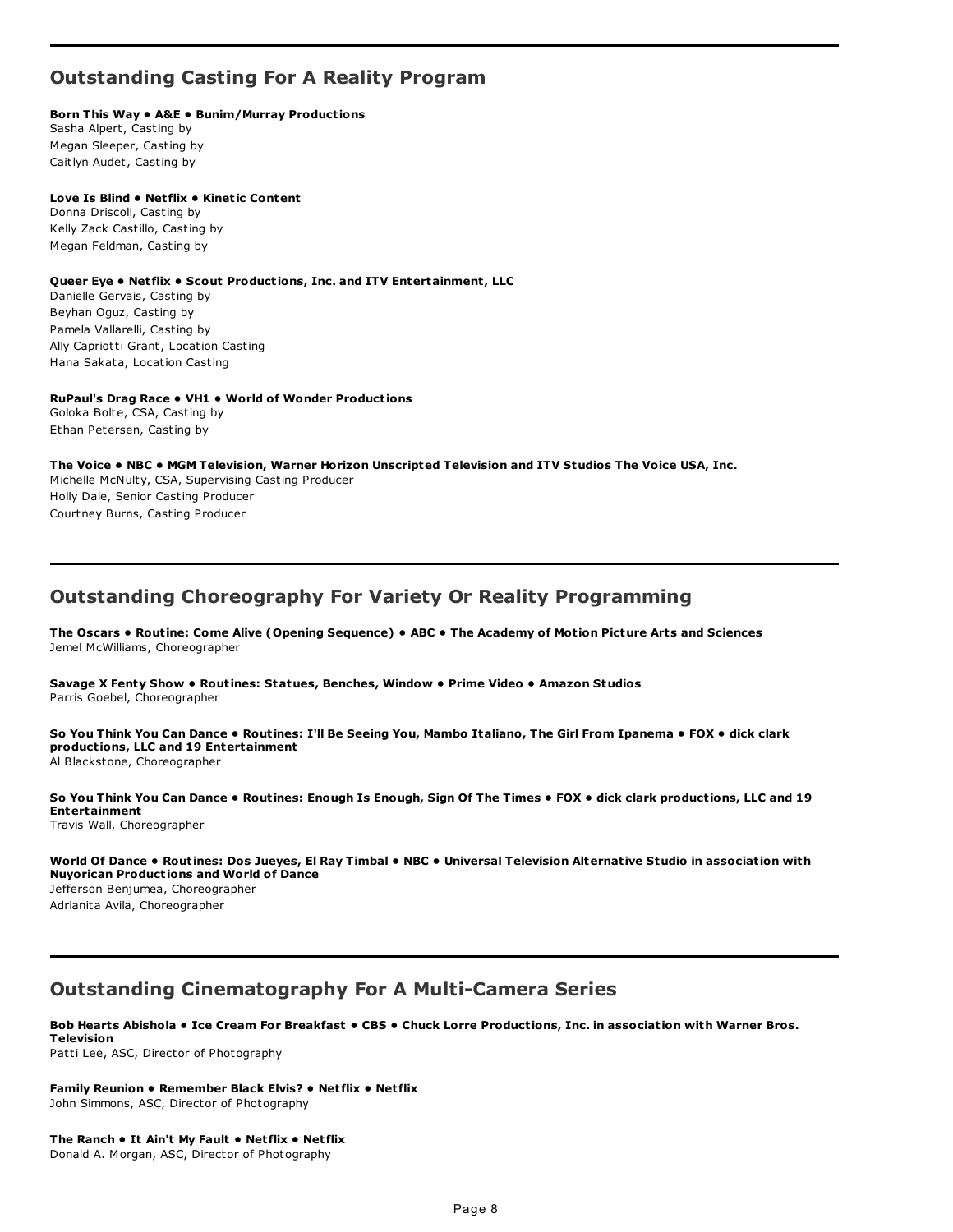Will & Grace . Accidentally On Porpoise . NBC . Universal Television in association with KoMut Entertainment and Three **Princesses and a P** Gary Baum, ASC, Director of Photography

## **Outstanding Cinematography For A Single-Camera Series (Half-Hour)**

The End Of The F\*\*\*ing World . Episode 2 . Netflix . Clerkenwell Films / Dominic Buchanan Productions Benedict Spence, Director of Photography

**Homecoming • Giant • Prime Video • UCP, Amazon Studios**

Jas Shelton, Director of Photography

Insecure . Lowkey Happy . HBO . HBO Entertainment in association with Issa Rae Productions, Penny for Your Thoughts **Entertainment and 3 Arts Entertainment** Kira Kelly, Director of Photography

Insecure . Lowkey Lost . HBO . HBO Entertainment in association with Issa Rae Productions, Penny for Your Thoughts **Entertainment and 3 Arts Entertainment**

Ava Berkofsky, Director of Photography

**The Mandalorian • Chapter 7: The Reckoning • Disney+ • Lucasfilm Ltd.** Greig Fraser, ASC, ACS, Director of Photography Baz Idoine, Director of Photography

## **Outstanding Cinematography For A Single-Camera Series (One Hour)**

**The Crown • Aberfan • Netflix • Left Bank Pictures in association with Sony Pictures Television** Adriano Goldman, ASC, BSC, ABC, Director of Photography

**The Marvelous Mrs. Maisel • It's Comedy Or Cabbage • Prime Video • Amazon Studios** M. David Mullen, ASC, Director of Photography

**Mindhunter • Episode 6 • Netflix • Netflix**

Erik Messerschmidt, ASC, Director of Photography

**Ozark • Boss Fight • Netflix • MRC Television**

Armando Salas, ASC, Director of Photography

**Ozark • Civil Union • Netflix • MRC Television**

Ben Kutchins, Director of Photography

**Tales From The Loop • Loop • Prime Video • Fox21 Television Studios and Amazon Studios** Jeff Cronenweth, ASC, Director of Photography

Westworld . Parce Domine . HBO . HBO Entertainment in association with Kilter Films, Bad Robot and Warner Bros.

**Television** Paul Cameron, ASC, Director of Photography

## **Outstanding Cinematography For A Limited Series Or Movie**

**Defending Jacob • After • Apple TV+ • Anonymous Content / Paramount Television Studios** Jonathan Freeman, ASC, Director of Photography

**Devs • Episode 7 • FX Networks • FX Productions**

Rob Hardy, BSC, Director of Photography

The Plot Against America . Part 1 . HBO . HBO in association with Blown Deadline Productions, Annapurna Television, RK **Films**

Martin Ahlgren, Director of Photography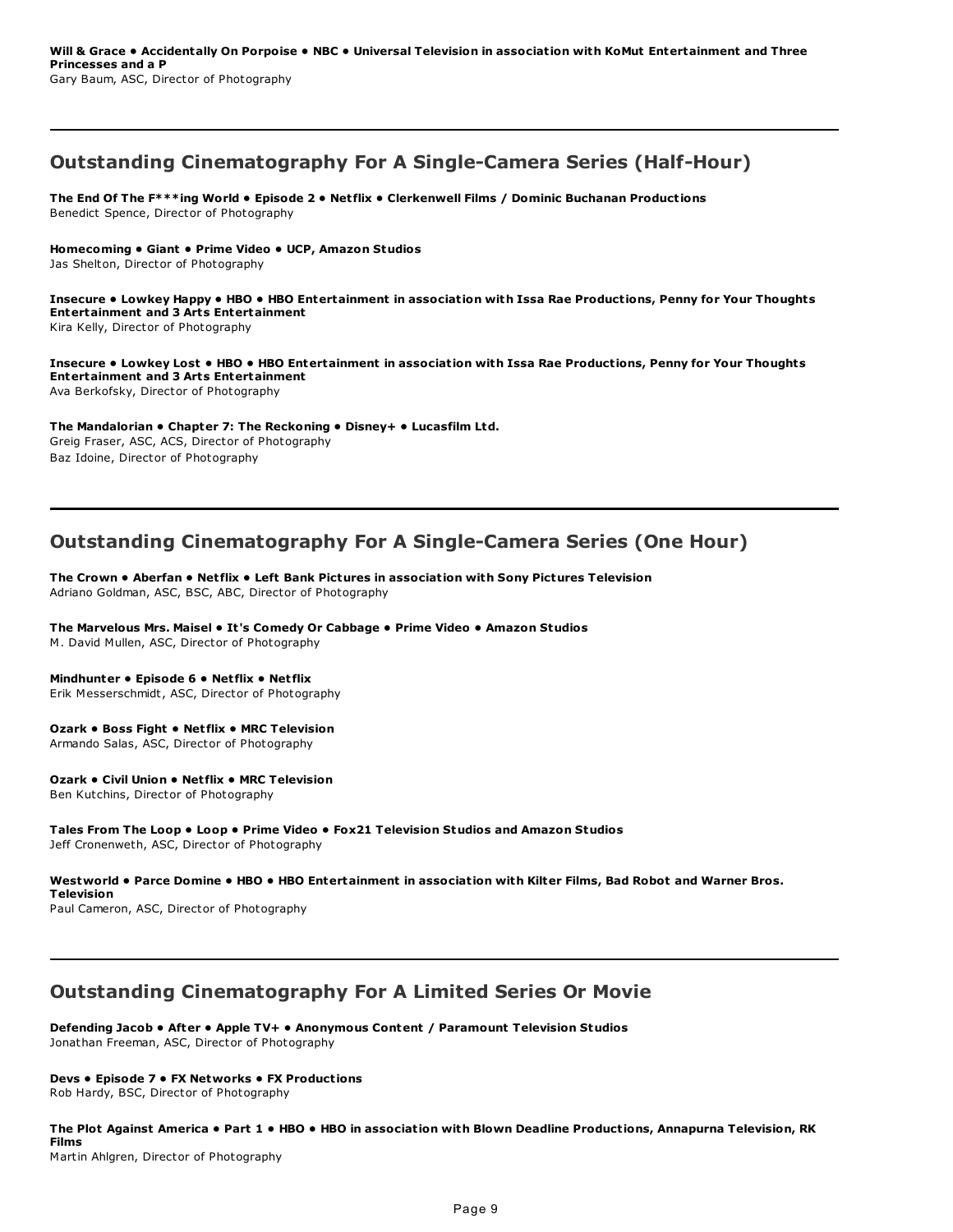Watchmen . Little Fear Of Lightning . HBO . HBO in association with White Rabbit, Warner Bros. Television, DC and **Paramount Television** Xavier Grobet, ASC, AMC, Director of Photography

Watchmen . This Extraordinary Being . HBO . HBO in association with White Rabbit, Warner Bros. Television, DC and **Paramount Television**

Gregory Middleton, ASC, CSC, Director of Photography

## **Outstanding Cinematography For A Nonfiction Program**

**American Factory • Netflix • Higher Ground Productions and Participant Media** Erick Stoll, Cinematography by Aubrey Keith, Cinematography by

**Apollo 11 • CNN • CNN Films, Statement Pictures, NEON** Buzz Aldrin, Cinematography by

Michael Collins, Cinematography by

**Becoming • Netflix • A Higher Ground Productions and Big Mouth Productions Film** Nadia Hallgren, Cinematography by

#### The Cave . National Geographic . A Danish Documentary Production in co-production with Ma.Ja.De Hecat Studio Paris **Madam Films** Muhammed Khair Al Shami, Cinematography by

Ammar Sulaiman, Cinematography by Mohammed Eyad, Cinematography by

### Sea Of Shadows • National Geographic • Terra Mater Factual Studios in association with Appian Way, Malaika Pictures and **The Wild Lens Collective**

Richard Ladkani, Director of Photography

### **Serengeti • Rebirth • Discovery Channel • XIX Entertainment and John Downer Productions**

Richard Jones, Director of Photography Michael W. Richards, Director of Photography Warren Samuels, Director of Photography Matthew Goodman, Director of Photography

# **Outstanding Cinematography For A Reality Program**

#### **Cheer • Hit Zero • Netflix • One Potato Productions, Boardwalk Pictures and Caviar** Melissa Langer, Director of Photography

Erynn Pat rick, Director of Photography

### **Life Below Zero • Series Body of Work • National Geographic • BBC Studios**

Michael Cheeseman, Director of Photography Danny Day, Director of Photography Dwayne Fowler, Director of Photography John Griber, Director of Photography Simeon Houtman, Director of Photography Ben Mullin, Director of Photography

#### Queer Eye . We're In Japan!: Japanese Holiday . Netflix . Scout Productions, Inc. and ITV Entertainment, LLC Garrett Rose, Director of Photography

### **RuPaul's Drag Race • Series Body of Work • VH1 • World of Wonder Productions**

Michael Jacob Kerber, Director of Photography Jon Schneider, Camera Operator Jay Mack Arnette II, Camera Operator Mario Panagiotopoulos, Camera Operator Gregory Montes, Camera Operator Brett Smith, Camera Operator David McCoul, Camera Operator Justin Umphenour, Camera Operator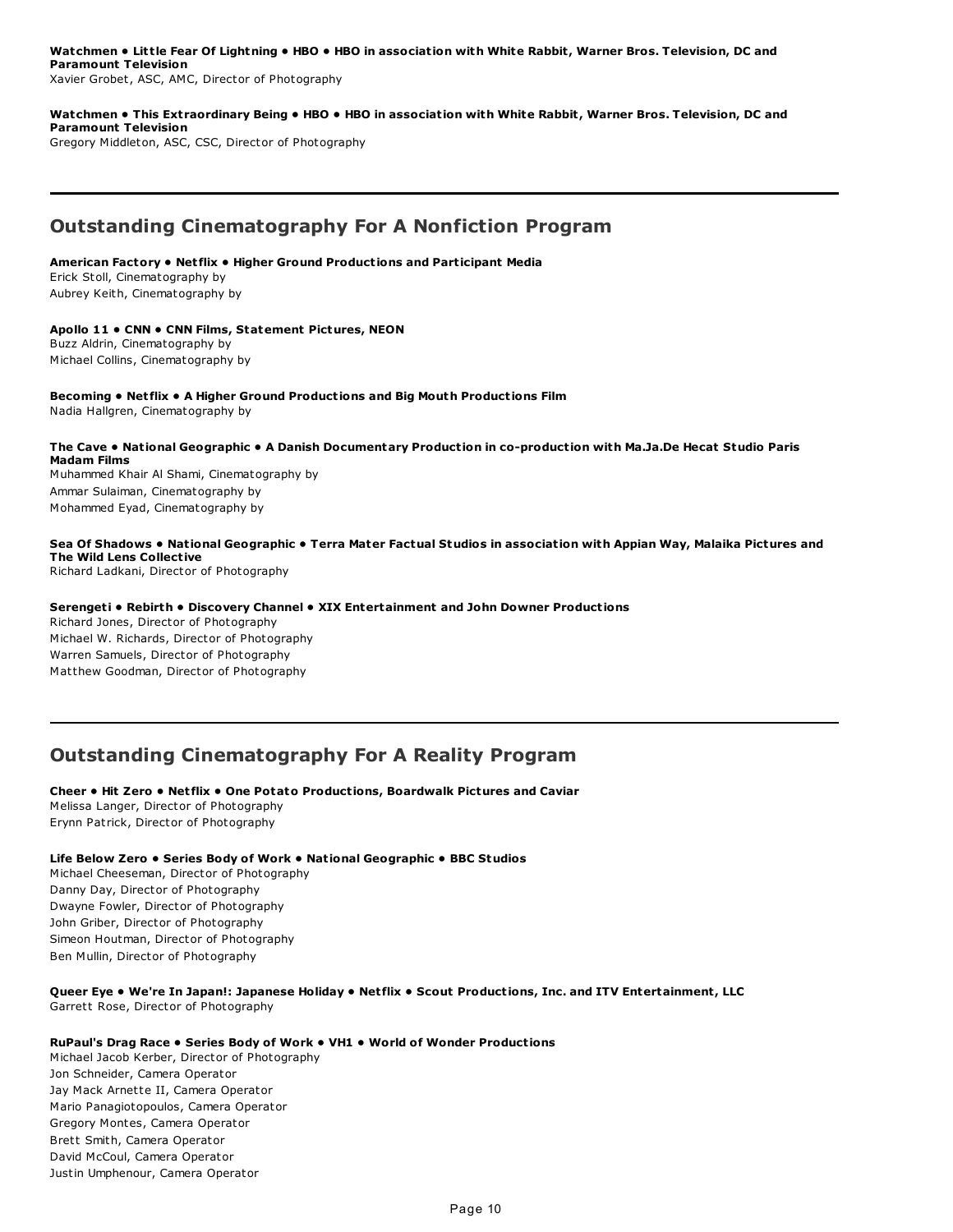### **Survivor • Series Body of Work • CBS • MGM Television**

Peter Wery, Director of Photography Scott Duncan, Director of Photography Russ Fill, Director of Photography Tim Barker, Camera Marc Bennett, Camera James Boon, Camera Paulo Castillo, Camera Rodney Chauvin, Camera Luke Cormack, Camera Lee Doig, Camera Ben Gamble, Camera Kevin B. Garrison, Camera Nixon George, Camera Rick Higgs, Camera Derek Hoffmann, Camera Matthias Hoffmann, Camera Toby Hogan, Camera Derek Holt, Camera Efrain "Mofi" Laguna, Camera Ian Miller, Camera Nico Nyoni, Camera Ryan O'Donnell, Camera Jeff Phillips, Camera Louis Powell, Camera Thomas Pretorius, Camera Erick Sarmiento, Camera Dirk Steyn, Camera John Tattersall, Camera Paulo Velozo, Camera David Alan Arnold, Director of Ariel Photography Christopher Barker, Ariel Camera Operator Granger Scholtz, Ariel Camera Operator Nicholas Van Der Westhuizen, Ariel Camera Operator

## **Outstanding Commercial**

## **Back-to-School Essentials - Sandy Hook Promise**

SMUGGLER, Production Company BBDO New York, Ad Agency

#### **Before Alexa - Amazon**

Somesuch x Revolver/Will O'Rourke, Production Company Droga5 London, Ad Agency

## **Bounce - Apple AirPods**

Pulse Films, Production Company TBWA Media Arts Lab, Ad Agency

**Groundhog Day - Jeep (Fiat Chrysler Automobiles|FCA)** O Positive, Production Company Highdive Advertising, Ad Agency

**The Look - P&G** Stink Films, Production Company Saturday Morning, Ad Agency

## **Outstanding Period Costumes**

The Crown . Cri De Coeur . Netflix . Left Bank Pictures in association with Sony Pictures Television Amy Roberts, Costume Designer Sidonie Roberts, Assistant Costume Designer Sarah Moore, Costume Supervisor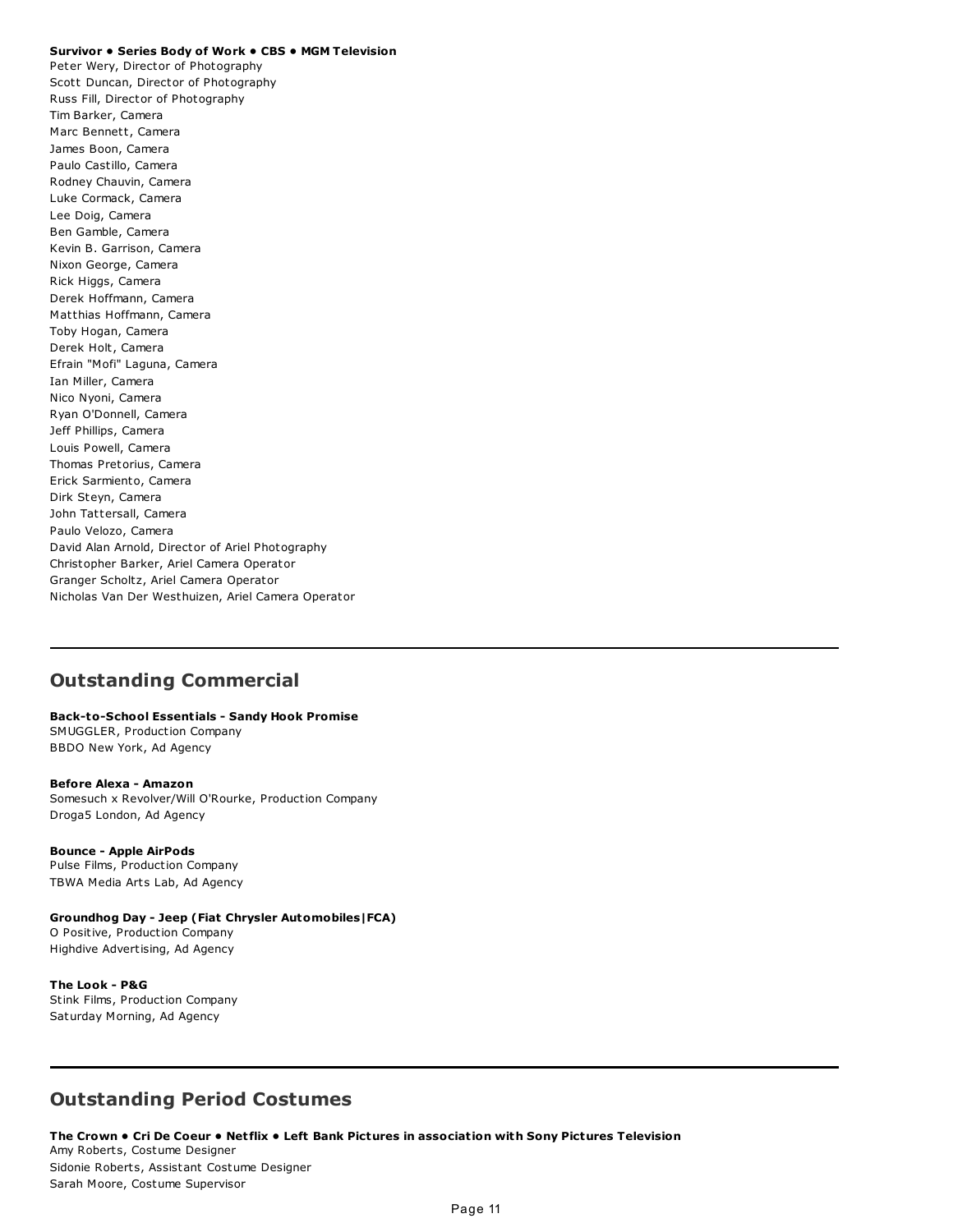#### **Hollywood • A Hollywood Ending • Netflix • Netflix**

Lou Eyrich, Costume Designer Sarah Evelyn, Costume Designer Tiger Curran, Assistant Costume Designer Suzy Freeman, Costume Supervisor

#### **The Marvelous Mrs. Maisel • It's Comedy Or Cabbage • Prime Video • Amazon Studios**

Donna Zakowska, Costume Designer Marina Reti, Assistant Costume Designer Sheila Grover, Costume Supervisor Ginnie Patton, Costume Supervisor

### **Mrs. America • Shirley • FX Networks • FX Productions**

Bina Daigeler, Costume Designer Erin Byrne, Assistant Costume Designer Mila Hermanovski, Assistant Costume Designer Eileen Kennedy, Assistant Costume Designer Sheryl Willock, Assistant Costume Designer Bettina Seifert, Costume Supervisor Erika Larner, Costume Supervisor

#### **Pose • Acting Up • FX Networks • Fox21 Television Studios and FX Productions**

Analucia McGorty, Costume Designer Nicole Jescinth Smith, Assistant Costume Designer Alexa De Fazio, Assistant Costume Designer Linda Giammarese, Costume Supervisor

## **Outstanding Fantasy/Sci-Fi Costumes**

#### **Carnival Row • Aisling • Prime Video • Legendary Pictures TV and Amazon Studios**

Joanna Eatwell, Costume Designer Clare Vyse, Assistant Costume Designer Jennifer Lander, Costume Supervisor

### The Handmaid's Tale . Household . Hulu . MGM, Daniel Wilson Productions, The Littlefield Company, White Oak Pictures

Natalie Bronfman, Costume Designer Helena Davis Perry, Costume Supervisor Christina Cattle, Assistant Costume Designer

### **The Mandalorian • Chapter 3: The Sin • Disney+ • Lucasfilm Ltd.**

Joseph Porro, Costume Designer Julie Robar, Costume Supervisor Giovanna Ottobre-Melton, Assistant Costume Designer Lauren Silvestri, Assistant Costume Designer

#### Watchmen • It's Summer And We're Running Out Of Ice • HBO • HBO in association with White Rabbit, Warner Bros. **Television, DC and Paramount Television**

Sharen Davis, Costume Designer Valerie Zielonka, Costume Supervisor

### Westworld • Parce Domine • HBO • HBO Entertainment in association with Kilter Films, Bad Robot and Warner Bros.

**Television** Shay Cunliffe, Costume Designer Dan Bronson, Costume Supervisor Amanda Riley, Assistant Costume Designer Giorgia Tramontano, Assistant Costume Designer Jo Kissack Folsom, Associate Costume Designer

## **Outstanding Contemporary Costumes**

## **black-ish • Hair Day • ABC • ABC Studios**

Michelle R. Cole, Costume Designer Juliann DeVito, Costume Supervisor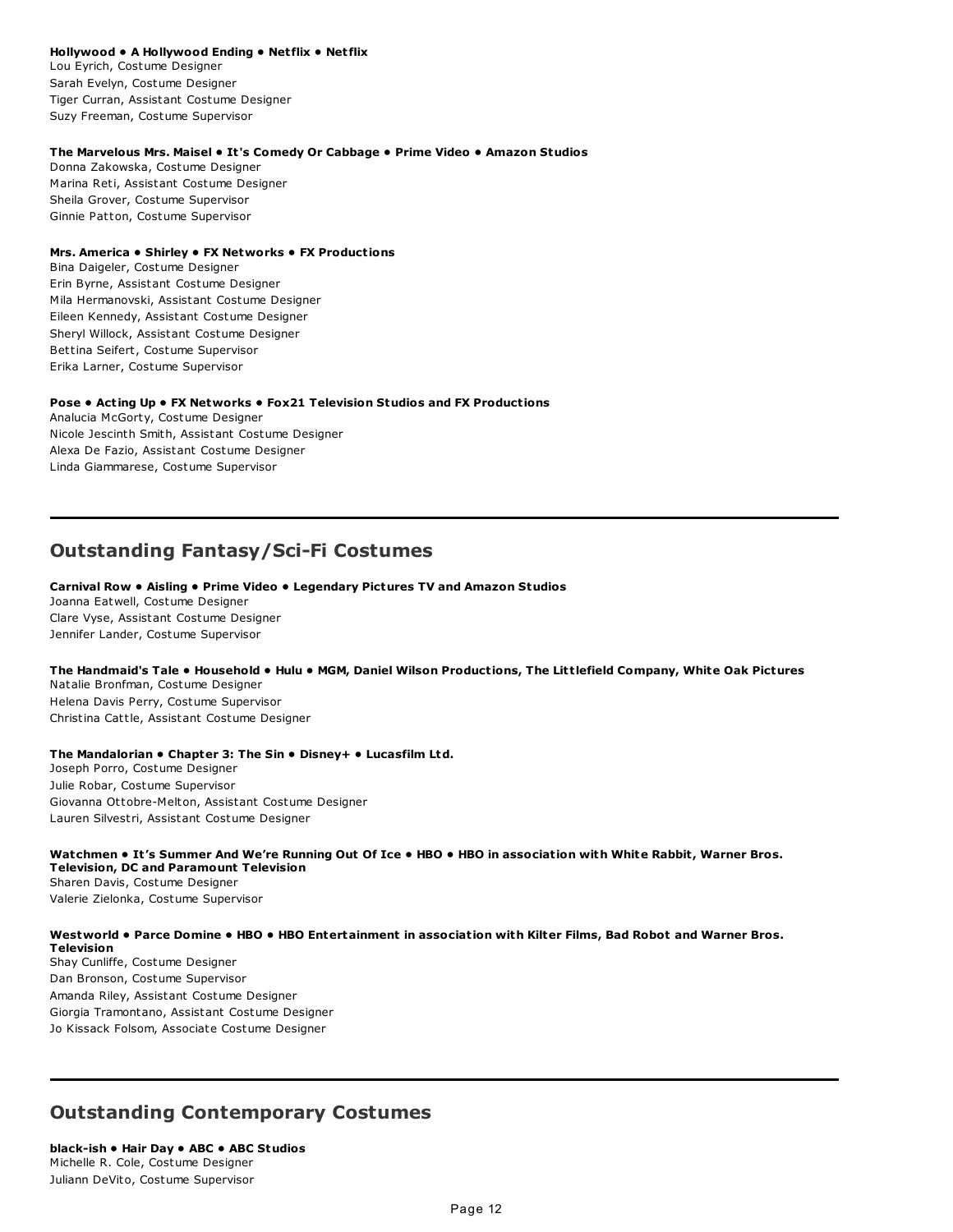### Euphoria • The Next Episode • HBO • HBO Entertainment in association with Reasonable Bunch, A24, Little Lamb,

**Dreamcrew, ADD Content Agency | HOT | TCDY Productions** Heidi Bivens, Costume Designer Danielle Baker, Costume Supervisor Katina Danabassis, Assistant Costume Designer

#### **Grace And Frankie • The Tank • Netflix • Skydance Productions**

Allyson B. Fanger, Costume Designer Kristine Haag, Assistant Costume Designer Lori DeLapp, Costume Supervisor

#### **Killing Eve • Are You From Pinner? • BBC America • Sid Gentle Films Ltd.**

Sam Perry, Costume Designer Katie Broome, Costume Supervisor Justin Selway, Assistant Costume Designer

#### **The Politician • Pilot • Netflix • A Fox21 Television Studios Production**

Lou Eyrich, Supervising Costume Designer Claire Parkinson, Costume Designer Lily Parkinson, Assistant Costume Designer Nora Pedersen, Costume Supervisor

### **Schitt's Creek • Happy Ending • Pop TV • Not A Real Company Productions, Inc.**

Debra Hanson, Costume Designer Darci Cheyne, Assistant Costume Designer

#### **Unorthodox • Part 2 • Netflix • Studio Airlift and RealFilm**

Justine Seymour, Costume Designer Simone Kreska, Costume Supervisor Barbara Schramm, Costume Supervisor

## **Outstanding Costumes For A Variety, Nonfiction Or Reality Program**

**Dancing With The Stars • Halloween Night • ABC • BBC Studios** Daniela Gschwendtner, Costume Designer Steven Lee, Costume Designer Howard Sussman, Costume Supervisor Polina Roytman, Assistant Costume Designer Karina Torrico, Assistant Costume Designer

#### **Drunk History • Fame • Comedy Central • Gary Sanchez Productions, Central Productions, LLC** Christina Mongini, Costume Designer

Annalisa Adams, Assistant Costume Designer Cassandra Conners, Costume Supervisor

### **The Masked Singer • The Season Kick-Off Mask-Off: Group A • FOX • FOX Alternative Entertainment Studios**

Marina Toybina, Costume Designer Grainne O'Sullivan, Costume Supervisor Gabrielle Letamendi, Assistant Costume Designer Candice Rainwater, Assistant Costume Designer

# RuPaul's Drag Race . I'm That Bitch / Costumes: RuPaul's Costumes . VH1 . World of Wonder Productions

Zaldy Goco, RuPaul's Gowns by

#### Saturday Night Live . Host: Eddie Murphy . NBC . SNL Studios in association with Universal Television and Broadway Video Tom Broecker, Costume Designer

Eric Justian, Costume Designer Cristina Natividad, Assistant Costume Designer Ashley Dudek, Assistant Costume Designer Karena Sanchez, Assistant Costume Designer Dale Richards, Costume Supervisor

## **Outstanding Directing For A Comedy Series**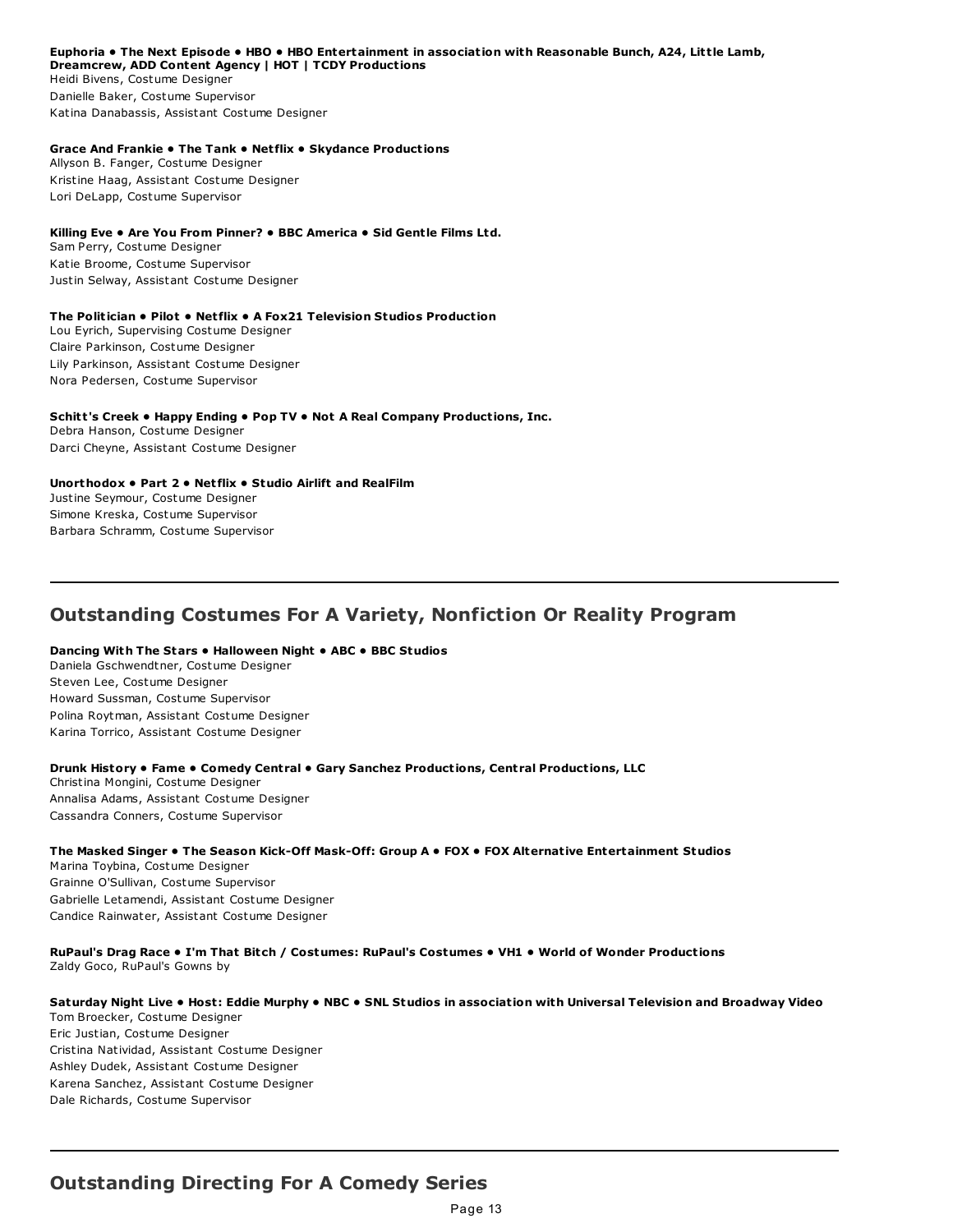**The Great • The Great (Pilot) • Hulu • Civic Center Media / MRC Television** Matt Shakman, Directed by

**The Marvelous Mrs. Maisel • It's Comedy Or Cabbage • Prime Video • Amazon Studios** Amy Sherman-Palladino, Directed by

**The Marvelous Mrs. Maisel • Marvelous Radio • Prime Video • Amazon Studios** Daniel Palladino, Directed by

Modern Family . Finale Part 2 . ABC . Picador Productions and Steven Levitan Productions in association with 20th Century **Fox Television**

Gail Mancuso, Directed by

**Ramy • Miakhalifa.mov • Hulu • A24 Television**

Ramy Youssef, Directed by

**Schitt's Creek • Happy Ending • Pop TV • Not A Real Company Productions, Inc.** Andrew Cividino, Directed by Daniel Levy, Directed by

Will & Grace . We Love Lucy . NBC . Universal Television in association with KoMut Entertainment and Three Princesses and **a P** James Burrows, Directed by

## **Outstanding Directing For A Drama Series**

**The Crown • Aberfan • Netflix • Left Bank Pictures in association with Sony Pictures Television** Benjamin Caron, Directed by

The Crown . Cri de Coeur . Netflix . Left Bank Pictures in association with Sony Pictures Television Jessica Hobbs, Directed by

Homeland . Prisoners Of War . Showtime . Fox21 Television Studios, Teakwood Lane Productions, Cherry Pie Productions, **Keshet**

Lesli Linka Glatter, Directed by

**The Morning Show • The Interview • Apple TV+ • Media Res** Mimi Leder, Directed by

**Ozark • Fire Pink • Netflix • MRC Television** Alik Sakharov, Directed by

**Ozark • Su Casa Es Mi Casa • Netflix • MRC Television** Ben Semanoff, Directed by

Succession • Hunting • HBO • HBO Entertainment in association with Project Zeus, Hyperobject Industries and Gary **Sanchez Productions** Andrij Parekh, Directed by

Succession • This Is Not For Tears • HBO • HBO Entertainment in association with Project Zeus, Hyperobject Industries and **Gary Sanchez Productions**

Mark Mylod, Directed by

## **Outstanding Directing For A Limited Series, Movie Or Dramatic Special**

**Little Fires Everywhere • Find A Way • Hulu • ABC Signature Studios / Hello Sunshine** Lynn Shelton, Directed by

**Normal People • Episode 5 • Hulu • Hulu Originals in association with BBC** Lenny Abrahamson, Directed by

**Unorthodox • Netflix • Studio Airlift and RealFilm** Maria Schrader, Directed by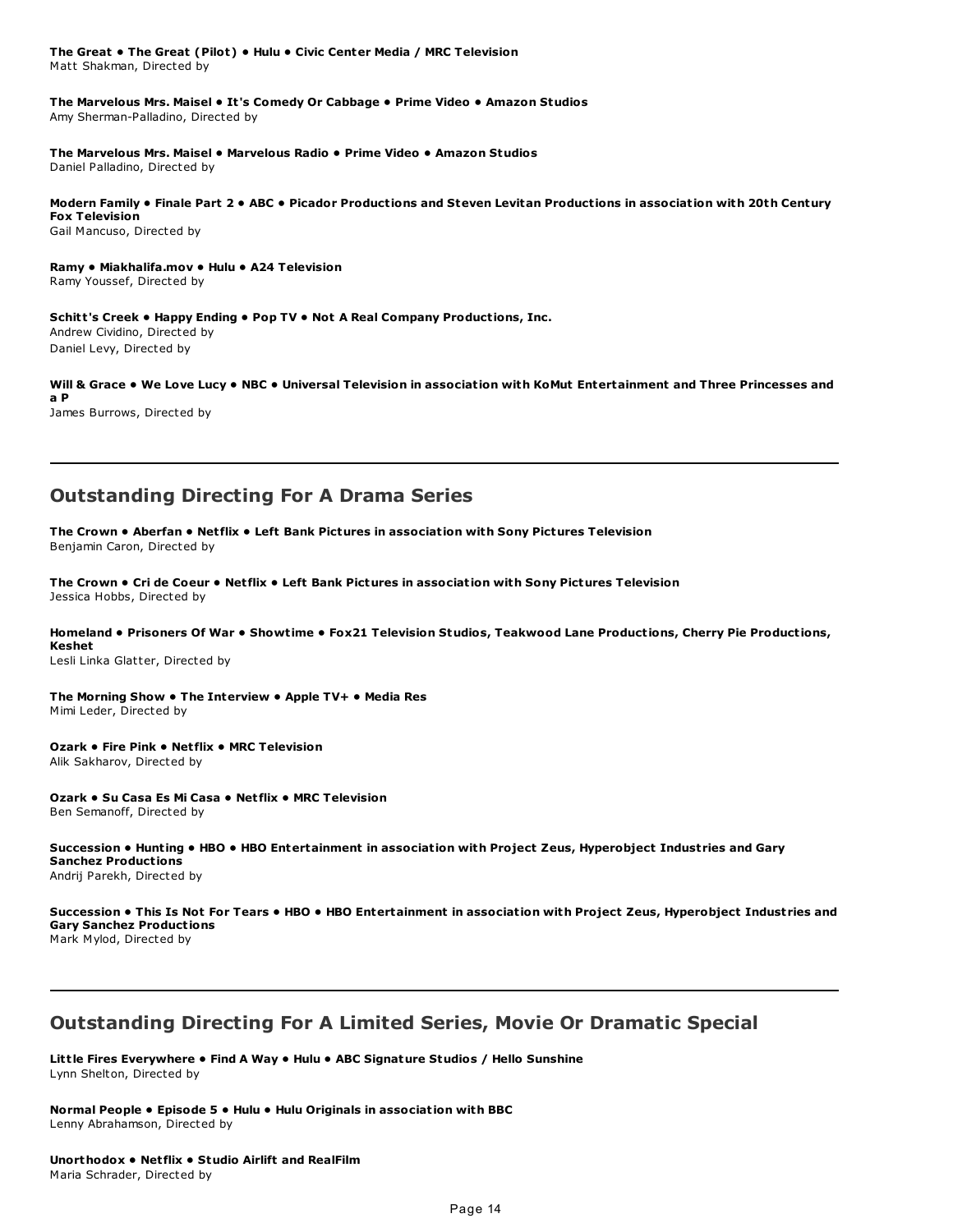Watchmen . It's Summer And We're Running Out Of Ice . HBO . HBO in association with White Rabbit, Warner Bros. **Television, DC and Paramount Television** Nicole Kassell, Directed by

Watchmen . Little Fear Of Lightning . HBO . HBO in association with White Rabbit, Warner Bros. Television, DC and **Paramount Television** Steph Green, Directed by

Watchmen . This Extraordinary Being . HBO . HBO in association with White Rabbit, Warner Bros. Television, DC and **Paramount Television** Stephen Williams, Directed by

## **Outstanding Directing For A Variety Series**

A Black Lady Sketch Show • Born At Night, But Not Last Night • HBO • HBO Entertainment in association with JAX Media, 3 **Arts Entertainment, Issa Rae Productions and For Better or Words Inc.** Dime Davis, Directed by

The Daily Show With Trevor Noah . Dr. Fauci Answers Trevor's Questions About Coronavirus . Comedy Central . Central **Productions, LLC**

David Paul Meyer, Directed by

Last Week Tonight With John Oliver . Episode 629 . HBO . HBO Entertainment in association with Sixteen String Jack **Productions and Avalon Television** Paul Pennolino, Directed by

Christopher Werner, Directed by

The Late Show With Stephen Colbert . Live Show; Chris Christie; Nathaniel Rateliff . CBS . CBS Television Studios Jim Hoskinson, Directed by

Saturday Night Live • Host: Eddie Murphy • NBC • SNL Studios in association with Universal Television and Broadway Video Don Roy King, Directed by

**Tiffany Haddish Presents: They Ready • Flame Monroe • Netflix • Push It Productions** Linda Mendoza, Directed by

## **Outstanding Directing For A Variety Special**

**Dave Chappelle: Sticks & Stones • Netflix • Lathan TV | Pilot Boy** Stan Lathan, Directed by

### **62nd Grammy Awards • CBS • AEG Ehrlich Ventures, LLC**

Louis J. Horvitz, Directed by

Live In Front Of A Studio Audience: "All In The Family" And "Good Times" . ABC . Sony Pictures Television, Act III **Productions, Kimmelot, D'Arconville, Gary Sanchez Productions, Simpson Street** Pamela Fryman, Directed by Andy Fisher, Directed by

#### **Super Bowl LIV Halftime Show Starring Jennifer Lopez And Shakira • FOX • NFL Network** Hamish Hamilton, Directed by

**73rd Annual Tony Awards • CBS • White Cherry Entertainment** Glenn Weiss, Directed by

## **Outstanding Directing For A Documentary/Nonfiction Program**

**American Factory • Netflix • Higher Ground Productions and Participant Media** Steven Bognar, Directed by Julia Reichert, Directed by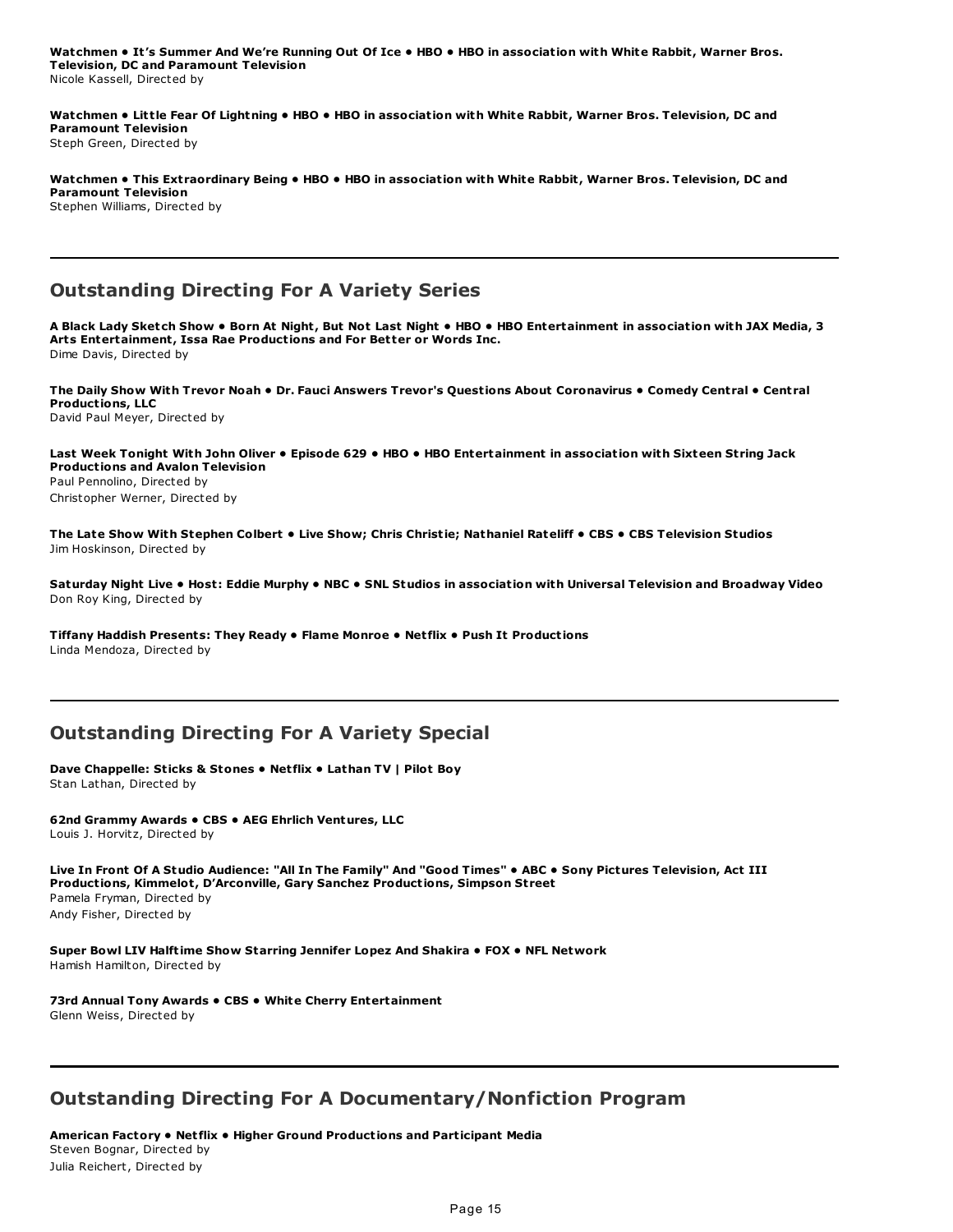**Apollo 11 • CNN • CNN Films, Statement Pictures, NEON**

Todd Douglas Miller, Directed by

**Becoming • Netflix • A Higher Ground Productions and Big Mouth Productions Film** Nadia Hallgren, Directed by

The Cave . National Geographic . A Danish Documentary Production in co-production with Ma.Ja.De Hecat Studio Paris **Madam Films** Feras Fayyad, Directed by

The Last Dance • Episode 7 • ESPN • A Mandalay Sports Media Production in association with NBA Entertainment, ESPN **Films, Netflix** Jason Hehir, Directed by

Tiger King: Murder, Mayhem And Madness . Cult Of Personality . Netflix . A Goode Films Production in association with **Library Films and Article 19 Films** Eric Goode, Directed by Rebecca Chaiklin, Directed by

## **Outstanding Directing For A Reality Program**

**Cheer • Daytona • Netflix • One Potato Productions, Boardwalk Pictures and Caviar** Greg Whiteley, Directed by

**LEGO Masters • Mega City Block • FOX • Endemol Shine North America, Tuesday's Child, Plan B** Rich Kim, Directed by

**Queer Eye • Disabled But Not Really • Netflix • Scout Productions, Inc. and ITV Entertainment, LLC** Hisham Abed, Directed by

**RuPaul's Drag Race • I'm That Bitch • VH1 • World of Wonder Productions** Nick Murray, Directed by

**Top Chef • The Jonathan Gold Standard • Bravo • Magical Elves** Ariel Boles, Director

## **Outstanding Single-Camera Picture Editing For A Drama Series**

**The Mandalorian • Chapter 2: The Child • Disney+ • Lucasfilm Ltd.** Andrew S. Eisen, ACE, Editor

**The Mandalorian • Chapter 4: Sanctuary • Disney+ • Lucasfilm Ltd.**

Dana E. Glauberman, ACE, Editor Dylan Firshein, Additional Editor

**The Mandalorian • Chapter 8: Redemption • Disney+ • Lucasfilm Ltd.** Jeff Seibenick, Editor

**Ozark • Fire Pink • Netflix • MRC Television** Vikash Patel, Editor

**Ozark • Wartime • Netflix • MRC Television** Cindy Mollo, ACE, Editor

**Stranger Things • Chapter Eight: The Battle Of Starcourt • Netflix • Netflix** Dean Zimmerman, ACE, Editor

Katheryn Naranjo, Editor

Succession . DC . HBO . HBO Entertainment in association with Project Zeus, Hyperobject Industries and Gary Sanchez **Productions** Ken Eluto, ACE, Editor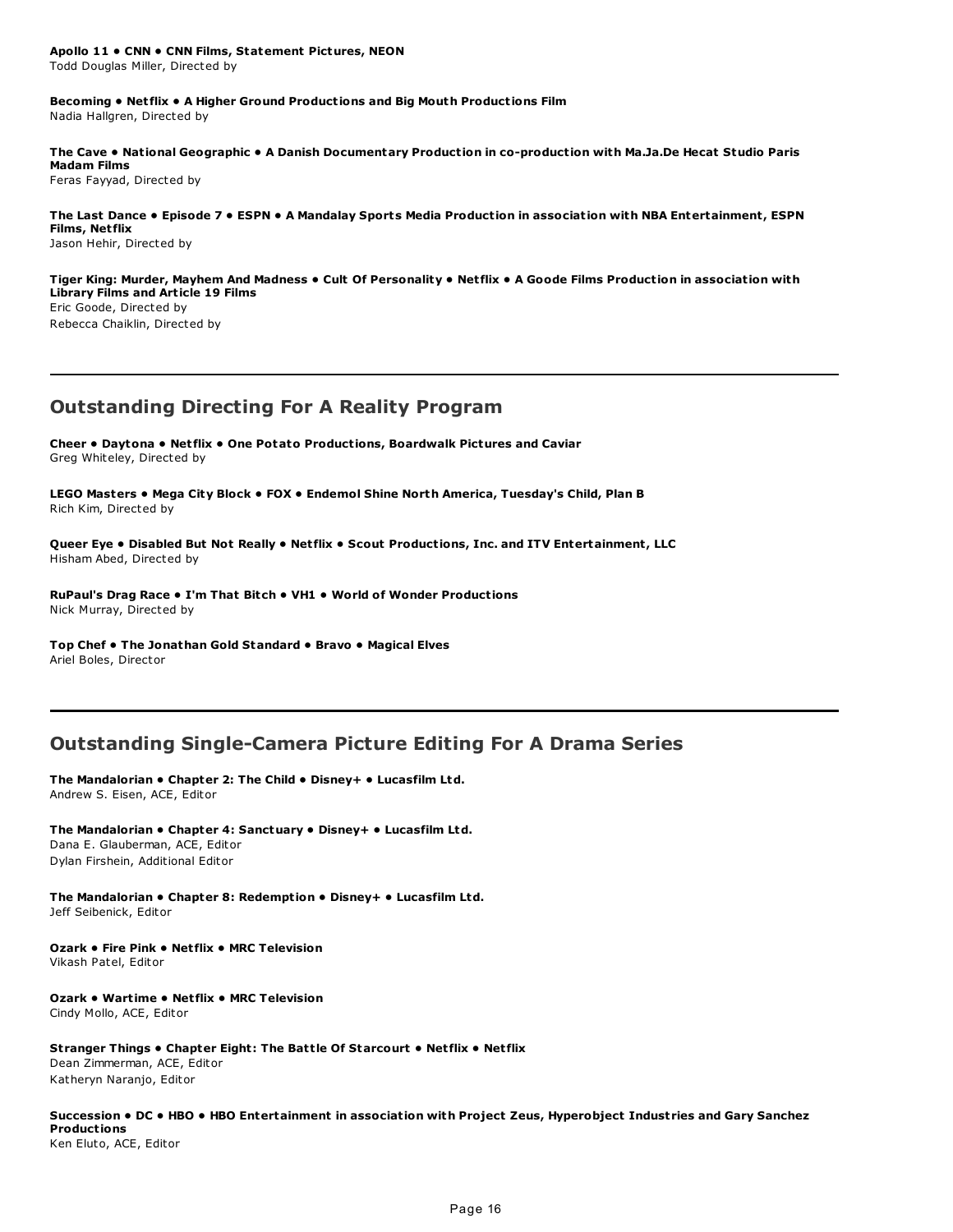Succession . This Is Not For Tears . HBO . HBO Entertainment in association with Project Zeus, Hyperobject Industries and **Gary Sanchez Productions** Bill Henry, Editor Venya Bruk, Additional Editor

## **Outstanding Single-Camera Picture Editing For A Comedy Series**

**Curb Your Enthusiasm • Elizabeth, Margaret And Larry • HBO • HBO Entertainment** Steve Rasch, ACE, Editor

Insecure . Lowkey Trying . HBO . HBO Entertainment in association with Issa Rae Productions, Penny for Your Thoughts **Entertainment and 3 Arts Entertainment** Nena Erb, ACE, Editor Lynarion Hubbard, Additional Editor

**The Marvelous Mrs. Maisel • A Jewish Girl Walks Into The Apollo... • Prime Video • Amazon Studios** Kate Sanford, ACE, Editor Tim St reeto, ACE, Editor

**Schitt's Creek • Happy Ending • Pop TV • Not A Real Company Productions, Inc.** Trevor Ambrose, Editor

**Schitt's Creek • Start Spreading The News • Pop TV • Not A Real Company Productions, Inc.** Paul Winestock, CCE, Editor

**What We Do In The Shadows • Resurrection • FX Networks • FX Productions** Yana Gorskaya, ACE, Editor Dane McMaster, Editor

## **Outstanding Multi-Camera Picture Editing For A Comedy Series**

The Conners • Slappy Holidays • ABC • Werner Entertainment / Jax Media / Mohawk Productions / sara + tom Brian Schnuckel, ACE, Editor

One Day At A Time . Boundaries . Pop TV . Sony Pictures Television, Act III Productions, Glo Nation, Snowpants **Productions** Cheryl Campsmith, ACE, Editor

Will & Grace . We Love Lucy . NBC . Universal Television in association with KoMut Entertainment and Three Princesses and **a P** Peter Beyt, ACE, Editor

Will & Grace . What A Dump . NBC . Universal Television in association with KoMut Entertainment and Three Princesses and **a P**

Joseph Fulton, Editor

## **Outstanding Single-Camera Picture Editing For A Limited Series Or Movie**

El Camino: A Breaking Bad Movie . Netflix . Sony Pictures Television / High Bridge Productions / Gran Via Productions Skip Macdonald, ACE, Editor

**Mrs. America • Phyllis • FX Networks • FX Productions** Robert Komatsu, ACE, Editor

Watchmen • A God Walks In To Abar • HBO • HBO in association with White Rabbit, Warner Bros. Television, DC and **Paramount Television** Henk Van Eeghen, ACE, Editor

Watchmen . It's Summer And We're Running Out Of Ice . HBO . HBO in association with White Rabbit, Warner Bros. **Television, DC and Paramount Television** David Eisenberg, Editor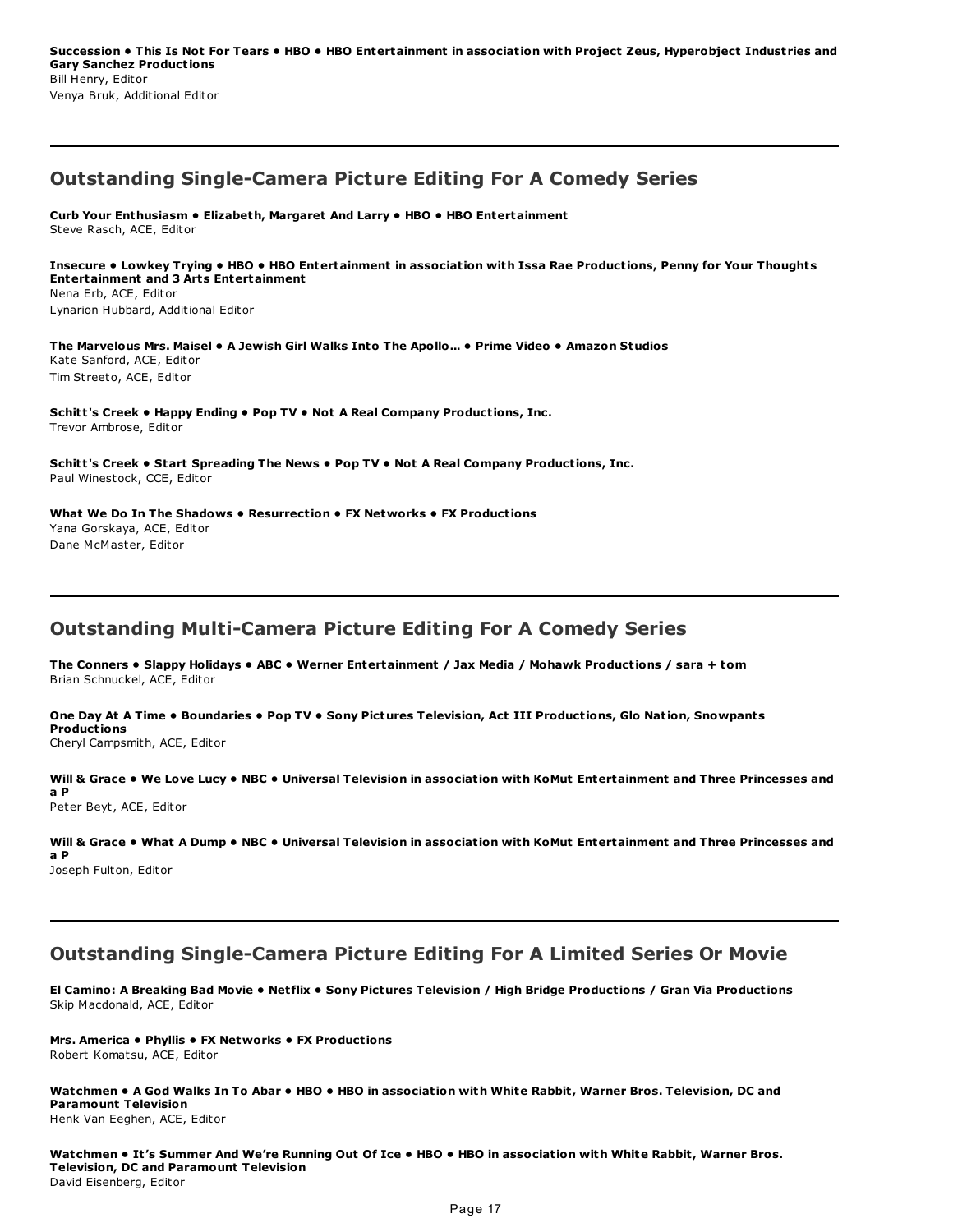## **Outstanding Picture Editing For Variety Programming**

#### The Daily Show With Trevor Noah . Trump's Coronavirus Address (Bloopers Included) And Trevor's Audience Tribute Song . **Comedy Central • Central Productions, LLC**

Mike Choi, Editor Tom Favilla, Editor Nikolai Johnson, Editor Mark Paone, Editor Erin Shannon, Editor Catherine Trasborg, Editor Einar Westerlund, Editor Robert York, Editor

**Dave Chappelle: Sticks & Stones • Netflix • Lathan TV | Pilot Boy** Jeff U'Ren, Editor

Dave Chappelle: The Kennedy Center Mark Twain Prize For American Humor . PBS . WETA Washington, D.C., The John F. **Kennedy Center for the Performing Arts, Done + Dusted**

Brad Gilson, Editor Chester G. Contaoi, Editor Jon Alloway, Editor Pi Ware, Package Editor Brian Forbes, Package Editor

Last Week Tonight With John Oliver • Eat Shit Bob! (segment) • HBO • HBO Entertainment in association with Sixteen **String Jack Productions and Avalon Television** Ryan Barger, Editor

Last Week Tonight With John Oliver . The Journey of ChiiJohn: Chapter 2 (segment) . HBO . HBO Entertainment in **association with Sixteen String Jack Productions and Avalon Television** Anthony Miale, Editor

## **Outstanding Picture Editing For A Nonfiction Program**

**American Factory • Netflix • Higher Ground Productions and Participant Media** Lindsay Utz, ACE, Editor

### **Apollo 11 • CNN • CNN Films, Statement Pictures, NEON**

Todd Douglas Miller, Editor

**Beastie Boys Story • Apple TV+ • Fresh Bread / Pulse Films** Jeff Buchanan, ACE, Editor Zoe Schack, Editor

## The Last Dance . Episode 1 . ESPN . A Mandalay Sports Media Production in association with NBA Entertainment, ESPN **Films, Netflix**

Chad Beck, ACE, Editor Devin Concannon, Editor Abhay Sofsky, Editor Ben Sozanski, ACE, Editor

#### McMillion\$ . Episode 3 . HBO . HBO Documentary Films and Unrealistic Ideas in association with Fun Meter

Jody McVeigh-Schultz, Supervising Editor Lane Farnham, Supervising Editor James Lee Hernandez, Editor Brian Lazarte, Editor Scott Hanson, Editor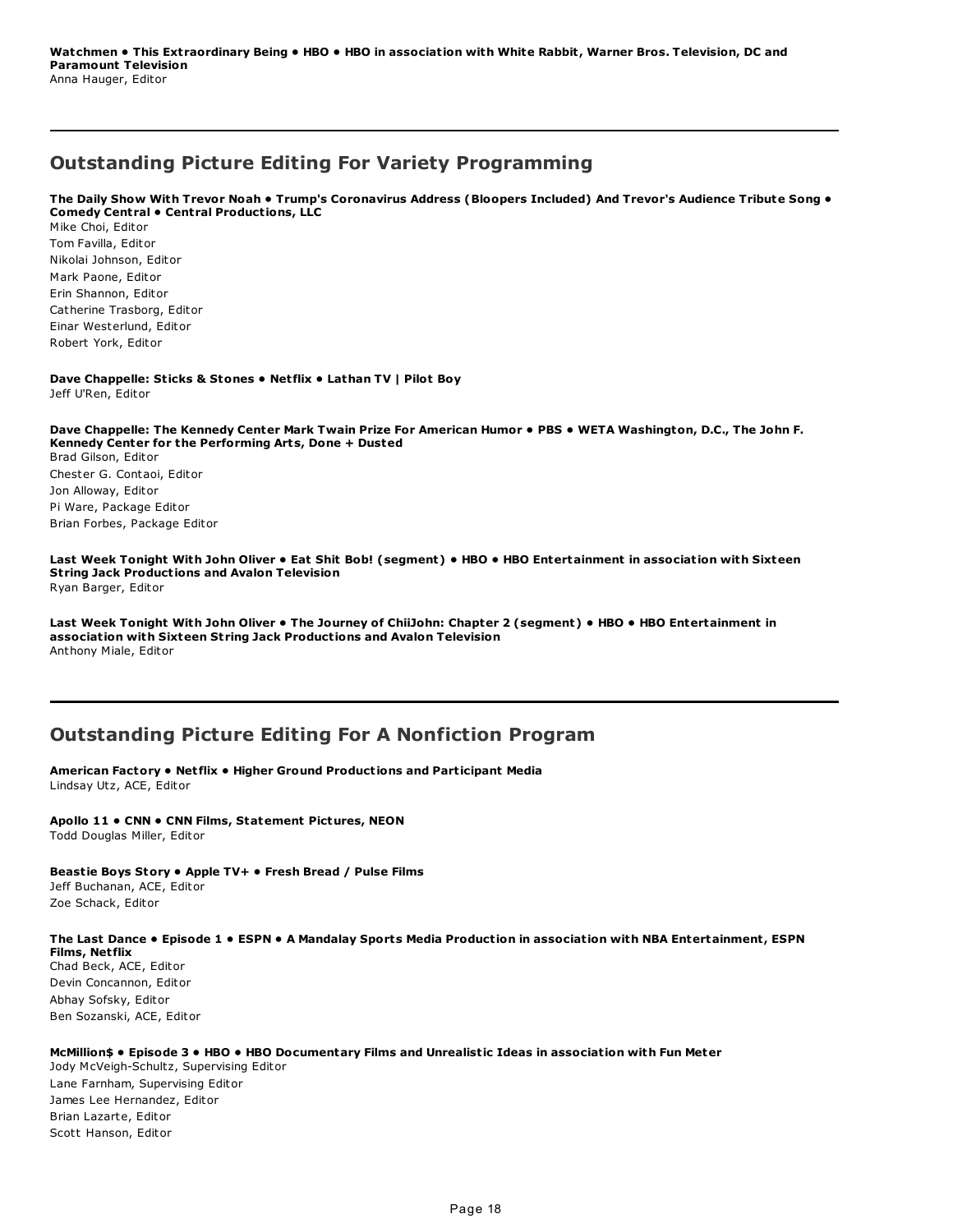## **Outstanding Picture Editing For A Structured Reality Or Competition Program**

**LEGO Masters • Mega City Block • FOX • Endemol Shine North America, Tuesday's Child, Plan B**

Samantha Diamond, Editor Dan Hancox, Editor Karl Kimbrough, Editor Ian Kaufman, Editor Kevin Benson, Editor Josh Young, Editor Jon Bilicki, Editor

### **Queer Eye • Disabled But Not Really • Netflix • Scout Productions, Inc. and ITV Entertainment, LLC**

Ryan Taylor, Lead Editor Tony Zajkowski, Editor

#### **RuPaul's Drag Race • I'm That Bitch • VH1 • World of Wonder Productions**

Jamie Martin, Lead Editor Michael Roha, Editor Paul Cross, Editor Michael Lynn Deis, Editor Ryan Mallick, Editor

#### **Survivor • It's Like A Survivor Economy • CBS • MGM Television**

Michael Greer, Supervising Editor Chad Bertalotto, Editor Evan Mediuch, Editor James Ciccarello, Editor Jacob Teixeira, Editor

### **Top Chef • The Jonathan Gold Standard • Bravo • Magical Elves**

Matt Reynolds, Editor David Chalfin, Editor Mike Abitz, Additional Editor Eric Lambert, Additional Editor Jose Rodriguez, Additional Editor Dan Williams, Additional Editor

## **Outstanding Picture Editing For An Unstructured Reality Program**

**Cheer • God Blessed Texas • Netflix • One Potato Productions, Boardwalk Pictures and Caviar**

Arielle Kilker, Supervising Editor David Nordstrom, Supervising Editor Kate Hackett, Editor Daniel McDonald, Editor Mark Morgan, Editor Sharon Weaver, Editor Ted Woerner, Editor

### **Deadliest Catch • Cold War Rivals • Discovery Channel • Original Productions, LLC**

Rob Butler, ACE, Supervising Editor Isaiah Camp, Supervising Editor Ben Bulatao, ACE, Editor Joe Mikan, ACE, Editor Ralf Melville, Additional Editor Alexandra Moore, Additional Editor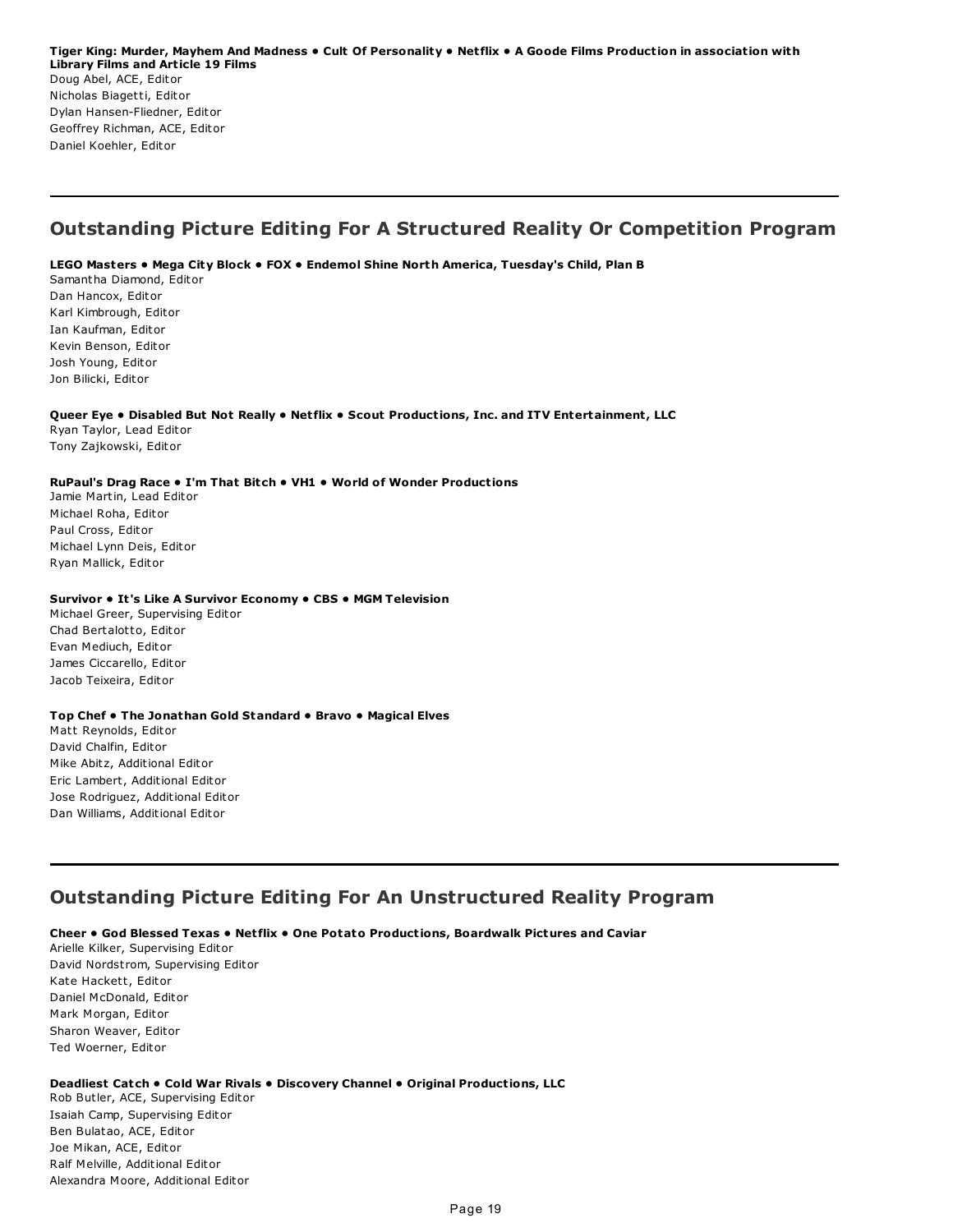**Life Below Zero • The New World • National Geographic • BBC Studios** Matt Edwards, Editor Jennifer Nelson, Editor Tony Diaz, Additional Editor Matt Mercer, Additional Editor Eric Michael Schrader, Additional Editor Michael Swingler, Additional Editor

#### **RuPaul's Drag Race: Untucked • The Ball Ball • VH1 • World of Wonder Productions**

Kendra Pasker, Lead Editor Yali Sharon, Editor Kate Smith, Editor

# **Outstanding Contemporary Hairstyling**

**black-ish • Hair Day • ABC • ABC Studios** Araxi Lindsey, Department Head Hairstylist

Robert C. Mathews lll, Additional Hairstylist Enoch Williams, Key Hairstylist

## **Grace And Frankie • The Laughing Stock • Netflix • Skydance Productions**

Kelly Kline, Department Head Hairstylist Jonathan Hanousek, Key Hairstylist Marlene Williams, Key Hairstylist

## The Handmaid's Tale . Liars . Hulu . MGM, Daniel Wilson Productions, The Littlefield Company, White Oak Pictures

Paul Elliot, Department Head Hairstylist Ewa Latak-Cynk, Co-Department Head Hairstylist

### **The Politician • Pilot • Netflix • A Fox21 Television Studios Production**

Chris Clark, Department Head Hairstylist Natalie Driscoll, Assistant Department Head Hairstylist Havana Prats, Hairstylist

## **Schitt's Creek • Happy Ending • Pop TV • Not A Real Company Productions, Inc.**

Annastasia Cucullo, Key Hairstylist Ana Sorys, Personal Hairstylist

## **This Is Us • Strangers: Part Two • NBC • 20th Century Fox Television**

Michael Peter Reitz, Department Head Hairstylist Katherine Rees, Key Hairstylist Germicka Barclay, Additional Hairstylist Renia Green-Edittorio, Additional Hairstylist Corey Hill, Additional Hairstylist

# **Outstanding Period And/Or Character Hairstyling**

### The Crown . Cri De Coeur . Netflix . Left Bank Pictures in association with Sony Pictures Television

Cate Hall, Department Head Hairstylist Louise Coles, Assistant Department Head Hairstylist Sarah Nuth, Hairstylist Suzanne David, Hairstylist Catriona Johnstone, Hairstylist

## **Hollywood • A Hollywood Ending • Netflix • Netflix**

Michelle Ceglia, Department Head Hairstylist Barry Lee Moe, Assistant Department Head Hairstylist George Guzman, Hairstylist Michele Arvizo, Hairstylist Maria Elena Pantoja, Hairstylist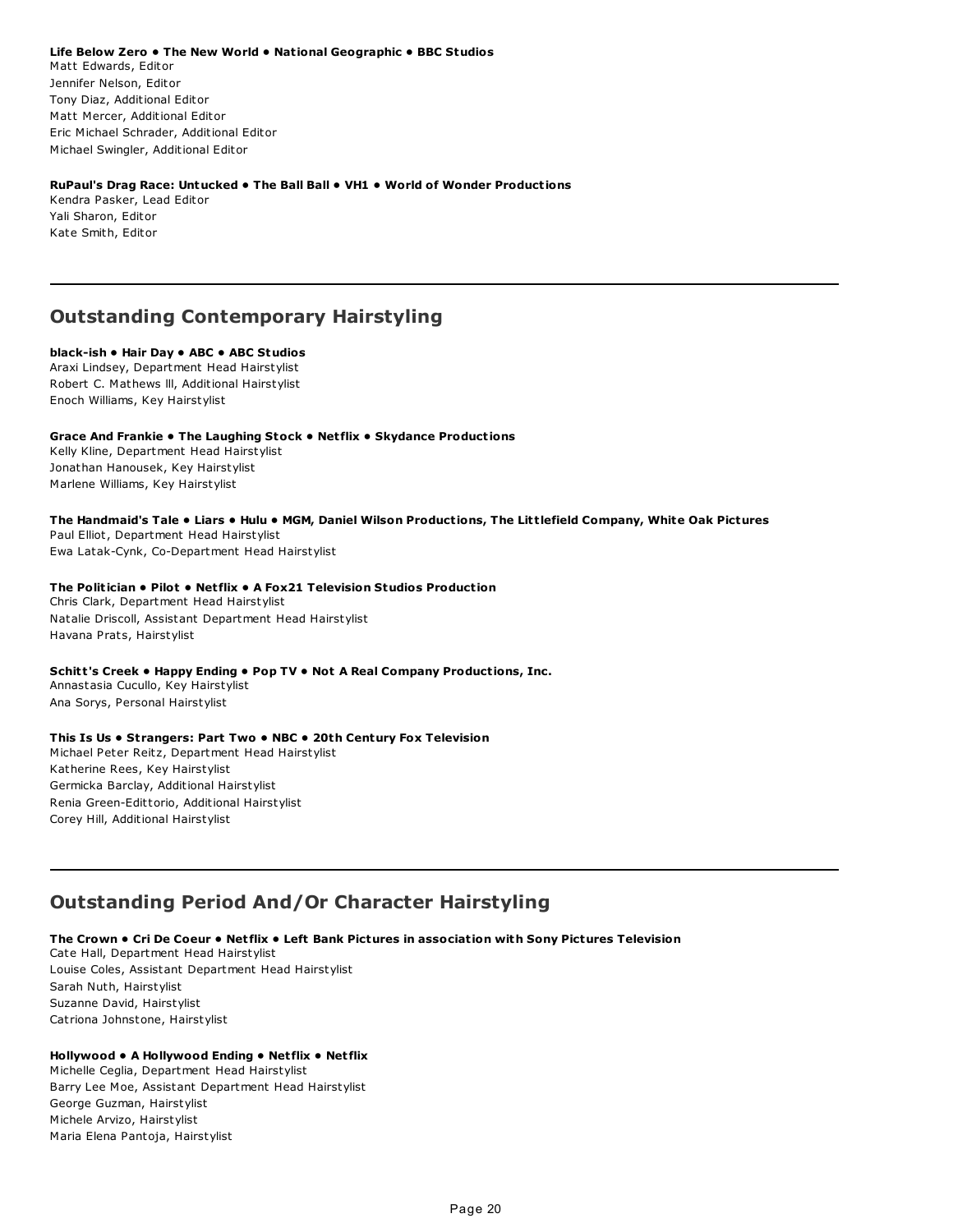## **The Marvelous Mrs. Maisel • A Jewish Girl Walks Into The Apollo... • Prime Video • Amazon Studios**

Kimberley Spiteri, Department Head Hairstylist Michael S. Ward, Key Hairstylist Tijen Osman, Additional Hairstylist

## **Pose • Worth It • FX Networks • Fox21 Television Studios and FX Productions**

Barry Lee Moe, Department Head Hairstylist Timothy Harvey, Key Hairstylist Sabana Majeed, Hairstylist Liliana Maggio, Hairstylist Lisa Thomas, Hairstylist Greg Bazemore, Hairstylist Jessie Mojica, Hairstylist Charlene Belmond, Hairstylist

#### Star Trek: Picard • Stardust City Rag • CBS All Access • CBS Television Studios in association with Secret Hideout and **Roddenberry Entertainment**

Maxine Morris, Department Head Hairstylist Maria Sandoval, Assistant Department Head Hairstylist Wendy Southard, Key Hairstylist Sallie Nicole Ciganovich, Additional Hairstylist Ashleigh Childers, Hairstylist Yesim Osman, Hairstylist

# **Outstanding Contemporary Hairstyling For A Variety, Nonfiction Or Reality Program**

## **A Celebration Of The Music From Coco • Disney+ • Eventvision, Inc.**

Jennifer Guerrero, Department Head Hairstylist Yvonne Kupka, Key Hairstylist Kimi Messina, Additional Hairstylist Gail Ryan, Additional Hairstylist Amber Maher, Hairstylist Yiotis Panayiotou, Hairstylist Megg Massey, Hairstylist

## **Dancing With The Stars • Episode 2802 • ABC • BBC Studios**

Mary Guerrero, Department Head Hairstylist Kimi Messina, Key Hairstylist Gail Ryan, Hairstylist Cheryl Eckert, Hairstylist Jennifer Guerrero, Hairstylist Jani Kleinbard, Hairstylist Amber Maher, Hairstylist Patricia Pineda, Hairstylist

## **The Oscars • ABC • The Academy of Motion Picture Arts and Sciences**

Anthony Wilson, Department Head Hairstylist Barbara Cantu, Key Hairstylist Paula Ashby, Hairstylist Vickie Mynes, Hairstylist Yvonne Kupka, Hairstylist Gail Ryan, Hairstylist Iraina Crenshaw, Hairstylist Luke O'Connor, Hairstylist

#### **RuPaul's Drag Race • I'm That Bitch • VH1 • World of Wonder Productions** Curtis Foreman, Department Head Hairstylist Ryan Randall, Hairstylist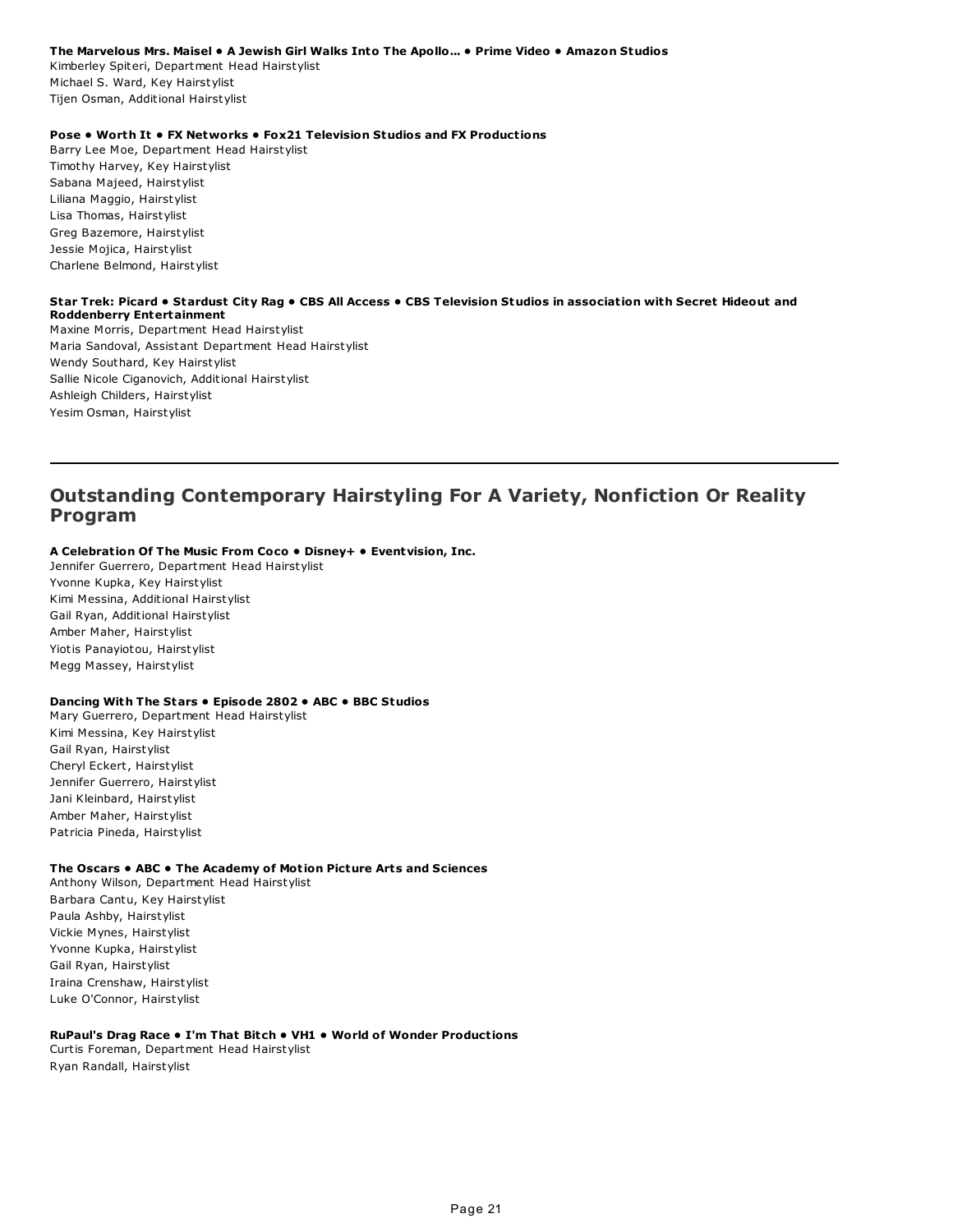The Voice . Top 10 . NBC . MGM Television, Warner Horizon Unscripted Television and ITV Studios The Voice USA, Inc. Jerilynn Stephens, Department Head Hairstylist Amber Maher, Key Hairstylist Regina Rodriguez, Hairstylist Renee Ferruggia, Hairstylist Darbie Wieczorek, Hairstylist Cory Rotenberg, Hairstylist Danilo Dixon, Personal Hairstylist

## **Outstanding Derivative Interactive Program**

**Big Mouth Guide To Life • Netflix • Social Life / Netflix**

Social Life | Part of Jellyfish Group Netflix

**Doctor Who: The Runaway • BBC America • British Broadcasting Corporation / Passion Animation Studios** BBC

Passion Animation Studios

Robert Ramos, Personal Hairstylist

# **Outstanding Original Interactive Program**

### **The Messy Truth VR Experience • Oculus • Magic Labs Media, EAB, RYOT**

Brie Larson, Producer Van Jones, Producer; Executive Producer Elijah Allan-Blitz, Director; Producer; Executive Producer Jana Carter, Producer; Executive Producer RYOT

### **Rebuilding Notre Dame • Oculus • TARGO in association with Facebook's Oculus**

TARGO Facebook's Oculus Chloé Rochereuil, Director Victor Agulhon, Producer Eric Cheng, Producer

### **When We Stayed Home • Oculus • TARGO in association with Facebook's Oculus**

TARGO Facebook's Oculus Chloé Rochereuil, Director Victor Agulhon, Producer Eric Cheng, Executive Producer

# **Outstanding Interactive Extension Of A Linear Program**

**Mr. Robot • Season\_4.0 ARG • USA Network • Ralph Interactive, Fifth Column Games**

USA Network Ralph Interactive Fifth Column Games Roxanne Paredes, Producer Jeff McKibben, Writer

## Stranger Things . Scoops Ahoy: Operation Scoop Snoop . Netflix . 22Squared, m ss ng p eces, Baskin Robbins

Netflix m ss ng p eces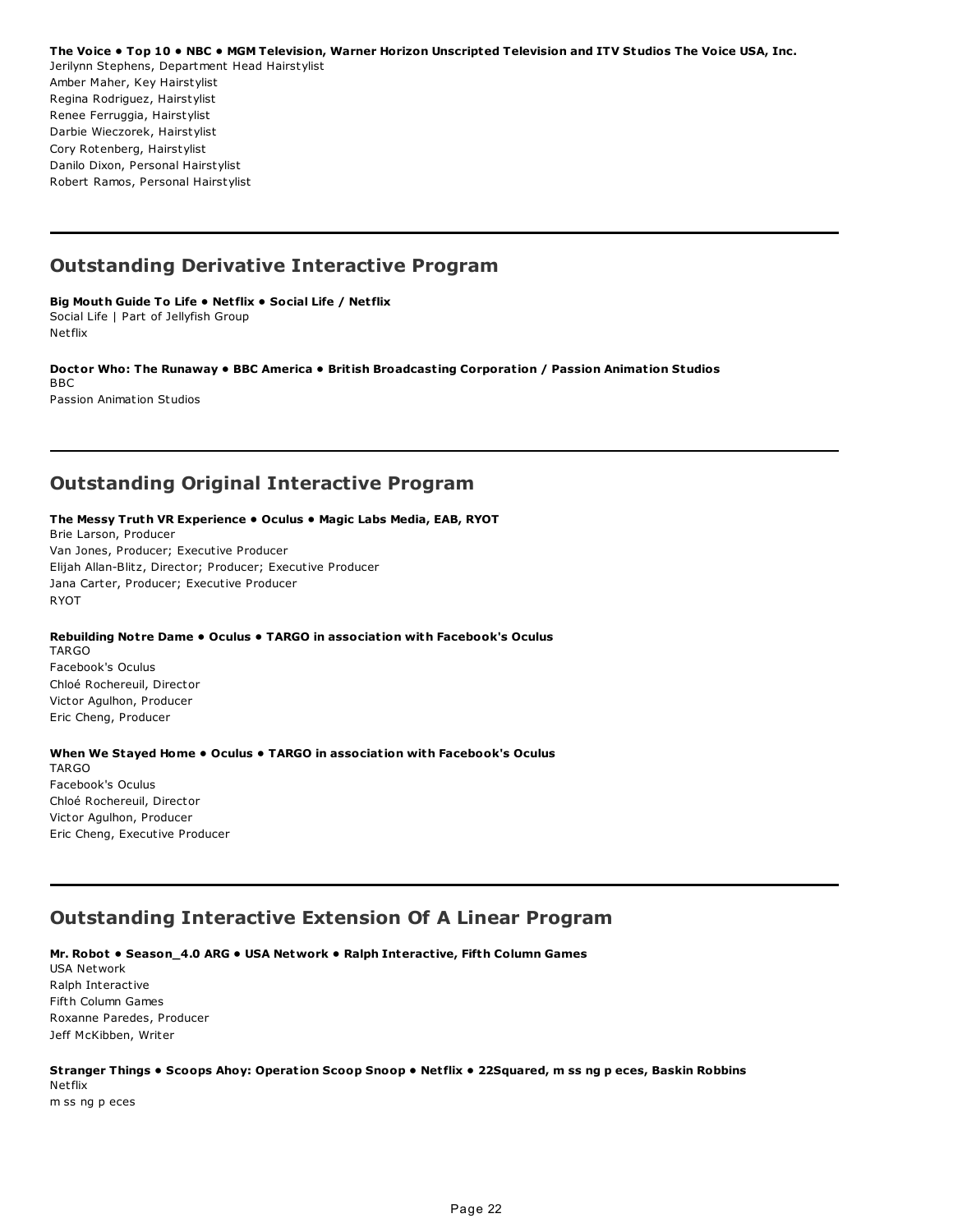```
Kilter Films
Bad Robot
```
# **Outstanding Lighting Design/Lighting Direction For A Variety Series**

#### America's Got Talent . Live Results Finale . NBC . FremantleMedia North America, Inc. and Syco Entertainment

Noah Mitz, Lighting Designer Michael Berger, Lighting Director William Gossett, Lighting Director Ryan Tanker, Lighting Director Matt Benson, Lighting Director Scott Chmielewski, Lighting Director Patrick Brazil, Lighting Director

#### Jimmy Kimmel Live! . Jimmy Kimmel Live in Brooklyn - Jason Alexander, Tracy Morgan, John Krasinski, Paul Shaffer, And **Music From Kanye West • ABC • ABC Studios in association with Kimmelot**

Christian Hibbard, Lighting Designer William Peets, Lighting Director Kille Knobel, Lighting Director James Worman, Lighting Director

### Saturday Night Live . Host: John Mulaney . NBC . SNL Studios in association with Universal Television and Broadway Video

Geoffrey Amoral, Lighting Director Richard McGuinness, Lighting Director William McGuinness, Lighting Director Tim Stasse, Lighting Director Trevor Brown, Lighting Director

### **So You Think You Can Dance • Finale • FOX • dick clark productions, LLC and 19 Entertainment**

Robert Barnhart, Lighting Designer Matt Firestone, Lighting Director Madigan Stehly, Lighting Director Patrick Boozer, Lighting Director Pete Radice, Lighting Director

### The Voice . Live Finale . NBC . MGM Television, Warner Horizon Unscripted Television and ITV Studios The Voice USA, Inc.

Oscar Dominguez, Lighting Designer Daniel Boland, Lighting Director Craig Housenick, Lighting Director Samuel Barker, Lighting Director Johnny Bradley, Lighting Director

# **Outstanding Lighting Design/Lighting Direction For A Variety Special**

### **62nd Grammy Awards • CBS • AEG Ehrlich Ventures, LLC**

Robert Dickinson, Lighting Designer Noah Mitz, Lighting Director Andy O'Reilly, Lighting Director Patrick Boozer, Lighting Director Madigan Stehly, Lighting Director William Gossett, Lighting Director Ryan Tanker, Lighting Director Matthew Cotter, Lighting Director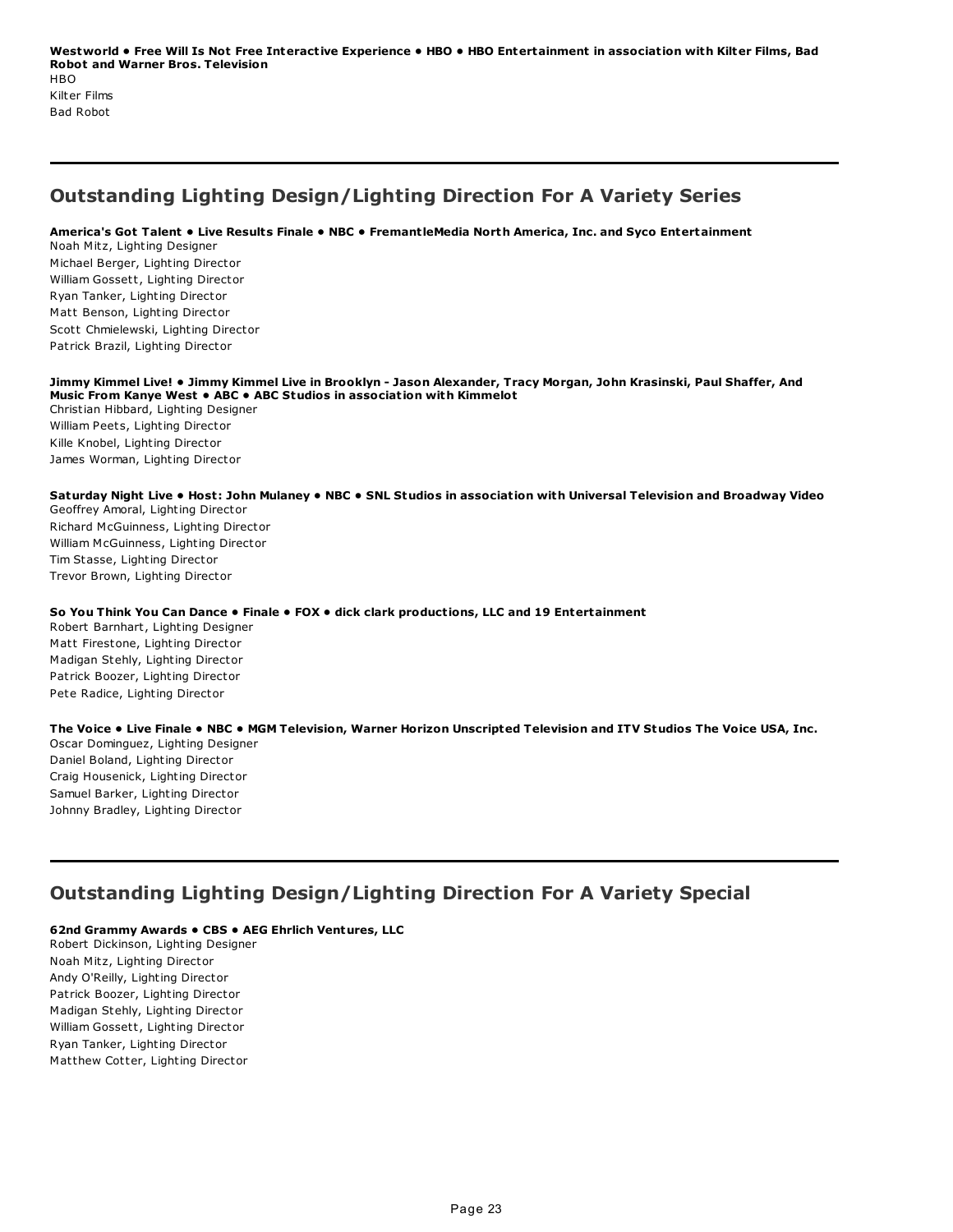### **The Kennedy Center Honors • CBS • White Cherry Entertainment**

Robert Dickinson, Lighting Designer Michael Berger, Lighting Director William Gossett, Lighting Director Bryan Klunder, Lighting Director Harry Sangmeister, Lighting Director Jason Rudolph, Lighting Director

#### **The Oscars • ABC • The Academy of Motion Picture Arts and Sciences**

Robert Dickinson, Lighting Designer Noah Mitz, Lighting Director Michael Berger, Lighting Director Andy O'Reilly, Lighting Director Patrick Boozer, Lighting Director Ben Green, Lighting Director Jason Rudolph, Lighting Director

#### **Super Bowl LIV Halftime Show Starring Jennifer Lopez And Shakira • FOX • NFL Network**

Robert Barnhart, Lighting Designer David Grill, Lighting Director Pete Radice, Lighting Director Patrick Brazil, Lighting Director Jason Rudolph, Lighting Director

#### **73rd Annual Tony Awards • CBS • White Cherry Entertainment**

Robert Dickinson, Lighting Designer Noah Mitz, Lighting Director Ed McCarthy, Lighting Director Harry Sangmeister, Lighting Director Jason Rudolph, Lighting Director

## **Outstanding Main Title Design**

#### Abstract: The Art Of Design • Netflix • A RadicalMedia Production in association with Tremolo Productions & Godfrey Dadich **Partners** Allie Fisher, Creative Director

Anthony Zazzi, Animator Brian Oakes, Director

### **Carnival Row • Prime Video • Legendary Pictures TV and Amazon Studios**

Lisa Bolan, Creative Director Henry DeLeon, Art Director Mert Kizilay, Art Director Kaya Thomas, Designer Yongsub Song, Animator/Compositor Alex Silver, Animator

### **Godfather Of Harlem • EPIX • ABC Signature Studios**

Mason Nicoll, Creative Director/Editor Peter Pak, Designer/Lead Animator/Art Director Giovana Pham, Designer Cisco Torres, Animator

## **The Morning Show • Apple TV+ • Media Res**

Angus Wall, Creative Director Hazel Baird, Creative Director Emanuele Marani, Lead Designer EJ Kang, Lead Animator Peter Murphy, Animator Erik Righetti, Animator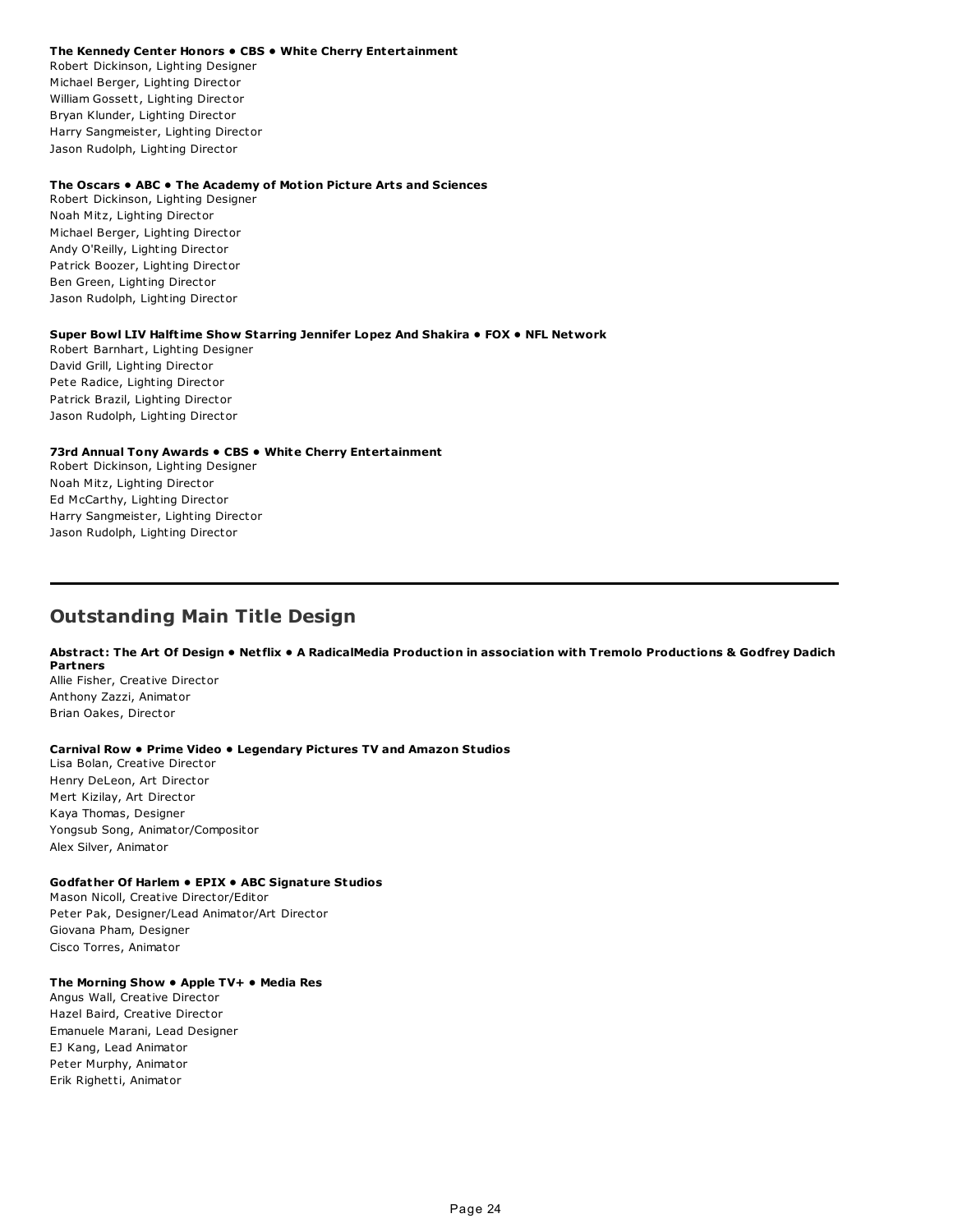#### **The Politician • Netflix • A Fox21 Television Studios Production**

Heidi Berg, Creative Director Felix Soletic, Creative Director Carlo Sa, Lead Designer Yongsub Song, Lead Animator Joe Paniagua, 3D Artist Rachel Fowler, Editor

#### Watchmen • HBO • HBO in association with White Rabbit, Warner Bros. Television, DC and Paramount Television

Paul Mitchell, Creative Director Olga Midlenko, Art Director Maciek Sokalski, Lead Compositor Gabe Perez, Animator Benjamin Woodlock, Designer

#### Westworld . HBO . HBO Entertainment in association with Kilter Films, Bad Robot and Warner Bros. Television

Patrick Clair, Creative Director Pinar Yanadarg Delul, Creative Director Raoul Marks, Lead Animator and Compositor Lance Slaton, Designer

# **Outstanding Contemporary Makeup (Non-Prosthetic)**

Big Little Lies . She Knows . HBO . HBO Entertainment in association with Blossom Films, Hello Sunshine, David E. Kelley **Productions and crazyrose Productions** Michelle Radow, Department Head Makeup Artist Erin Rosenmann, Key Makeup Artist Karen Rent rop, Makeup Artist Molly R. Stern, Personal Makeup Artist Angela Levin, Personal Makeup Artist Simone Almekias-Siegl, Personal Makeup Artist Miho Suzuki, Personal Makeup Artist Claudia Humburg, Personal Makeup Artist Euphoria • And Salt The Earth Behind You • HBO • HBO Entertainment in association with Reasonable Bunch, A24, Little

**Lamb, Dreamcrew, ADD Content Agency | HOT | TCDY Productions** Doniella Davy, Department Head Makeup Artist Kirsten Sage Coleman, Assistant Department Head Makeup Artist Tara Lang Shah, Makeup Artist

#### The Handmaid's Tale . Mayday . Hulu . MGM, Daniel Wilson Productions, The Littlefield Company, White Oak Pictures Burton LeBlanc, Department Head Makeup Artist

Alastair Muir, Key Makeup Artist

### **Ozark • In Case Of Emergency • Netflix • MRC Television**

Tracy Ewell, Department Head Makeup Artist Jillian Erickson, Key Makeup Artist Jack Lazzaro, Key Makeup Artist Susan Reilly Lehane, Personal Makeup Artist

### **The Politician • The Assassination Of Payton Hobart • Netflix • A Fox21 Television Studios Production**

Autumn Butler, Department Head Makeup Artist Caitlin Martini Emery, Assistant Department Head Makeup Artist Debra Schrey, Makeup Artist Emma Burton, Makeup Artist

### **Schitt's Creek • Happy Ending • Pop TV • Not A Real Company Productions, Inc.**

Candice Ornstein, Key Makeup Artist Lucky Bromhead, Personal Makeup Artist

# **Outstanding Period And/Or Character Makeup (Non-Prosthetic)**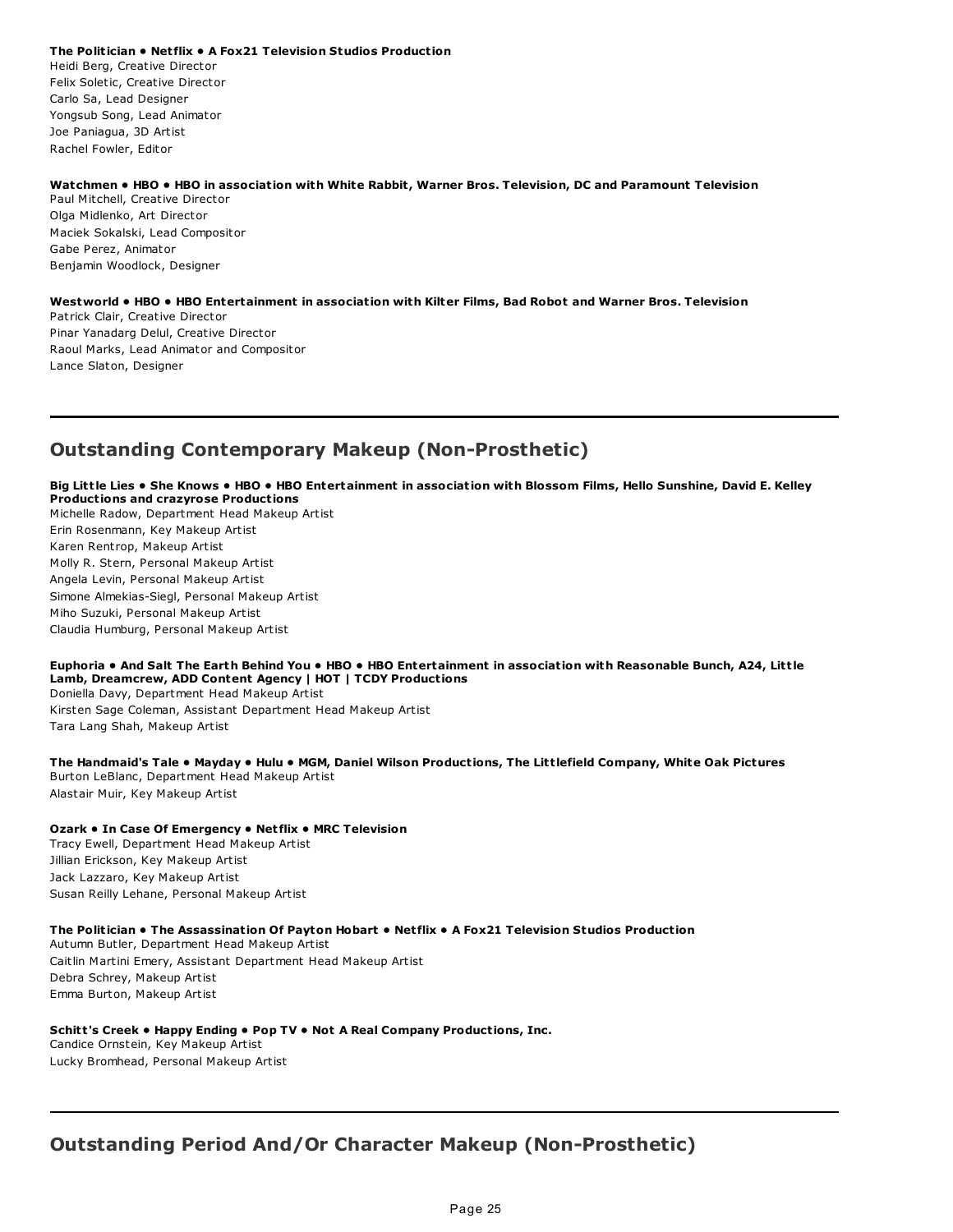#### **American Horror Story: 1984 • The Lady In White • FX Networks • Twentieth Century Fox Television**

Carleigh Herbert, Department Head Makeup Artist Abby Lyle Clawson, Assistant Department Head Makeup Artist Mo Meinhart, Makeup Artist Lawrence Mercado, Makeup Artist

### **Hollywood • Outlaws • Netflix • Netflix**

Eryn Krueger Mekash, Department Head Makeup Artist Kim Ayers, Assistant Department Head Makeup Artist Kerrin Jackson, Makeup Artist Ana Gabriela Quinonez Urrego, Makeup Artist

### **The Marvelous Mrs. Maisel • It's Comedy Or Cabbage • Prime Video • Amazon Studios**

Patricia Regan, Department Head Makeup Artist Claus Lulla, Key Makeup Artist Joseph A. Campayno, Key Makeup Artist Margot Boccia, Makeup Artist Michael Laudati, Makeup Artist Tomasina Smith, Makeup Artist Roberto Baez, Makeup Artist Alberto Machuca, Makeup Artist

### **Pose • Acting Up • FX Networks • Fox21 Television Studios and FX Productions**

Sherri Berman Laurence, Department Head Makeup Artist Nicky Pattison Illum, Key Makeup Artist Chris Milone, Makeup Artist Deja Smith, Makeup Artist Jessica Padilla, Makeup Artist

#### Star Trek: Picard • Stardust City Rag • CBS All Access • CBS Television Studios in association with Secret Hideout and **Roddenberry Entertainment**

Silvina Knight, Assistant Department Head Makeup Artist Robin Beauchesne, Key Makeup Artist David Williams, Makeup Artist Peter De Oliveira, Makeup Artist Natalie Thimm, Makeup Artist

## **Outstanding Contemporary Makeup For A Variety, Nonfiction Or Reality Program (Non-Prosthetic)**

## **Dancing With The Stars • Disney Night • ABC • BBC Studios**

Zena Shteysel Green, Department Head Makeup Artist Angela Moos, Key Makeup Artist Patti Ramsey-Bortoli, Additional Makeup Artist Sarah Woolf, Additional Makeup Artist Julie Socash, Additional Makeup Artist Alison Gladieux, Additional Makeup Artist Donna Bard, Additional Makeup Artist Nadege Schoenfeld, Additional Makeup Artist

### **The Little Mermaid Live! • ABC • Done + Dusted**

Bruce Grayson, Department Head Makeup Artist Angela Moos, Co-Department Head Makeup Artist Jennifer Aspinall, Key Makeup Artist Julie Socash, Makeup Artist Valerie Hunt, Makeup Artist Tym Buacharen, Makeup Artist Jennifer Nigh, Makeup Artist Robin Beauchesne, Makeup Artist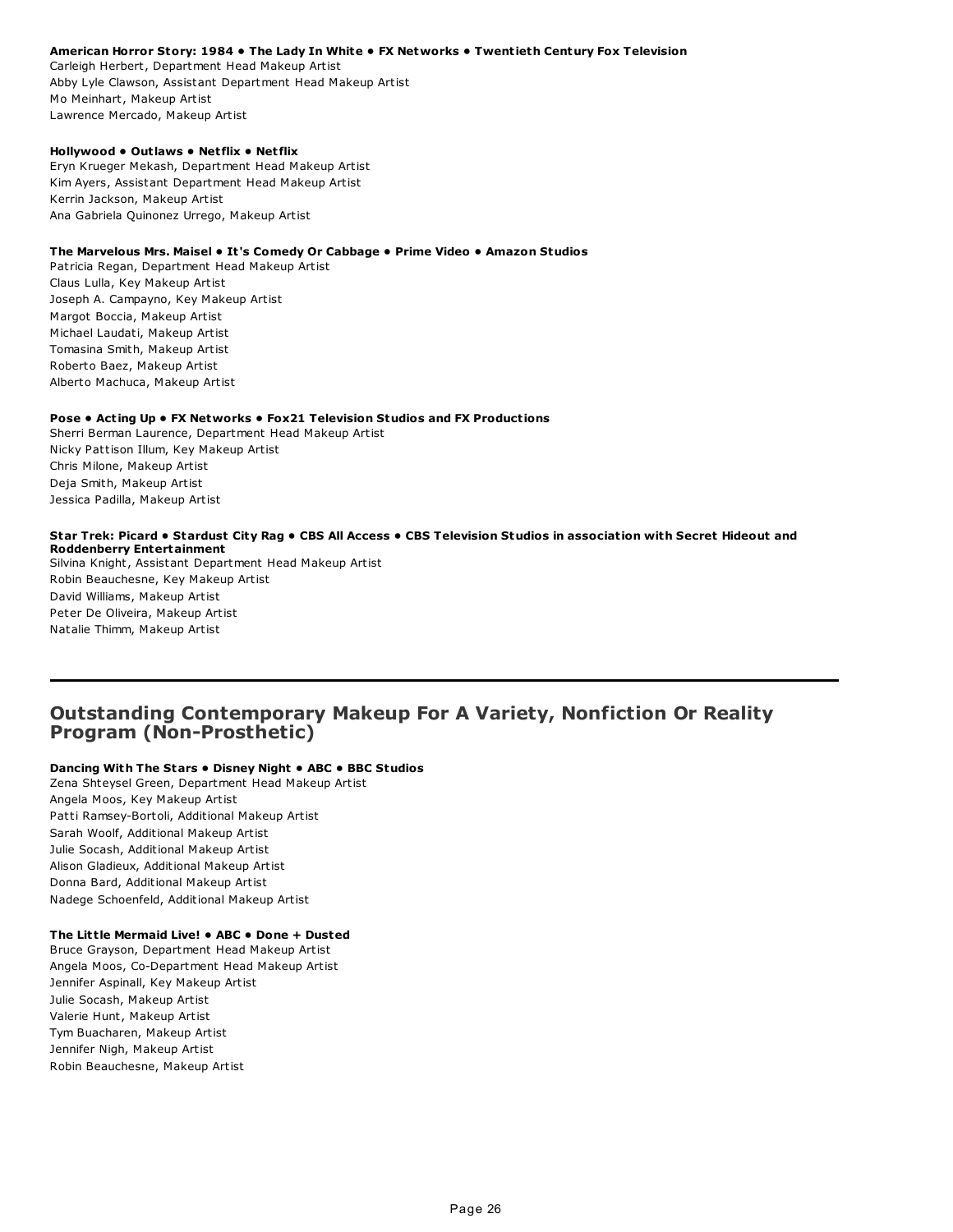#### **The Oscars • ABC • The Academy of Motion Picture Arts and Sciences**

Bruce Grayson, Department Head Makeup Artist Angela Moos, Assistant Department Head Makeup Artist Jill Cady, Key Makeup Artist Peter De Oliveira, Makeup Artist Zena Shteysel Green, Makeup Artist Jennifer Aspinall, Makeup Artist James MacKinnon, Makeup Artist Deborah Huss Humphries, Makeup Artist

#### **RuPaul's Drag Race • I'm That Bitch • VH1 • World of Wonder Productions**

Natasha Marcelina, Department Head Makeup Artist David Pet ruschin, Makeup Artist Jen Fregozo, Makeup Artist Nicole Faulkner, Makeup Artist

#### The Voice . Top 10 . NBC . MGM Television, Warner Horizon Unscripted Television and ITV Studios The Voice USA, Inc.

Darcy Diana Gilmore, Department Head Makeup Artist Kathleen Karridene, Makeup Artist Alexis Walker, Makeup Artist Nikki Carbonetta, Makeup Artist Erin Guth, Makeup Artist Gregory Arlt, Personal Makeup Artist Michelle DeMilt, Personal Makeup Artist Gloria Elias-Foeillet, Personal Makeup Artist

# **Outstanding Prosthetic Makeup For A Series, Limited Series, Movie Or Special**

**American Horror Story: 1984 • True Killers • FX Networks • Twentieth Century Fox Television**

Mike Mekash, Department Head Makeup Artist Vincent Van Dyke, Prosthetic Designer

### **Hollywood • Jump • Netflix • Netflix**

Vincent Van Dyke, Prosthetic Designer Cary Ayers, Makeup Artist Bruce Spaulding Fuller, Makeup Artist

#### **The Mandalorian • Chapter 6: The Prisoner • Disney+ • Lucasfilm Ltd.**

Brian Sipe, Department Head Makeup Artist Alexei Dmit riew, Key Makeup Artist Carlton Coleman, Makeup Artist Samantha Ward, Makeup Artist Scott Stoddard, Makeup Artist Mike Ornelaz, Makeup Artist Sabrina Castro, Makeup Artist Scott Patton, Prosthetic Designer

### **Pose • Love's In Need Of Love Today • FX Networks • Fox21 Television Studios and FX Productions**

David Presto, Prosthetic Designer Greg Pikulski, Additional Makeup Effects Artist Brett Schmidt, Additional Makeup Effects Artist Lisa Forst, Additional Makeup Effects Artist Keith Palmer, Additional Makeup Effects Artist

#### Star Trek: Picard • Absolute Candor • CBS All Access • CBS Television Studios in association with Secret Hideout and **Roddenberry Entertainment**

James Robert Mackinnon, Special Makeup Effects Department Head Vincent Van Dyke, Prosthetic Designer Richard Redlefsen, Special Makeup Effects Artist Alexei Dmit riew, Special Makeup Effects Artist Neville Page, Prosthetic Designer Michael Ornelaz, Makeup Effects Artist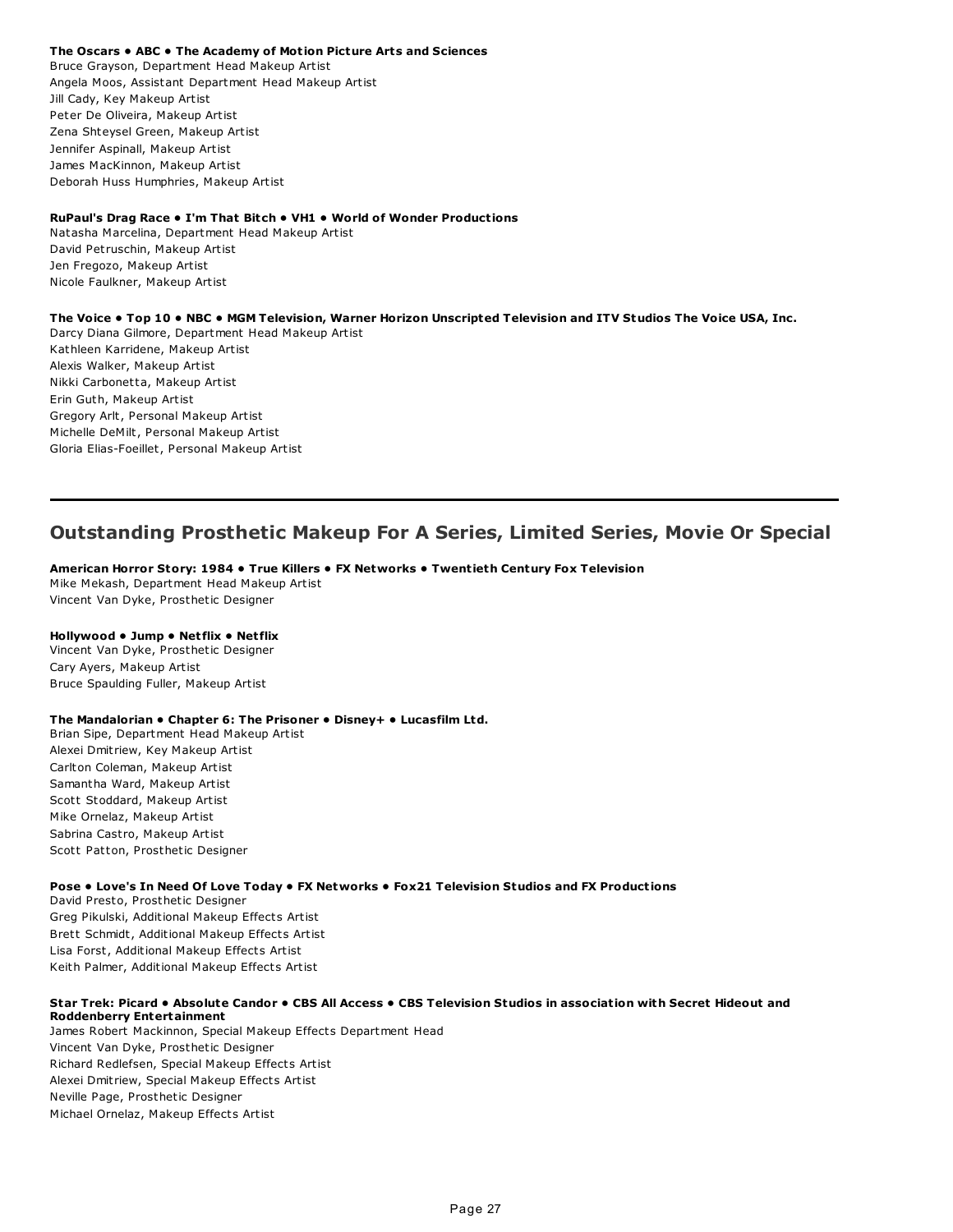Westworld . Crisis Theory . HBO . HBO Entertainment in association with Kilter Films, Bad Robot and Warner Bros. **Television**

Justin Raleigh, Special Makeup Effects Department Head Chris Hampton, Special Makeup Effects Artist Thom Floutz, Special Makeup Effects Artist

## **Outstanding Music Composition For A Series (Original Dramatic Score)**

**The Crown • Aberfan • Netflix • Left Bank Pictures in association with Sony Pictures Television** Martin Phipps, Composer

Euphoria . Bonnie And Clyde . HBO . HBO Entertainment in association with Reasonable Bunch, A24, Little Lamb, **Dreamcrew, ADD Content Agency | HOT | TCDY Productions** Labrinth, Composer

**The Mandalorian • Chapter 8: Redemption • Disney+ • Lucasfilm Ltd.** Ludwig Göransson, Composer

**Ozark • All In • Netflix • MRC Television** Danny Bensi, Composer Saunder Jurriaans, Composer

Succession . This Is Not For Tears . HBO . HBO Entertainment in association with Project Zeus, Hyperobject Industries and **Gary Sanchez Productions** Nicholas Britell, Music by

## **Outstanding Music Composition For A Limited Series, Movie Or Special (Original Dramatic Score)**

**Hollywood • Hooray For Hollywood: Part 2 • Netflix • Netflix** Nathan Barr, Composer

**Little Fires Everywhere • The Spider Web • Hulu • ABC Signature Studios / Hello Sunshine** Mark Isham, Composer Isabella Summers, Composer

**Mrs. America • Reagan • FX Networks • FX Productions** Kris Bowers, Score by

**Unorthodox • Part 1 • Netflix • Studio Airlift and RealFilm** Antonio Gambale, Composer

Watchmen . It's Summer And We're Running Out Of Ice . HBO . HBO in association with White Rabbit, Warner Bros. **Television, DC and Paramount Television**

Trent Reznor, Music by Atticus Ross, Music by

## **Outstanding Music Composition For A Documentary Series Or Special (Original Dramatic Score)**

**Becoming • Netflix • A Higher Ground Productions and Big Mouth Productions Film** Kamasi Washington, Composer

**Home • Maine • Apple TV+ • MediaWeaver / Four M Studios / Altimeter Films** Amanda Jones, Composer

McMillion\$ . Episode 1 . HBO . HBO Documentary Films and Unrealistic Ideas in association with Fun Meter Pinar Toprak, Composer Alex Kovacs, Composer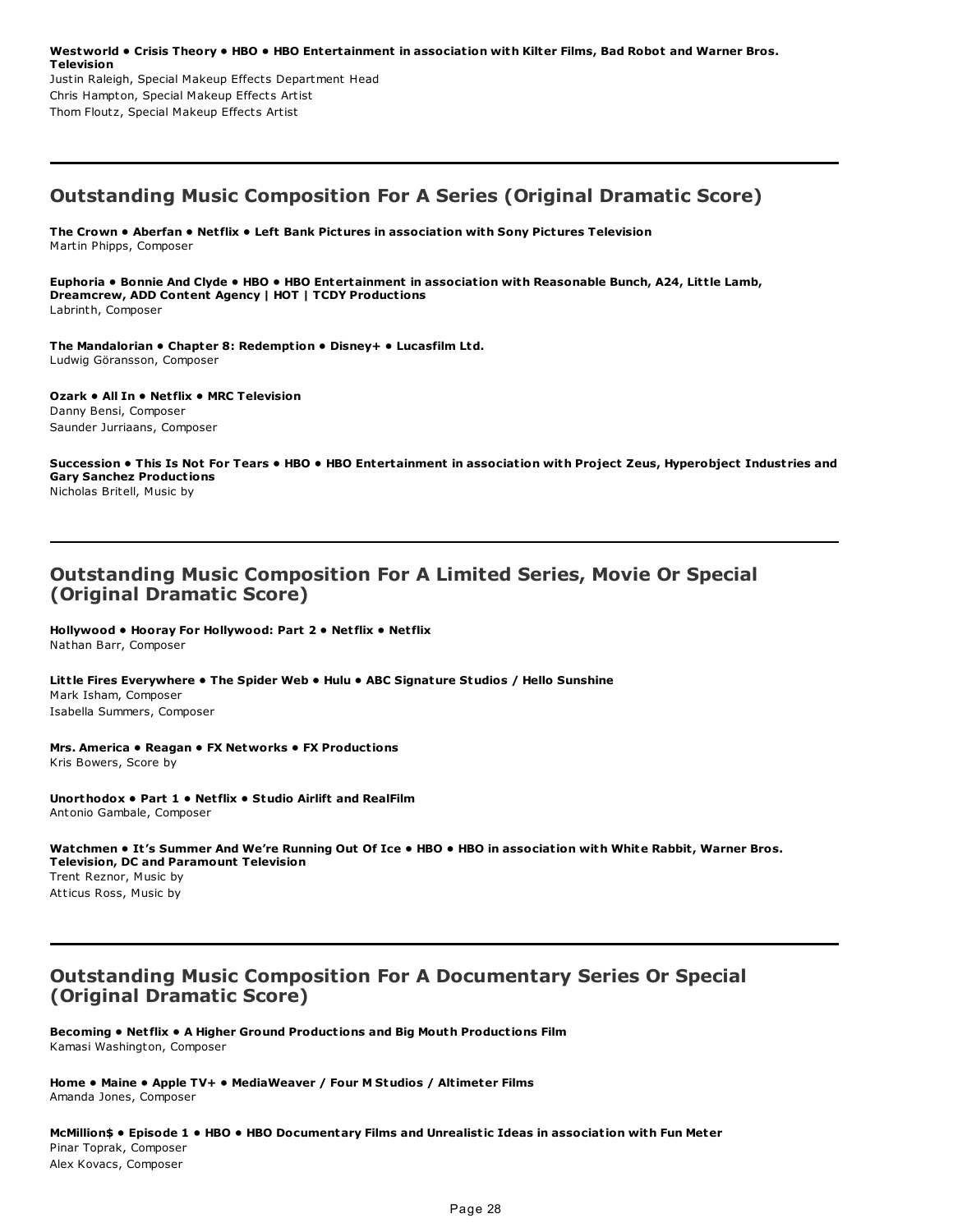Tiger King: Murder, Mayhem And Madness . Not Your Average Joe . Netflix . A Goode Films Production in association with **Library Films and Article 19 Films** Mark Mothersbaugh, Composer John Enroth, Composer Albert Fox, Composer

**Why We Hate • Tools & Tactics • Discovery Channel • South Cove Productions** Laura Karpman, Composer

# **Outstanding Music Direction**

**The Kennedy Center Honors • CBS • White Cherry Entertainment** Rickey Minor, Music Director

**Let's Go Crazy: The Grammy Salute To Prince • CBS • AEG Ehrlich Ventures, LLC** Sheila E., Music Director Jimmy Jam, Music Director Terry Lewis, Music Director

**The Oscars • ABC • The Academy of Motion Picture Arts and Sciences** Rickey Minor, Music Director

Saturday Night Live . SNL At Home #1 . NBC . SNL Studios in association with Universal Television and Broadway Video Lenny Pickett, Music Director Eli Brueggemann, Music Director Leon Pendarvis, Music Director

**Super Bowl LIV Halftime Show Starring Jennifer Lopez And Shakira • FOX • NFL Network** Adam Wayne Blackstone, Music Director

# **Outstanding Original Music And Lyrics**

The Black Godfather . Song Title: Letter To My Godfather . Netflix . Boardwalk Pictures and Hudlin Entertainment Pharrell Williams, Music & Lyrics Chad Hugo, Music & Lyrics

Euphoria • And Salt The Earth Behind You / Song Title: All For Us • HBO • HBO Entertainment in association with Reasonable **Bunch, A24, Little Lamb, Dreamcrew, ADD Content Agency | HOT | TCDY Productions** Labrinth, Music & Lyrics

Last Week Tonight With John Oliver • Episode 629 / Song Title: Eat Sh!t, Bob • HBO • HBO Entertainment in association **with Sixteen String Jack Productions and Avalon Television** David Dabbon, Music by

Joanna Rothkopf, Lyrics by Jill Twiss, Lyrics by Seena Vali, Lyrics by

Little Fires Everywhere . Find A Way / Song Title: Build It Up . Hulu . ABC Signature Studios / Hello Sunshine Ingrid Michaelson, Music & Lyrics

The Marvelous Mrs. Maisel • Strike Up The Band / Song Title: One Less Angel • Prime Video • Amazon Studios Thomas Mizer, Music & Lyrics Curtis Moore, Music & Lyrics

**This Is Us • Strangers / Song Title: Memorized • NBC • 20th Century Fox Television** Siddhartha Khosla, Music & Lyrics Taylor Goldsmith, Music & Lyrics

Watchmen • This Extraordinary Being / Song Title: The Way It Used To Be • HBO • HBO in association with White Rabbit, **Warner Bros. Television, DC and Paramount Television** Trent Reznor, Music & Lyrics Atticus Ross, Music & Lyrics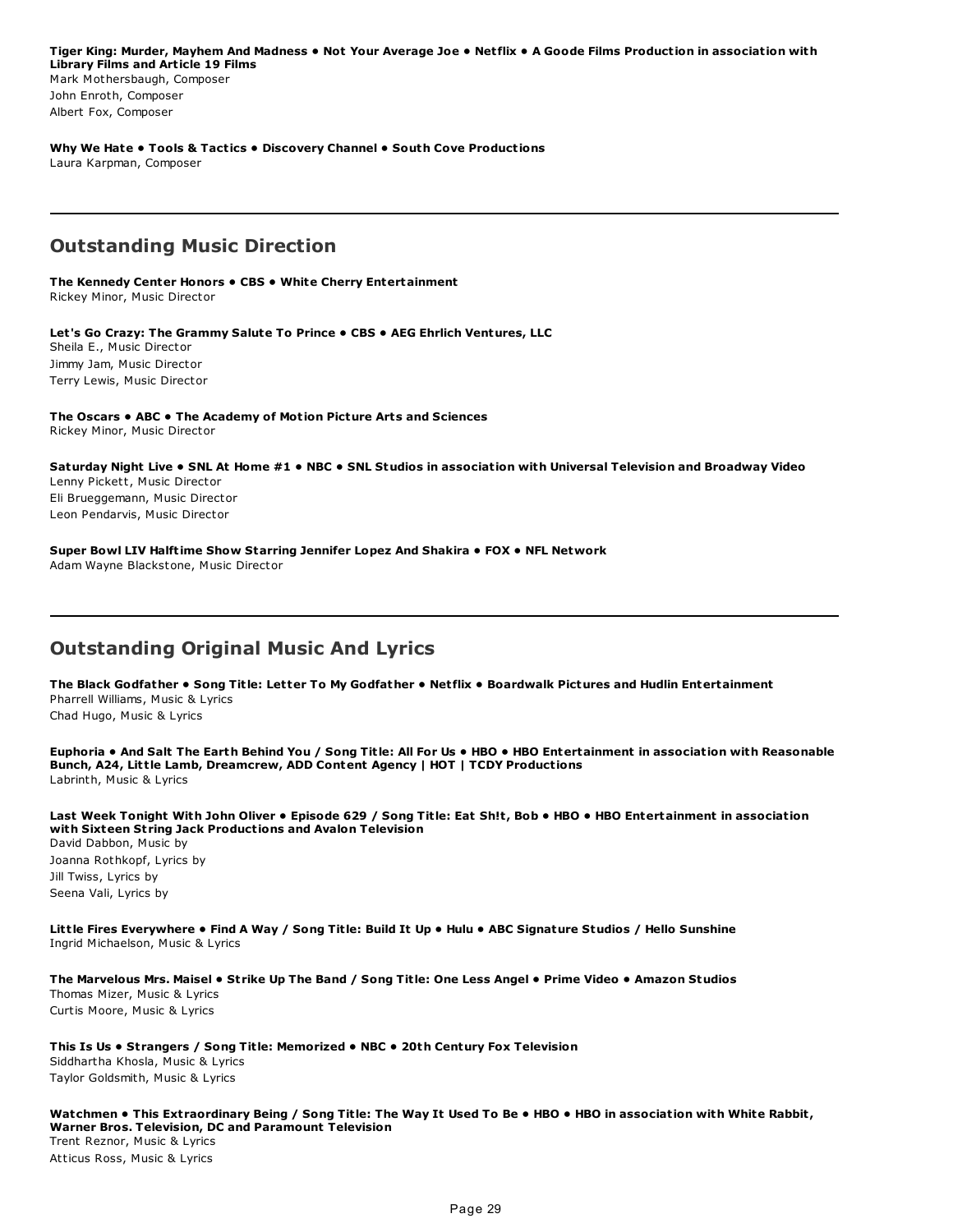# **Outstanding Original Main Title Theme Music**

**Carnival Row • Prime Video • Legendary Pictures TV and Amazon Studios** Nathan Barr, Theme Music by

**Defending Jacob • Apple TV+ • Anonymous Content / Paramount Television Studios** Ólafur Arnalds, Theme Music by

**Hollywood • Netflix • Netflix** Nathan Barr, Theme Music by

**Unorthodox • Netflix • Studio Airlift and RealFilm** Antonio Gambale, Theme Music by

**Why We Hate • Discovery Channel • South Cove Productions** Laura Karpman, Theme Music by

**Wu-Tang: An American Saga • Hulu • Imagine Television Studios** The Rza, Theme Music by

# **Outstanding Music Supervision**

Better Call Saul . The Guy For This . AMC . High Bridge, Crystal Diner, Gran Via Productions and Sony Pictures Television Thomas Golubić, Music Supervisor

Euphoria . And Salt The Earth Behind You . HBO . HBO Entertainment in association with Reasonable Bunch, A24, Little **Lamb, Dreamcrew, ADD Content Agency | HOT | TCDY Productions** Jen Malone, Music Supervisor Adam Leber, Music Supervisor

Insecure . Lowkey Movin' On . HBO . HBO Entertainment in association with Issa Rae Productions, Penny for Your Thoughts **Entertainment and 3 Arts Entertainment** Kier Lehman, Music Supervisor

**Killing Eve • Meetings Have Biscuits • BBC America • Sid Gentle Films Ltd.** Catherine Grieves, Music Supervisor David Holmes, Music Supervisor

**The Marvelous Mrs. Maisel • It's Comedy Or Cabbage • Prime Video • Amazon Studios**

Robin Urdang, Music Supervisor Amy Sherman-Palladino, Music Supervisor Daniel Palladino, Music Supervisor

**Stranger Things • Chapter Three: The Case Of The Missing Lifeguard • Netflix • Netflix** Nora Felder, Music Supervisor

Watchmen . This Extraordinary Being . HBO . HBO in association with White Rabbit, Warner Bros. Television, DC and **Paramount Television** Liza Richardson, Music Supervisor

## **Outstanding Lead Actor In A Comedy Series**

**Black Monday • Showtime • Sony Pictures Television, Point Grey Pictures, Shark vs. Bear, After Alaska** Don Cheadle as Mo Monroe

**black-ish • ABC • ABC Studios**

Anthony Anderson as Andre "Dre" Johnson Sr.

**The Good Place • NBC • Universal Television in association with Fremulon and 3 Arts Entertainment** Ted Danson as Michael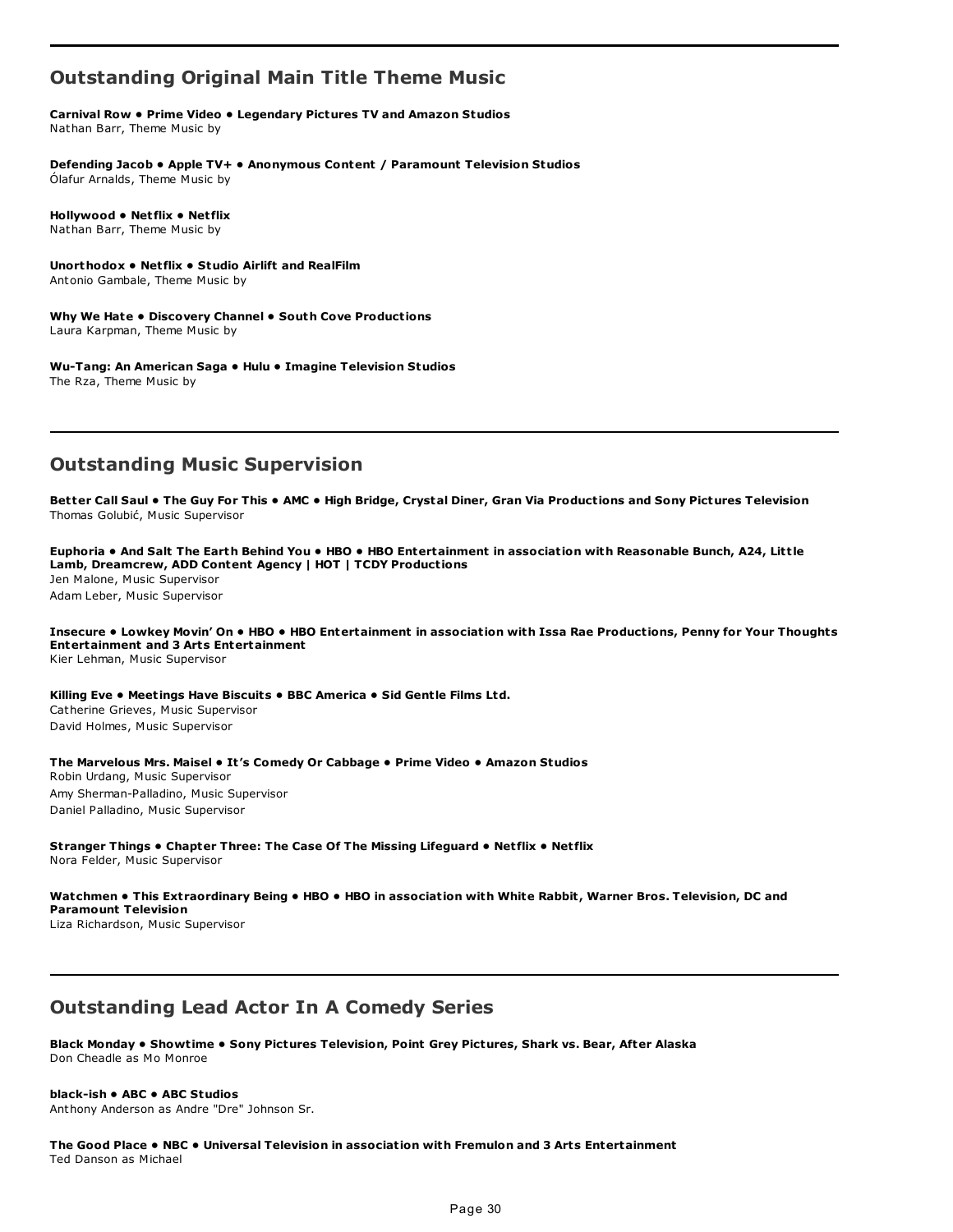#### **The Kominsky Method • Netflix • A Warner Bros. Television Production** Michael Douglas as Sandy Kominsky

## **Ramy • Hulu • A24 Television**

Ramy Youssef as Ramy

### **Schitt's Creek • Pop TV • Not A Real Company Productions, Inc.**

Eugene Levy as Johnny Rose

## **Outstanding Lead Actor In A Drama Series**

**The Morning Show • Apple TV+ • Media Res** Steve Carell as Mitch Kessler

**Ozark • Netflix • MRC Television** Jason Bateman as Martin 'Marty' Byrde

**Pose • FX Networks • Fox21 Television Studios and FX Productions** Billy Porter as Pray Tell

**Succession • HBO • HBO Entertainment in association with Project Zeus, Hyperobject Industries and Gary Sanchez Productions** Brian Cox as Logan Roy

**Succession • HBO • HBO Entertainment in association with Project Zeus, Hyperobject Industries and Gary Sanchez Productions**

Jeremy Strong as Kendall Roy

**This Is Us • NBC • 20th Century Fox Television** Sterling K. Brown as Randall Pearson

## **Outstanding Lead Actor In A Limited Series Or Movie**

**Bad Education • HBO • HBO Films in association with Automatik, Sight Unseen and Slater Hall Productions** Hugh Jackman as Frank Tassone

#### **Hollywood • Netflix • Netflix**

Jeremy Pope as Archie Coleman

I Know This Much Is True . HBO . HBO in association with Willi Hill Productions and FilmNation Entertainment Mark Ruffalo as Dominick Birdsey/Thomas Birdsey

**Normal People • Hulu • Hulu Originals in association with BBC** Paul Mescal as Connell

Watchmen . HBO . HBO in association with White Rabbit, Warner Bros. Television, DC and Paramount Television Jeremy Irons as Adrian Veidt / Ozymandias

# **Outstanding Lead Actress In A Comedy Series**

### **black-ish • ABC • ABC Studios**

Tracee Ellis Ross as Rainbow Johnson

#### **Dead To Me • Netflix • CBS Television Studios** Christina Applegate as Jen Harding

**Dead To Me • Netflix • CBS Television Studios** Linda Cardellini as Judy Hale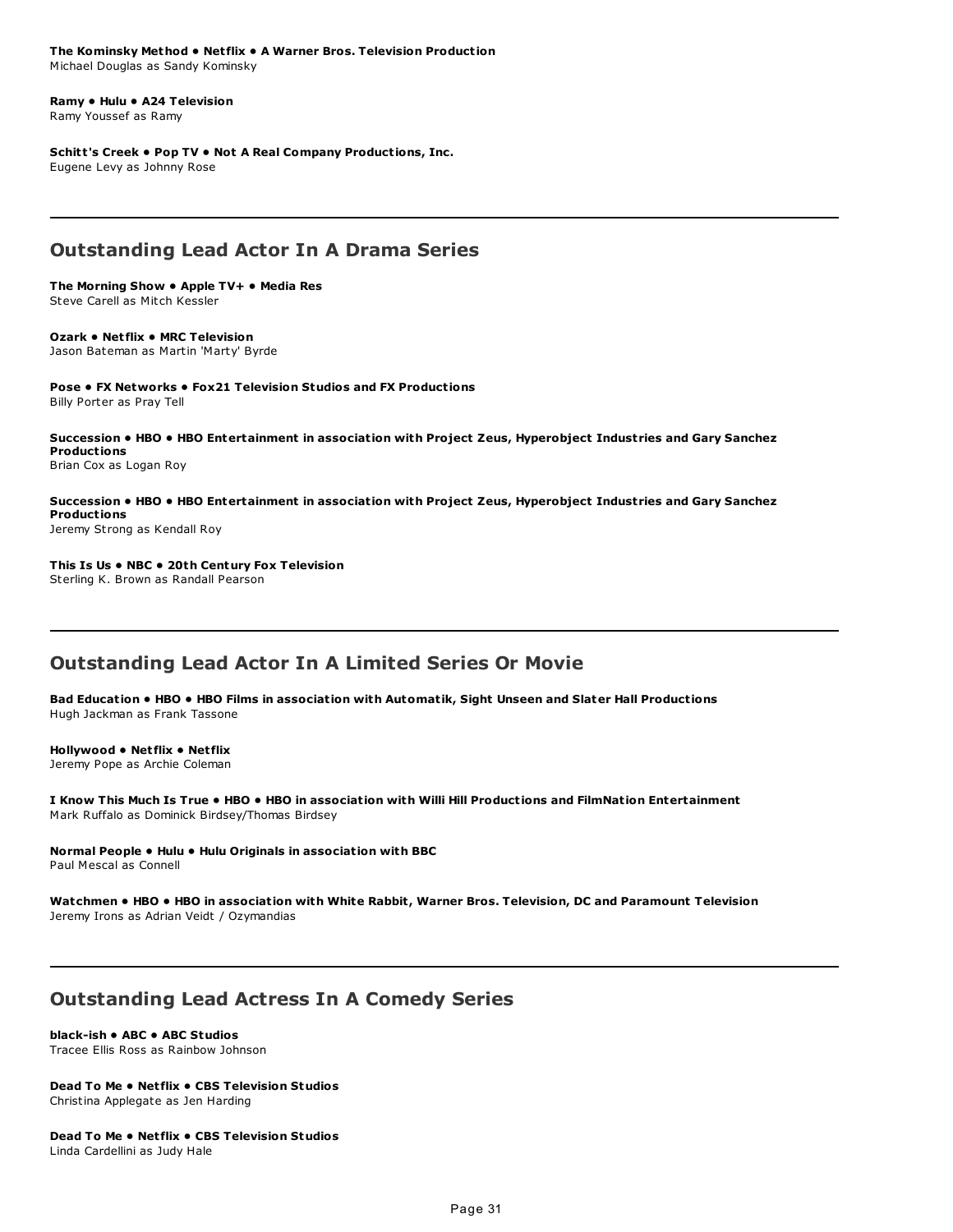Insecure • HBO • HBO Entertainment in association with Issa Rae Productions, Penny for Your Thoughts Entertainment and **3 Arts Entertainment** Issa Rae as Issa

#### **The Marvelous Mrs. Maisel • Prime Video • Amazon Studios** Rachel Brosnahan as Miriam 'Midge' Maisel

**Schitt's Creek • Pop TV • Not A Real Company Productions, Inc.**

Catherine O'Hara as Moira Rose

## **Outstanding Lead Actress In A Drama Series**

**The Crown • Netflix • Left Bank Pictures in association with Sony Pictures Television** Olivia Colman as Queen Elizabeth II

Euphoria • HBO • HBO Entertainment in association with Reasonable Bunch, A24, Little Lamb, Dreamcrew, ADD Content **Agency | HOT | TCDY Productions** Zendaya as Rue

**Killing Eve • BBC America • Sid Gentle Films Ltd.** Jodie Comer as Villanelle

**Killing Eve • BBC America • Sid Gentle Films Ltd.** Sandra Oh as Eve Polastri

**The Morning Show • Apple TV+ • Media Res** Jennifer Aniston as Alex Levy

**Ozark • Netflix • MRC Television** Laura Linney as Wendy Byrde

## **Outstanding Lead Actress In A Limited Series Or Movie**

**Little Fires Everywhere • Hulu • ABC Signature Studios / Hello Sunshine** Kerry Washington as Mia Warren

### **Mrs. America • FX Networks • FX Productions**

Cate Blanchett as Phyllis Schlafly

Self Made: Inspired By The Life Of Madam C.J. Walker . Netflix . SpringHill Entertainment and Wonder Street in association **with Warner Bros. Television** Octavia Spencer as Madam C.J. Walker

**Unorthodox • Netflix • Studio Airlift and RealFilm**

Shira Haas as Esther Shapiro

Watchmen . HBO . HBO in association with White Rabbit, Warner Bros. Television, DC and Paramount Television Regina King as Angela Abar / Sister Night

## **Outstanding Supporting Actor In A Comedy Series**

Brooklyn Nine-Nine . NBC . Universal Television in association with Fremulon, Dr. Goor Productions and 3 Arts **Entertainment**

Andre Braugher as Captain Raymond Holt

**The Good Place • NBC • Universal Television in association with Fremulon and 3 Arts Entertainment** William Jackson Harper as Chidi Anagonye

**The Kominsky Method • Netflix • A Warner Bros. Television Production** Alan Arkin as Norman Newlander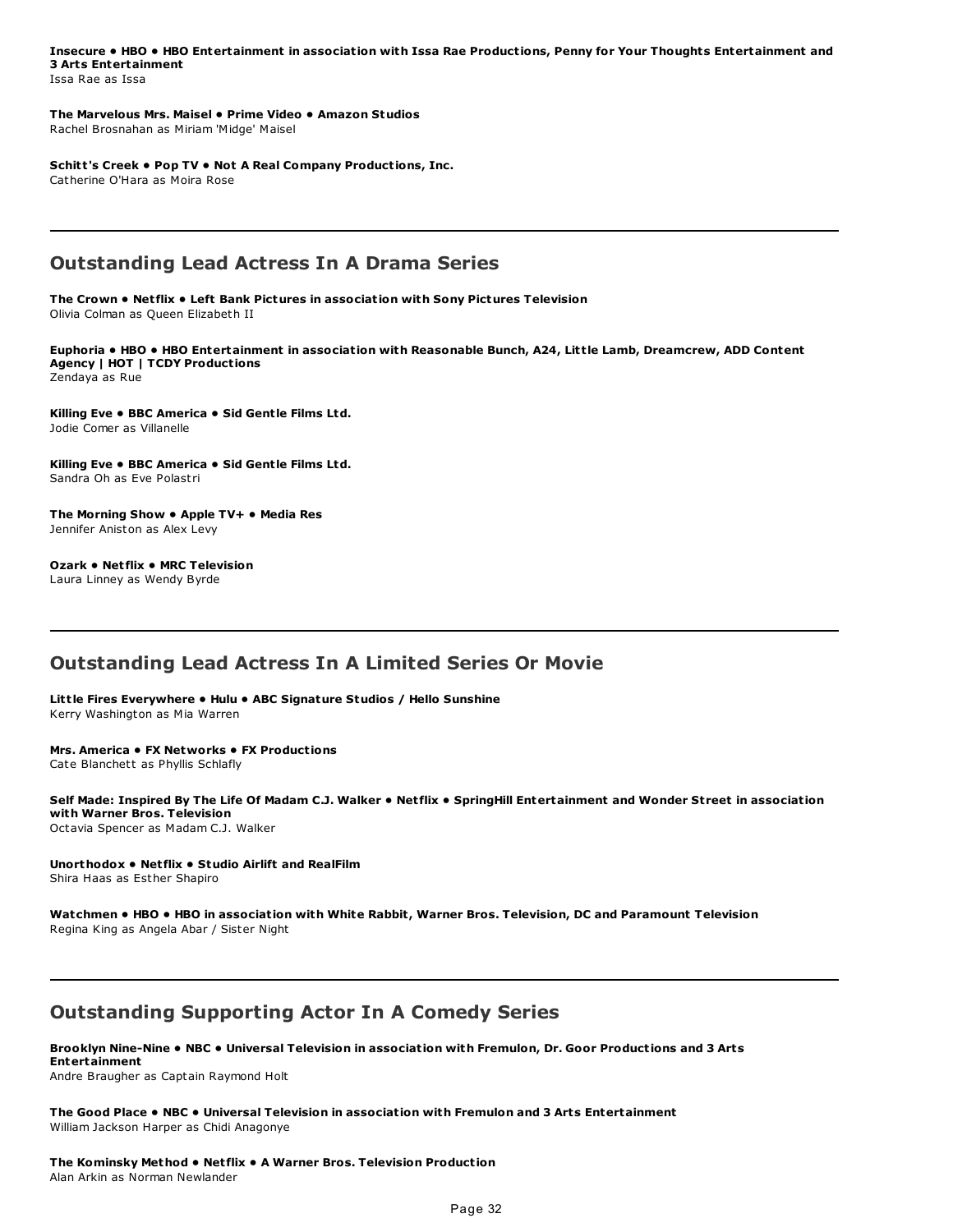**The Marvelous Mrs. Maisel • Prime Video • Amazon Studios** Sterling K. Brown as Reggie

**The Marvelous Mrs. Maisel • Prime Video • Amazon Studios** Tony Shalhoub as Abe Weissman

**Ramy • Hulu • A24 Television** Mahershala Ali as Sheikh Malik

**Saturday Night Live • NBC • SNL Studios in association with Universal Television and Broadway Video** Kenan Thompson as Various Characters

**Schitt's Creek • Pop TV • Not A Real Company Productions, Inc.** Daniel Levy as David Rose

# **Outstanding Supporting Actor In A Drama Series**

**Better Call Saul • AMC • High Bridge, Crystal Diner, Gran Via Productions and Sony Pictures Television** Giancarlo Esposito as Gus Fring

**The Handmaid's Tale • Hulu • MGM, Daniel Wilson Productions, The Littlefield Company, White Oak Pictures** Bradley Whitford as Commander Joseph Lawrence

**The Morning Show • Apple TV+ • Media Res** Billy Crudup as Cory Ellison

**The Morning Show • Apple TV+ • Media Res**

Mark Duplass as Charles 'Chip' Black

**Succession • HBO • HBO Entertainment in association with Project Zeus, Hyperobject Industries and Gary Sanchez Productions**

Nicholas Braun as Greg Hirsch

**Succession • HBO • HBO Entertainment in association with Project Zeus, Hyperobject Industries and Gary Sanchez Productions**

Kieran Culkin as Roman Roy

**Succession • HBO • HBO Entertainment in association with Project Zeus, Hyperobject Industries and Gary Sanchez Productions** Matthew Macfadyen as Tom Wambsgans

Westworld . HBO . HBO Entertainment in association with Kilter Films, Bad Robot and Warner Bros. Television Jeffrey Wright as Bernard

# **Outstanding Supporting Actor In A Limited Series Or Movie**

**Hollywood • Netflix • Netflix** Dylan McDermott as Ernie

**Hollywood • Netflix • Netflix**

Jim Parsons as Henry Willson

Unbreakable Kimmy Schmidt: Kimmy vs. The Reverend • Netflix • Universal Television in association with 3 Arts **Entertainment, Little Stranger, Inc. and Bevel Gears** Tituss Burgess as Titus Andromedon

Watchmen . HBO . HBO in association with White Rabbit, Warner Bros. Television, DC and Paramount Television Yahya Abdul-Mateen II as Cal Abar / Dr. Manhattan

Watchmen . HBO . HBO in association with White Rabbit, Warner Bros. Television, DC and Paramount Television Jovan Adepo as Officer Will Reeves / Hooded Justice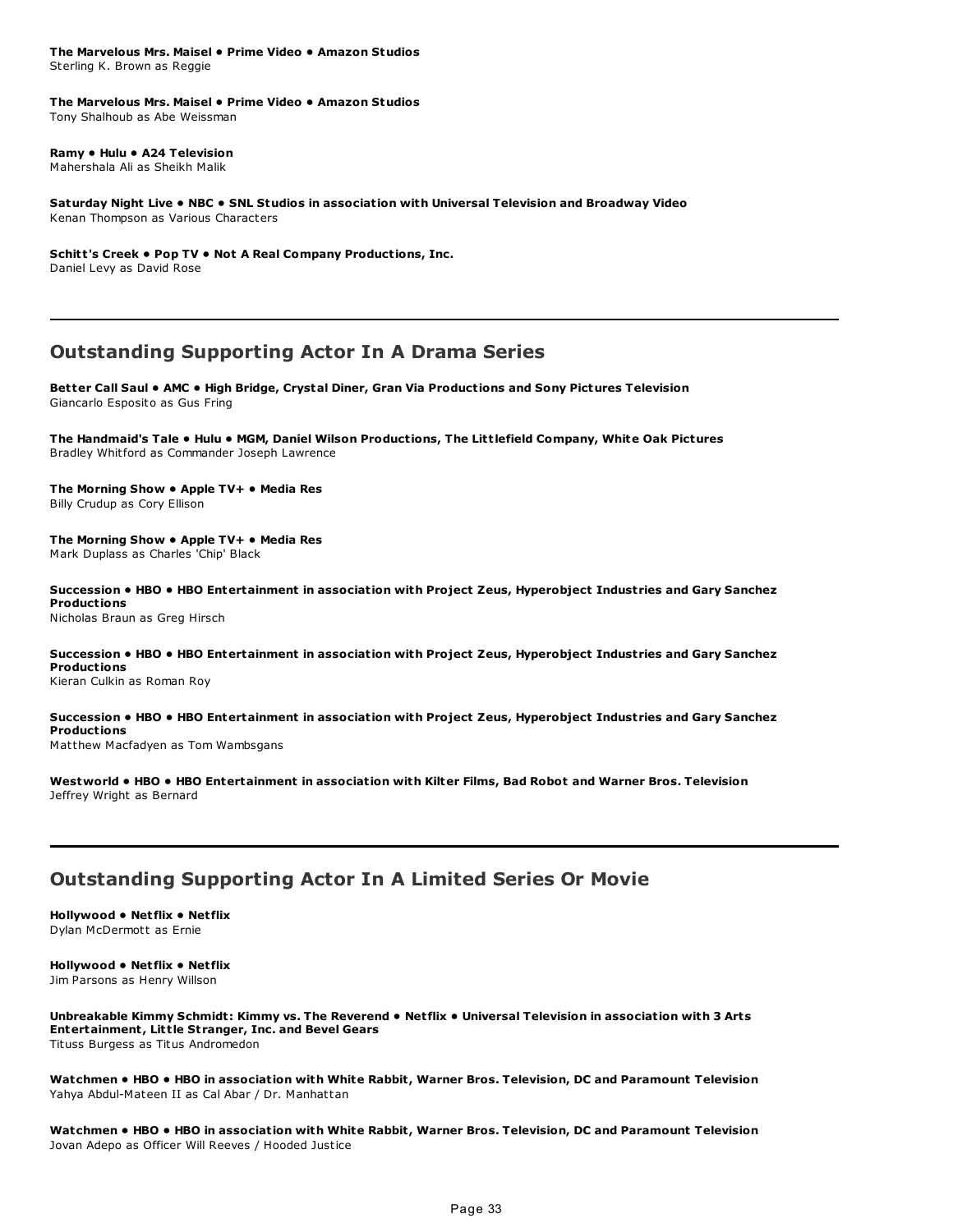## **Outstanding Supporting Actress In A Comedy Series**

#### **GLOW • Netflix • Tilted Productions**

Betty Gilpin as Debbie Eagan

**The Good Place • NBC • Universal Television in association with Fremulon and 3 Arts Entertainment** D'Arcy Carden as Janet

Insecure . HBO . HBO Entertainment in association with Issa Rae Productions, Penny for Your Thoughts Entertainment and **3 Arts Entertainment**

Yvonne Orii as Molly

**The Marvelous Mrs. Maisel • Prime Video • Amazon Studios** Alex Borstein as Susie Myerson

**The Marvelous Mrs. Maisel • Prime Video • Amazon Studios** Marin Hinkle as Rose Weissman

**Saturday Night Live • NBC • SNL Studios in association with Universal Television and Broadway Video** Kate McKinnon as Various Characters

**Saturday Night Live • NBC • SNL Studios in association with Universal Television and Broadway Video** Cecily Strong as Various Characters

**Schitt's Creek • Pop TV • Not A Real Company Productions, Inc.** Annie Murphy as Alexis Rose

## **Outstanding Supporting Actress In A Drama Series**

Big Little Lies . HBO . HBO Entertainment in association with Blossom Films, Hello Sunshine, David E. Kelley Productions and **crazyrose Productions**

Laura Dern as Renata Klein

Big Little Lies . HBO . HBO Entertainment in association with Blossom Films, Hello Sunshine, David E. Kelley Productions and **crazyrose Productions** Meryl Streep as Mary Louise Wright

**The Crown • Netflix • Left Bank Pictures in association with Sony Pictures Television**

Helena Bonham Carter as Princess Margaret

**The Handmaid's Tale • Hulu • MGM, Daniel Wilson Productions, The Littlefield Company, White Oak Pictures** Samira Wiley as Moira

**Killing Eve • BBC America • Sid Gentle Films Ltd.** Fiona Shaw as Carolyn Martens

**Ozark • Netflix • MRC Television**

Julia Garner as Ruth Langmore

**Succession • HBO • HBO Entertainment in association with Project Zeus, Hyperobject Industries and Gary Sanchez Productions** Sarah Snook as Shiv Roy

Westworld . HBO . HBO Entertainment in association with Kilter Films, Bad Robot and Warner Bros. Television Thandie Newton as Maeve

## **Outstanding Supporting Actress In A Limited Series Or Movie**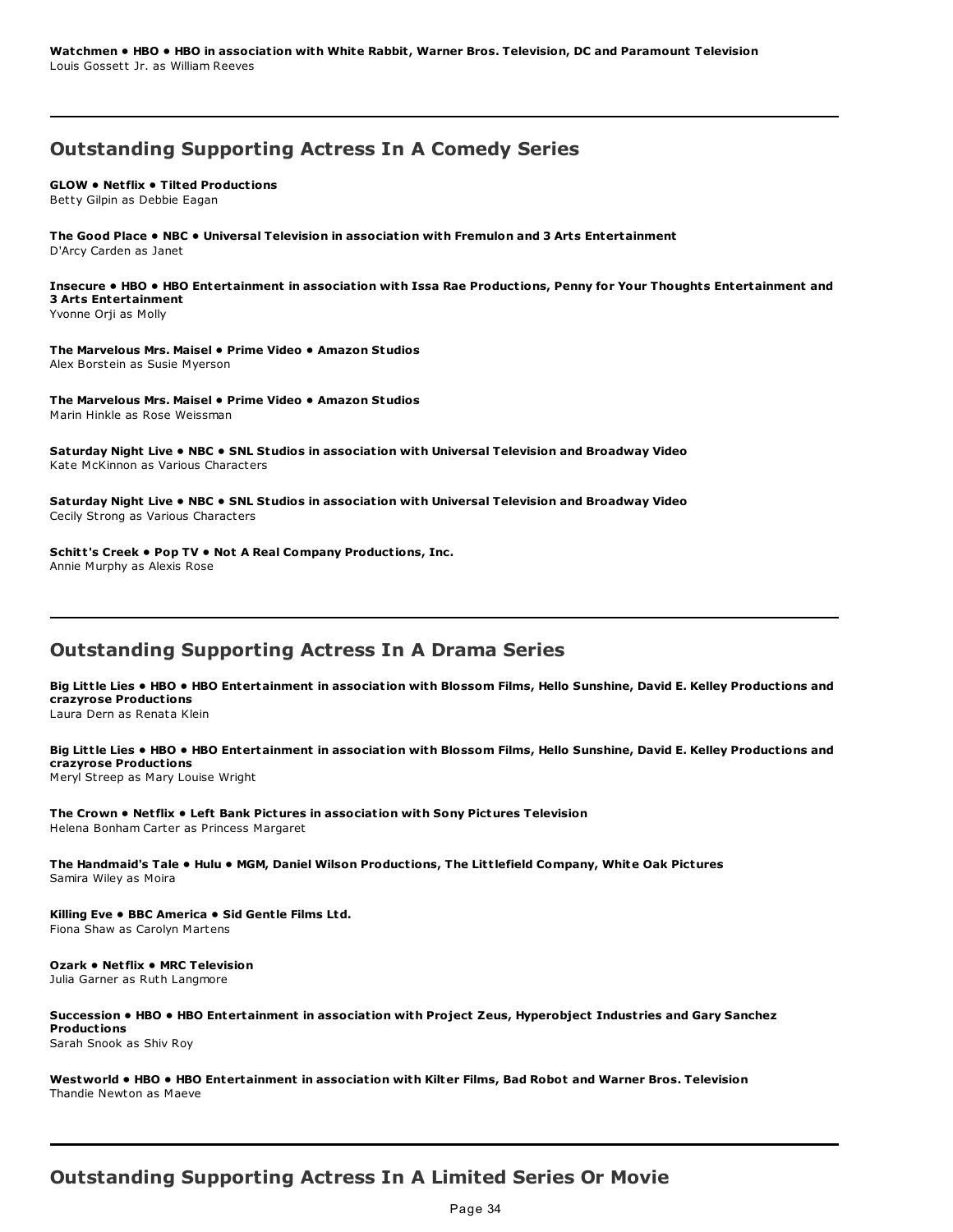#### **Hollywood • Netflix • Netflix**

Holland Taylor as Miss Kincaid

## **Mrs. America • FX Networks • FX Productions**

Uzo Aduba as Shirley Chisholm

#### **Mrs. America • FX Networks • FX Productions** Margo Martindale as Bella Abzug

**Mrs. America • FX Networks • FX Productions** Tracey Ullman as Betty Friedan

#### **Unbelievable • Netflix • CBS Television Studios** Toni Collette as Detective Grace Rasmussen

Watchmen . HBO . HBO in association with White Rabbit, Warner Bros. Television, DC and Paramount Television Jean Smart as Agent Laurie Blake

## **Outstanding Guest Actor In A Comedy Series**

**The Marvelous Mrs. Maisel • It's Comedy Or Cabbage • Prime Video • Amazon Studios** Luke Kirby as Lenny Bruce

Modern Family . Legacy . ABC . Picador Productions and Steven Levitan Productions in association with 20th Century Fox **Television**

Fred Willard as Frank Dunphy

**Modern Love • When Cupid Is A Prying Journalist • Prime Video • Amazon Studios** Dev Patel as Joshua

Saturday Night Live . Host: Adam Driver . NBC . SNL Studios in association with Universal Television and Broadway Video Adam Driver as Host

Saturday Night Live . Host: Eddie Murphy . NBC . SNL Studios in association with Universal Television and Broadway Video Eddie Murphy as Host

Saturday Night Live . SNL At Home #2 . NBC . SNL Studios in association with Universal Television and Broadway Video Brad Pitt as Dr. Anthony Fauci

## **Outstanding Guest Actor In A Drama Series**

**Black Mirror • Smithereens • Netflix • House of Tomorrow**

Andrew Scott as Chris Gillhaney

**The Mandalorian • Chapter 8: Redemption • Disney+ • Lucasfilm Ltd.** Giancarlo Esposito as Moff Gideon

#### **The Morning Show • Chaos Is The New Cocaine • Apple TV+ • Media Res** Martin Short as Dick Lundy

The Outsider . Fish In A Barrel . HBO . HBO Entertainment in association with MRC Television, Civic Center Media, Pieface, **Temple Hill, Aggregate Films** Jason Bateman as Terry Maitland

Succession • Dundee • HBO • HBO Entertainment in association with Project Zeus, Hyperobject Industries and Gary **Sanchez Productions** James Cromwell as Ewan Roy

**This Is Us • After The Fire • NBC • 20th Century Fox Television** Ron Cephas Jones as William Hill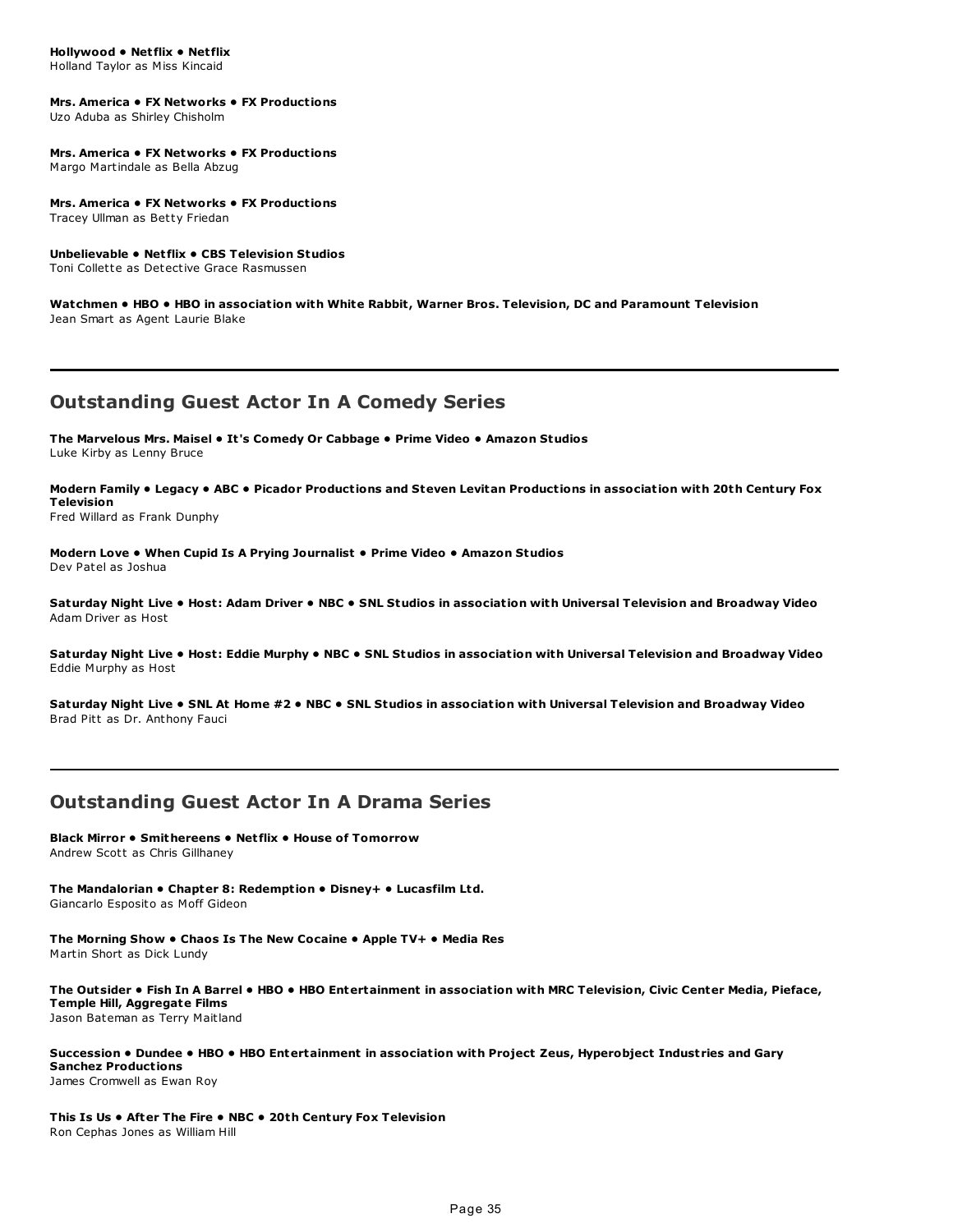# **Outstanding Guest Actress In A Comedy Series**

A Black Lady Sketch Show • Angela Bassett Is The Baddest B\*\*\*h • HBO • HBO Entertainment in association with JAX **Media, 3 Arts Entertainment, Issa Rae Productions and For Better or Words Inc.** Angela Bassett as Mo

The Good Place . You've Changed, Man . NBC . Universal Television in association with Fremulon and 3 Arts Entertainment Maya Rudolph as The Judge

**The Marvelous Mrs. Maisel • A Jewish Girl Walks Into The Apollo… • Prime Video • Amazon Studios** Wanda Sykes as Moms Mabley

**The Politician • Vienna • Netflix • A Fox21 Television Studios Production** Bette Midler as Hadassah Gold

Saturday Night Live . Host: Eddie Murphy . NBC . SNL Studios in association with Universal Television and Broadway Video Maya Rudolph as Senator Kamala Harris

Saturday Night Live . Host: Phoebe Waller-Bridge . NBC . SNL Studios in association with Universal Television and Broadway **Video** Phoebe Waller-Bridge as Host

# **Outstanding Guest Actress In A Drama Series**

The Handmaid's Tale . God Bless The Child . Hulu . MGM, Daniel Wilson Productions, The Littlefield Company, White Oak **Pictures** Alexis Bledel as Emily

**How To Get Away With Murder • Stay • ABC • ABC Studios** Cicely Tyson as Ophelia Harkness

**Orange Is The New Black • God Bless America • Netflix • Lionsgate Television** Laverne Cox as Sophia Burset

Succession • Return • HBO • HBO Entertainment in association with Project Zeus, Hyperobject Industries and Gary Sanchez **Productions**

Harriet Walter as Lady Caroline Collingwood

Succession • Tern Haven • HBO • HBO Entertainment in association with Project Zeus, Hyperobject Industries and Gary **Sanchez Productions** Cherry Jones as Nan Pierce

**This Is Us • Flip A Coin • NBC • 20th Century Fox Television** Phylicia Rashad as Carol Clarke

## **Outstanding Actor In A Short Form Comedy Or Drama Series**

**#FreeRayshawn • Quibi • Fuqua Films / Sony Pictures Television** Laurence Fishburne as Lt. Steven Poincy

**#FreeRayshawn • Quibi • Fuqua Films / Sony Pictures Television** Stephan James as Rayshawn

**Most Dangerous Game • Quibi • Black Jack Films/Mayhew Pictures/Silver Reel/CBS Television Studios** Christoph Waltz as Miles Sellers

**Oh Jerome, No (Cake) • FX Networks • FX Productions** Mamoudou Athie as Jerome

## **Survive • Quibi • EMH/Gunpowder & Sky**

Corey Hawkins as Paul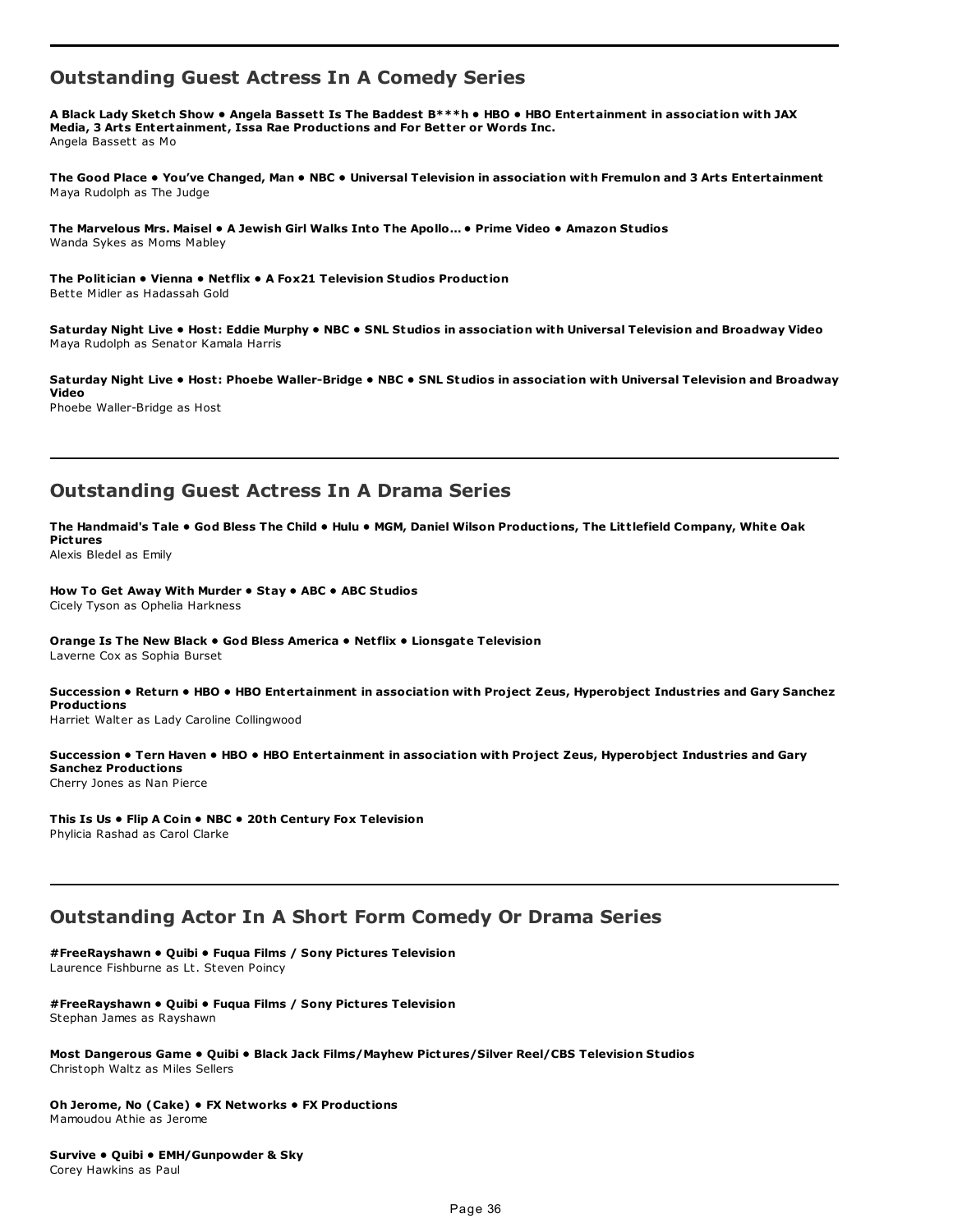## **Outstanding Actress In A Short Form Comedy Or Drama Series**

**Dummy • Quibi • Wiip/Heller Highwater Pictures/Let's Go Again Inc** Anna Kendrick as Cody

**Flipped • Quibi • Funny or Die** Kaitlin Olson as Cricket Melfi

**#FreeRayshawn • Quibi • Fuqua Films / Sony Pictures Television** Jasmine Cephas Jones as Tyisha

**Razor Tongue • YouTube • Now > Ever Productions** Rain Valdez as Belle Jonas

**Reno 911! • Quibi • High Sierra Carpeting / Central Productions, LLC** Kerri Kenney-Silver as Deputy Trudy Wiegel

## **Outstanding Narrator**

**Black Patriots: Heroes Of The Revolution • HISTORY • Six West MediaTM Group** Kareem Abdul-Jabbar, Narrator

**The Elephant Queen • Apple TV+ • Mister Smith / Deeble & Stone** Chiwetel Ejiofor, Narrator

**The Imagineering Story • The Happiest Place On Earth • Disney+ • Iwerks & Co.** Angela Bassett, Narrator

**Serengeti • Destiny • Discovery Channel • XIX Entertainment and John Downer Productions** Lupita Nyong'o, Narrator

Seven Worlds, One Planet . Antarctica . BBC America . A BBC Studios Natural History Unit production co-produced with BBC **America, Tencent Penguin Pictures, ZDF, France Télévisions and China Media Group CCTV9** David Attenborough, Narrator

# **Outstanding Host For A Reality Or Competition Program**

**Making It • NBC • Universal Television Alternative Studio, 3 Arts Entertainment, Paper Kite Productions** Amy Poehler, Co-Host Nick Offerman, Co-Host

### **Nailed It! • Netflix • Magical Elves Productions**

Nicole Byer, Host

### **Queer Eye • Netflix • Scout Productions, Inc. and ITV Entertainment, LLC**

Bobby Berk, Host Karamo Brown, Host Tan France, Host Antoni Porowski, Host Jonathan Van Ness, Host

**RuPaul's Drag Race • VH1 • World of Wonder Productions** RuPaul, Host

#### **Shark Tank • ABC • MGM Television in association with Sony Pictures Television**

Barbara Corcoran, Host Mark Cuban, Host Lori Greiner, Host Daymond John, Host Robert Herjavec, Host Kevin O'Leary, Host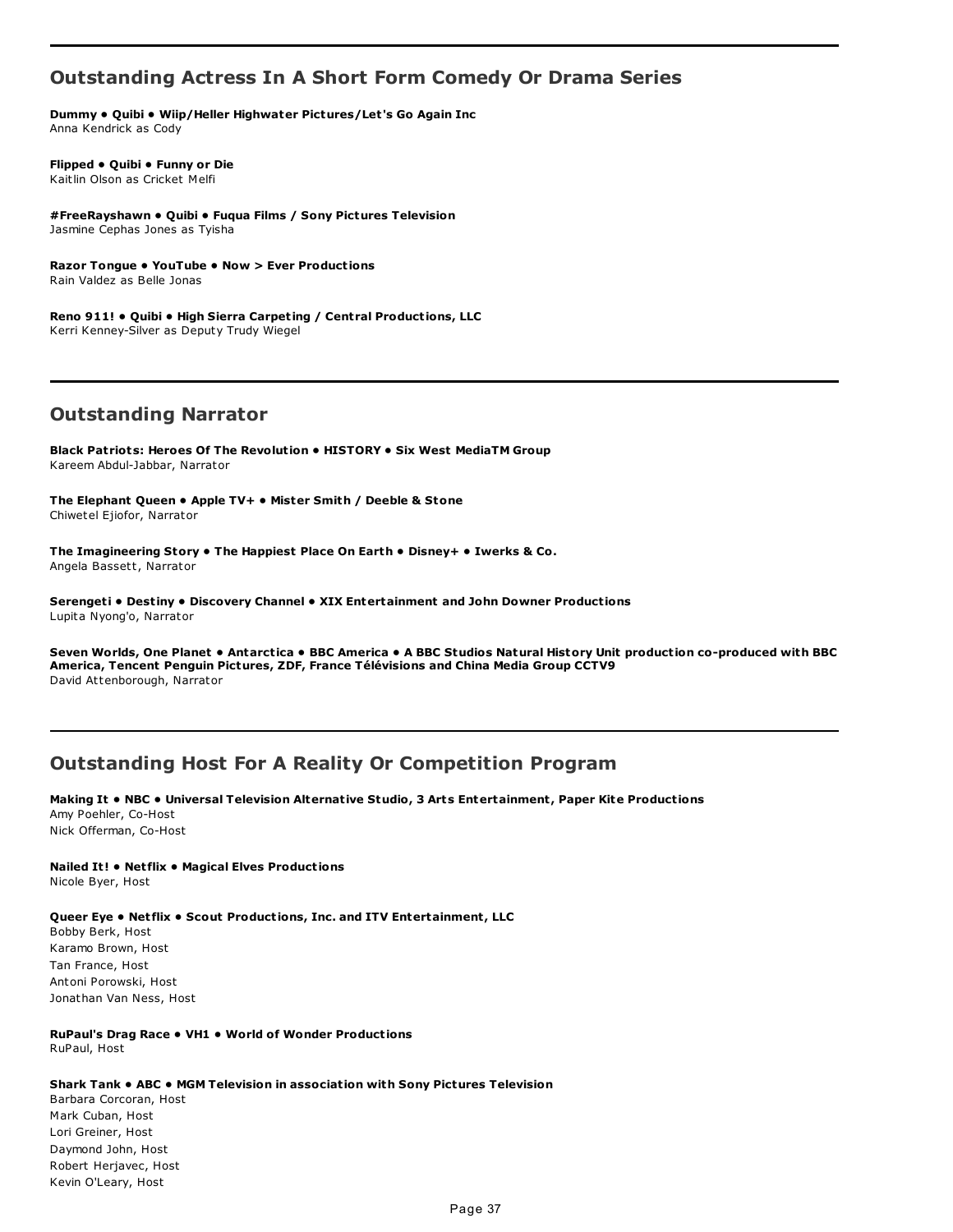# **Outstanding Comedy Series**

#### **Curb Your Enthusiasm • HBO • HBO Entertainment**

Larry David, Executive Producer Jeff Garlin, Executive Producer Jeff Schaffer, Executive Producer Gavin Polone, Executive Producer Laura Streicher, Producer Mychelle Deschamps, Produced by

#### **Dead To Me • Netflix • CBS Television Studios**

Liz Feldman, Executive Producer Will Ferrell, Executive Producer Adam McKay, Executive Producer Jessica Elbaum, Executive Producer Christina Applegate, Executive Producer Christie Smith, Executive Producer Linda Cardellini, Co-Executive Producer Cara DiPaolo, Co-Executive Producer Jessi Klein, Co-Executive Producer Elizabeth Benjamin, Co-Executive Producer Dan Dietz, Co-Executive Producer Joe Hardesty, Co-Executive Producer Buddy Enright, Producer Denise Pleune, Producer

#### **The Good Place • NBC • Universal Television in association with Fremulon and 3 Arts Entertainment**

Michael Schur, Executive Producer David Miner, Executive Producer Morgan Sackett, Executive Producer Drew Goddard, Executive Producer Dylan Morgan, Co-Executive Producer Josh Siegal, Co-Executive Producer Joe Mande, Co-Executive Producer Megan Amram, Co-Executive Producer Jen Statsky, Co-Executive Producer Dave King, Co-Executive Producer David Hyman, Produced by Matt Murray, Consulting Producer Aisha Muharrar, Consulting Producer

#### Insecure . HBO . HBO Entertainment in association with Issa Rae Productions, Penny for Your Thoughts Entertainment and **3 Arts Entertainment**

Issa Rae, Executive Producer Prentice Penny, Executive Producer Melina Matsoukas, Executive Producer Dave Becky, Executive Producer Jonathan Berry, Executive Producer Amy Aniobi, Executive Producer Jim Kleverweis, Executive Producer Phil Augusta Jackson, Co-Executive Producer Laura Kittrell, Co-Executive Producer Deniese Davis, Supervising Producer Natasha Rothwell, Supervising Producer

### **The Kominsky Method • Netflix • A Warner Bros. Television Production**

Chuck Lorre, Executive Producer Al Higgins, Executive Producer Michael Douglas, Executive Producer Andy Tennant, Producer Beth McCarthy Miller, Producer Marlis Pujol, Produced by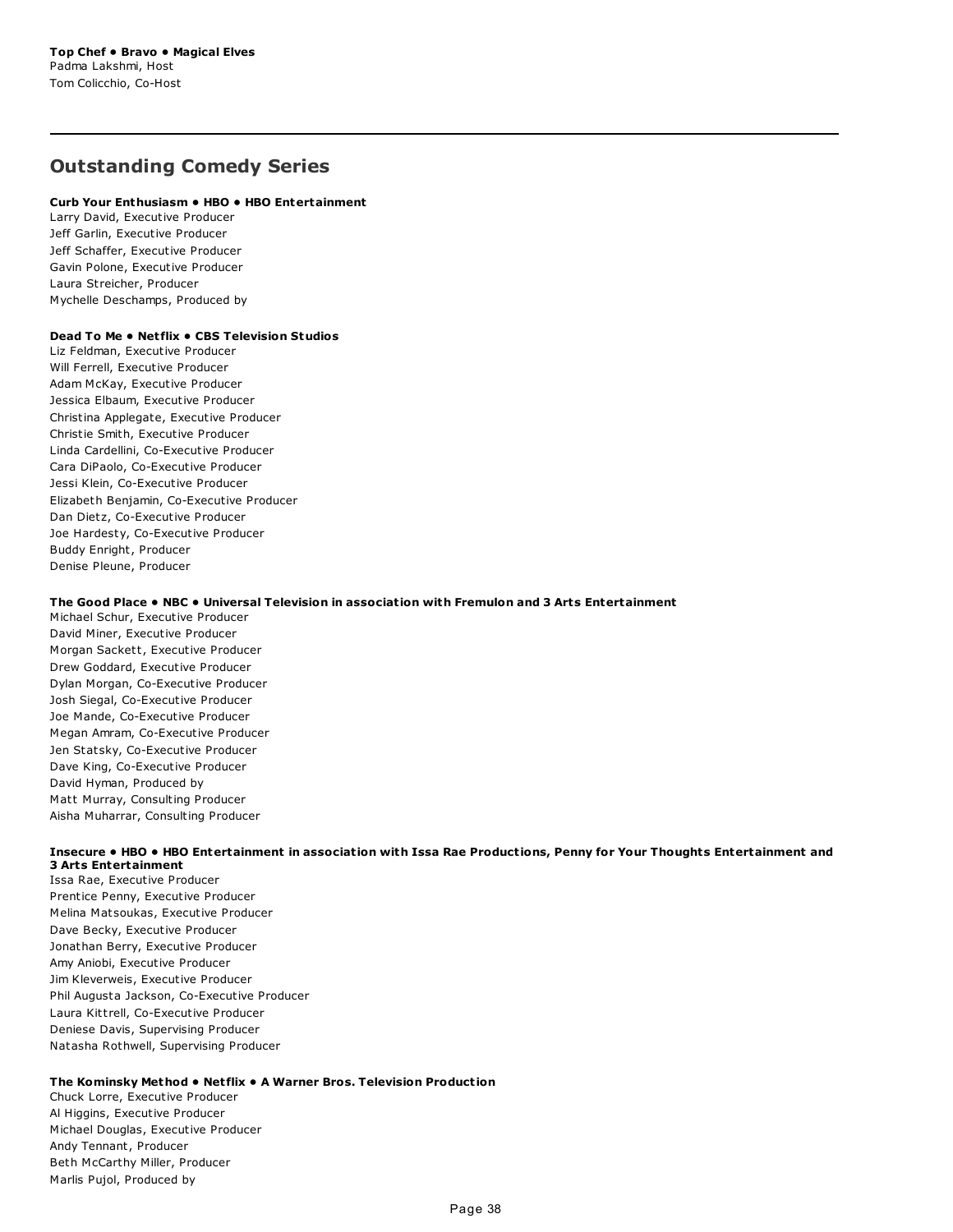#### **The Marvelous Mrs. Maisel • Prime Video • Amazon Studios**

Amy Sherman-Palladino, Executive Producer Daniel Palladino, Executive Producer Dhana Rivera Gilbert, Co-Executive Producer Matthew Shapiro, Producer Daniel Goldfarb, Producer Kate Fodor, Producer Sono Patel, Producer

### **Schitt's Creek • Pop TV • Not A Real Company Productions, Inc.**

Eugene Levy, Executive Producer Daniel Levy, Executive Producer Andrew Barnsley, Executive Producer Fred Levy, Executive Producer David West Read, Executive Producer Ben Feigin, Executive Producer Michael Short, Co-Executive Producer Kurt Smeaton, Co-Executive Producer Kosta Orfanidis, Producer

#### **What We Do In The Shadows • FX Networks • FX Productions**

Jemaine Clement, Executive Producer Taika Waititi, Executive Producer Paul Simms, Executive Producer Scott Rudin, Executive Producer Garrett Basch, Executive Producer Eli Bush, Executive Producer Stefani Robinson, Executive Producer Sam Johnson, Co-Executive Producer Derek S. Rappaport, Produced by Marika Sawyer, Consulting Producer

## **Outstanding Drama Series**

### **Better Call Saul • AMC • High Bridge, Crystal Diner, Gran Via Productions and Sony Pictures Television**

Peter Gould, Executive Producer Vince Gilligan, Executive Producer Mark Johnson, Executive Producer Melissa Bernstein, Executive Producer Thomas Schnauz, Executive Producer Diane Mercer, Co-Executive Producer Gordon Smith, Co-Executive Producer Alison Tatlock, Co-Executive Producer Ann Cherkis, Supervising Producer Bob Odenkirk, Producer Princess Nash, Produced by

### **The Crown • Netflix • Left Bank Pictures in association with Sony Pictures Television**

Peter Morgan, Executive Producer Suzanne Mackie, Executive Producer Stephen Daldry, Executive Producer Andy Harries, Executive Producer Benjamin Caron, Executive Producer Matthew Byam Shaw, Executive Producer Robert Fox, Executive Producer Michael Casey, Producer Andy Stebbing, Producer Martin Harrison, Producer Oona O Beirn, Producer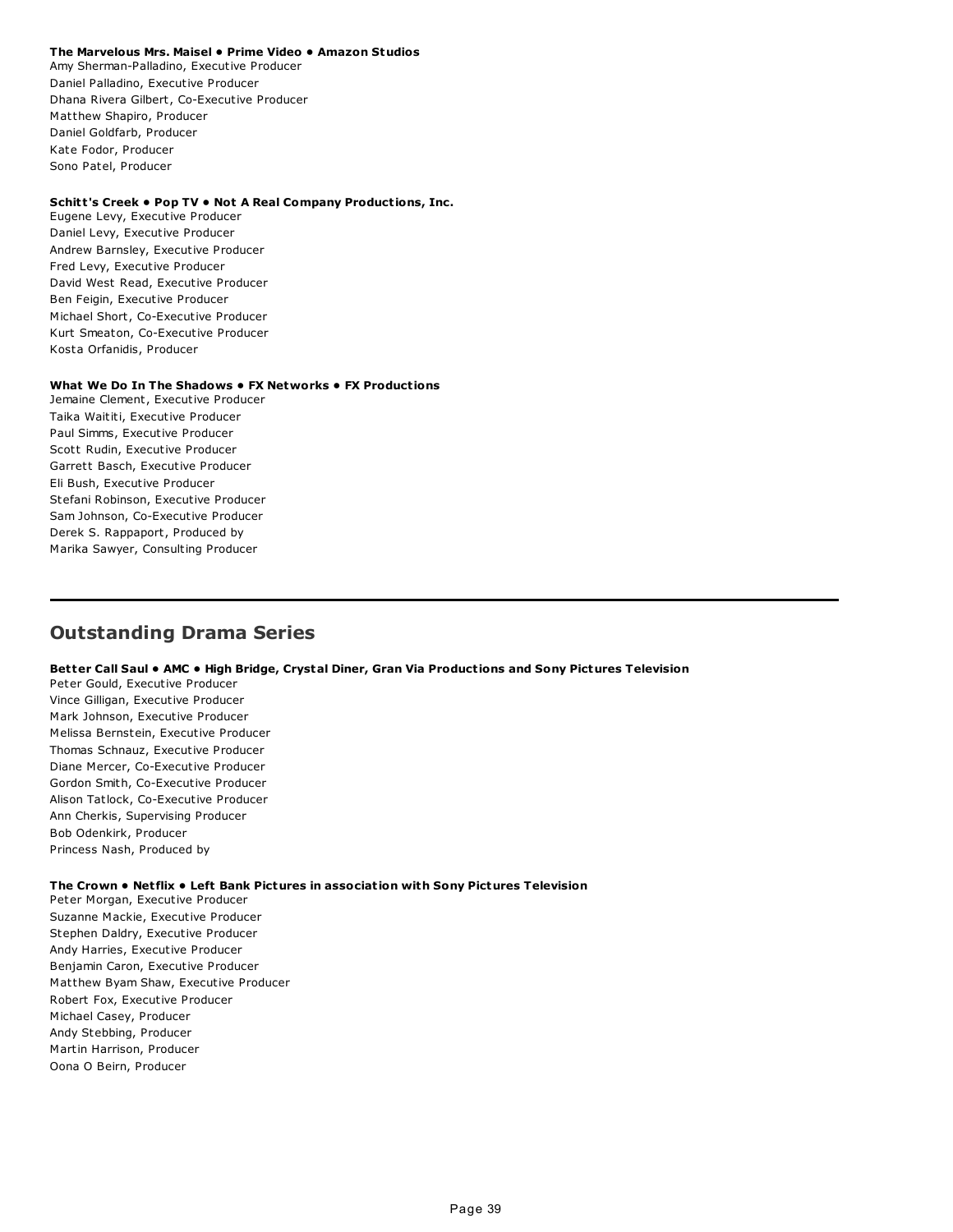#### **The Handmaid's Tale • Hulu • MGM, Daniel Wilson Productions, The Littlefield Company, White Oak Pictures**

Bruce Miller, Executive Producer Warren Littlefield, Executive Producer Elisabeth Moss, Executive Producer Daniel Wilson, Executive Producer Fran Sears, Executive Producer Mike Barker, Executive Producer Eric Tuchman, Executive Producer Sheila Hockin, Executive Producer John Weber, Executive Producer Frank Siracusa, Executive Producer Kira Snyder, Co-Executive Producer Yahlin Chang, Co-Executive Producer Margaret Atwood, Co-Executive Producer Dorothy Fortenberry, Supervising Producer Marissa Jo Cerar, Supervising Producer Nina Fiore, Producer John Herrera, Producer Kim Todd, Produced by

### **Killing Eve • BBC America • Sid Gentle Films Ltd.**

Sally Woodward Gentle, Executive Producer Lee Morris, Executive Producer Phoebe Waller-Bridge, Executive Producer Gina Mingacci, Executive Producer Sandra Oh, Executive Producer Damon Thomas, Executive Producer Suzanne Heathcote, Executive Producer Jeff Melvoin, Executive Producer Lynn Horsford, Co-Executive Producer Nige Watson, Produced by

#### **The Mandalorian • Disney+ • Lucasfilm Ltd.**

Jon Favreau, Executive Producer Dave Filoni, Executive Producer Kathleen Kennedy, Executive Producer Colin Wilson, Executive Producer Karen Gilchrist, Co-Executive Producer

#### **Ozark • Netflix • MRC Television**

Jason Bateman, Executive Producer Chris Mundy, Executive Producer Bill Dubuque, Executive Producer Mark Williams, Executive Producer Patrick Markey, Executive Producer John Shiban, Executive Producer Miki Johnson, Supervising Producer Erin Mitchell, Producer Martin Zimmerman, Producer Peter Thorell, Producer Matthew Spiegel, Produced by

#### **Stranger Things • Netflix • Netflix**

Iain Paterson, Executive Producer Shawn Levy, Executive Producer Dan Cohen, Executive Producer The Duffer Brothers, Executive Producer Curtis Gwinn, Co-Executive Producer Rand Geiger, Producer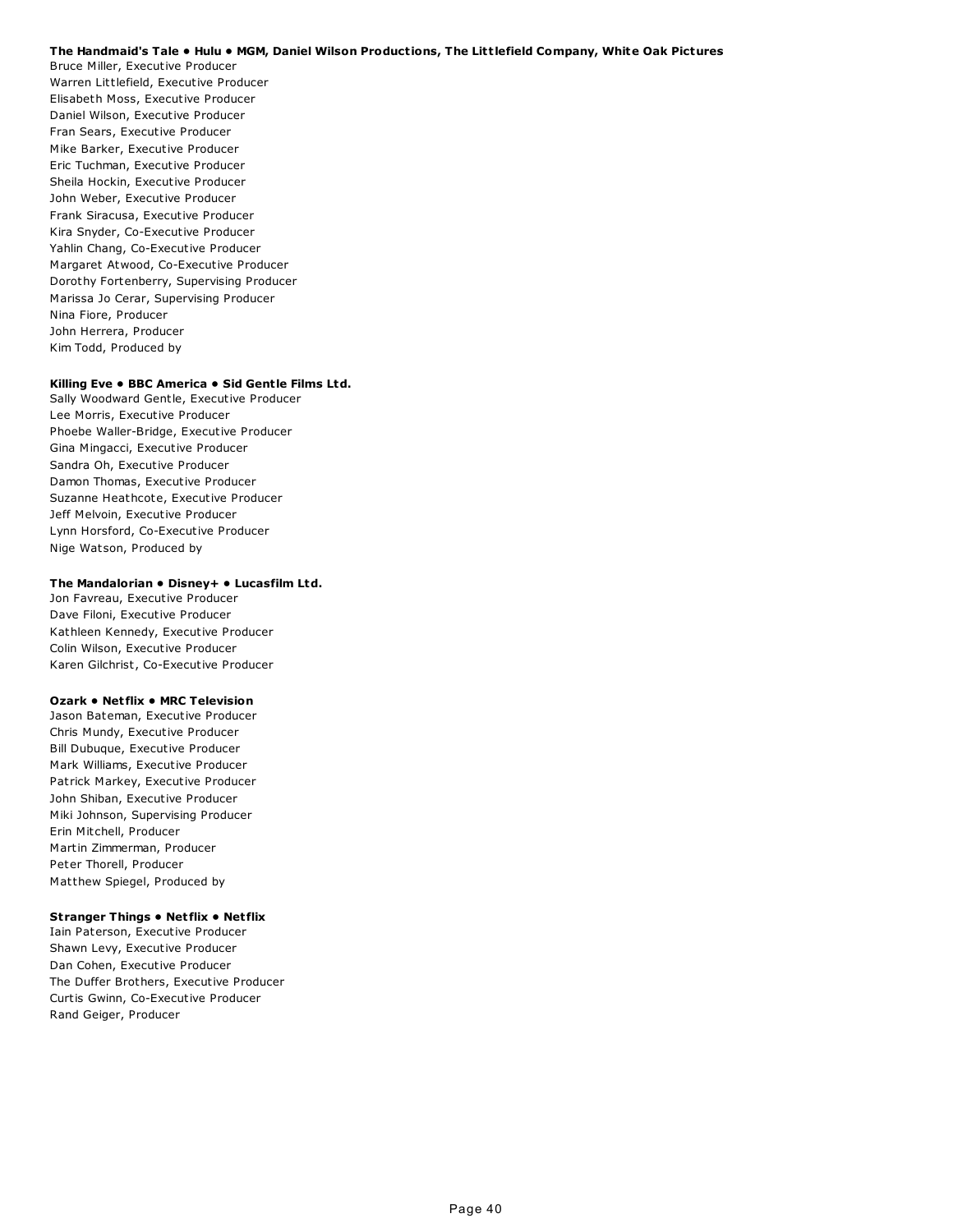## **Succession • HBO • HBO Entertainment in association with Project Zeus, Hyperobject Industries and Gary Sanchez**

**Productions** Jesse Armstrong, Executive Producer Adam McKay, Executive Producer Will Ferrell, Executive Producer Frank Rich, Executive Producer Kevin Messick, Executive Producer Mark Mylod, Executive Producer Jane Tranter, Executive Producer Tony Roche, Executive Producer Scott Ferguson, Executive Producer Jon Brown, Co-Executive Producer Georgia Pritchett, Co-Executive Producer Jonathan Glatzer, Supervising Producer Will Tracy, Producer Dara Schnapper, Producer Gabrielle Mahon, Producer Lucy Prebble, Consulting Producer

# **Outstanding Limited Series**

## **Little Fires Everywhere • Hulu • ABC Signature Studios / Hello Sunshine**

Reese Witherspoon, Executive Producer Lauren Neustadter, Executive Producer Kerry Washington, Executive Producer Pilar Savone, Executive Producer Liz Tigelaar, Executive Producer Lynn Shelton, Executive Producer Merri Howard, Co-Executive Producer Nancy Won, Co-Executive Producer Attica Locke, Co-Executive Producer Raamla Mohamed, Co-Executive Producer Amy Talkington, Co-Executive Producer Harris Danow, Producer Rosa Handelman, Producer Shannon Houston, Producer Celeste Ng, Producer

## **Mrs. America • FX Networks • FX Productions**

Dahvi Waller, Executive Producer Stacey Sher, Executive Producer Coco Francini, Executive Producer Cate Blanchett, Executive Producer Anna Boden, Executive Producer Ryan Fleck, Executive Producer Micah Schraft, Co-Executive Producer James Skotchdopole, Co-Executive Producer Tanya Barfield, Producer Boo Killebrew, Producer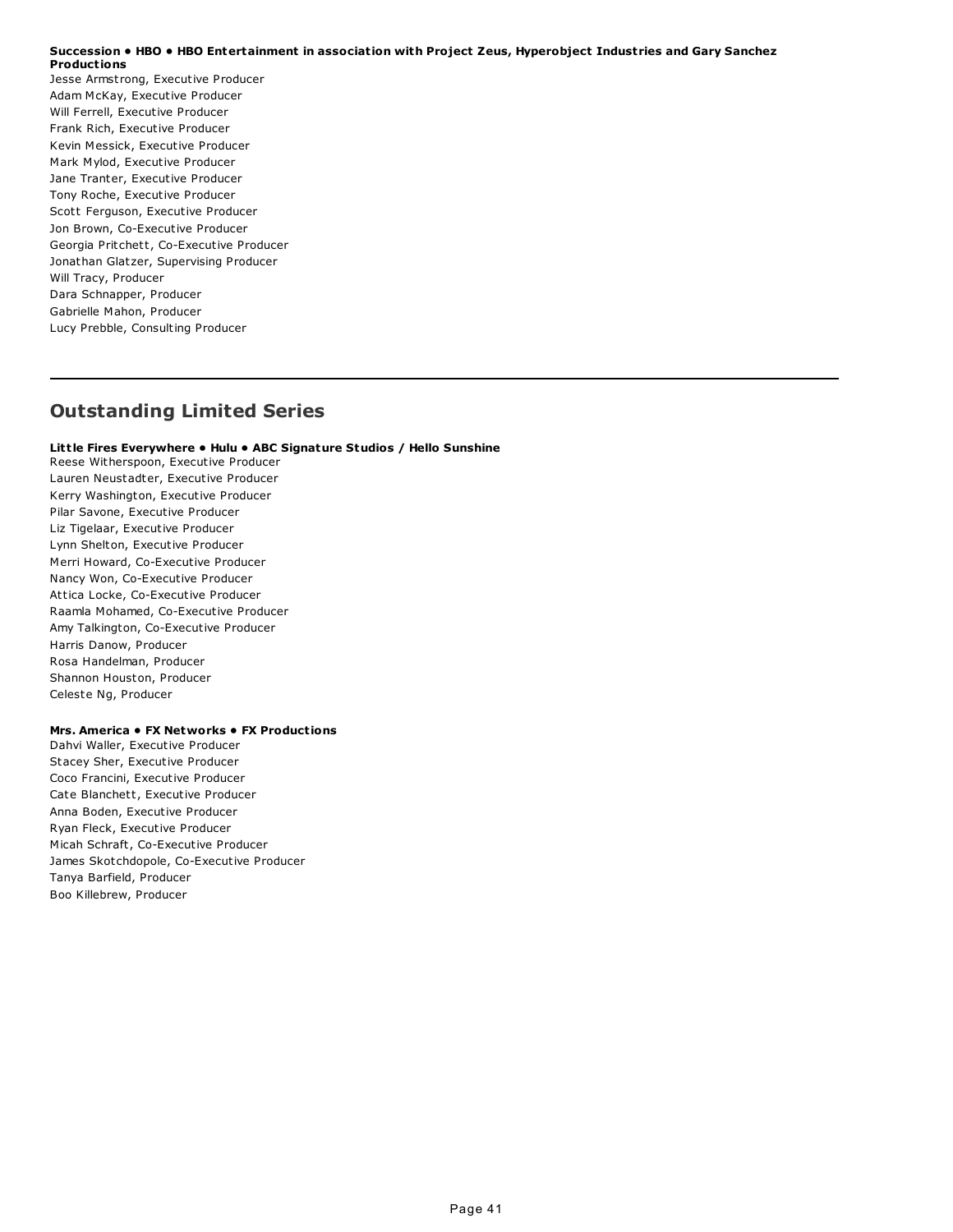#### **Unbelievable • Netflix • CBS Television Studios**

Susannah Grant, Executive Producer Sarah Timberman, Executive Producer Carl Beverly, Executive Producer Lisa Cholodenko, Executive Producer Ayelet Waldman, Executive Producer Michael Chabon, Executive Producer Katie Couric, Executive Producer Richard Tofel, Executive Producer Neil Barsky, Executive Producer Robyn Semien, Executive Producer Marie, Executive Producer Jennifer Schuur, Co-Executive Producer Becky Mode, Co-Executive Producer T. Christian Miller, Producer Ken Armstrong, Producer Kate DiMento, Producer Chris Leanza, Producer John Vohlers, Produced by

## **Unorthodox • Netflix • Studio Airlift and RealFilm**

Anna Winger, Executive Producer Henning Kamm, Executive Producer Alexa Karolinski, Producer

#### Watchmen . HBO . HBO in association with White Rabbit, Warner Bros. Television, DC and Paramount Television

Damon Lindelof, Executive Producer Tom Spezialy, Executive Producer Nicole Kassell, Executive Producer Stephen Williams, Executive Producer Joseph E. Iberti, Executive Producer Ron Schmidt, Co-Executive Producer Carly Wray, Co-Executive Producer Lila Byock, Supervising Producer Nick Cuse, Supervising Producer Christal Henry, Supervising Producer Karen Wacker, Producer John Blair, Producer

## **Outstanding Television Movie**

#### **American Son • Netflix • Simpson Street**

Kerry Washington, Executive Producer Pilar Savone, Executive Producer Jeffrey Richards, Executive Producer Rebecca Gold, Executive Producer Kenny Leon, Produced by Kristin Bernstein, Produced by

#### **Bad Education • HBO • HBO Films in association with Automatik, Sight Unseen and Slater Hall Productions**

Fred Berger, Produced by Eddie Vaisman, Produced by Julia Lebedev, Produced by Oren Moverman, Produced by Brian Kavanaugh-Jones, Produced by Mike Makowsky, Produced by Leonid Lebedev, Executive Producer Caroline Jaczko, Executive Producer

## **Dolly Parton's Heartstrings: These Old Bones • Netflix • A Warner Bros. Television Production**

Patrick Sean Smith, Executive Producer Sam Haskell, Executive Producer Dolly Parton, Executive Producer Joe Lazarov, Co-Executive Producer Lisa Melamed, Co-Executive Producer Hudson Hickman, Co-Executive Producer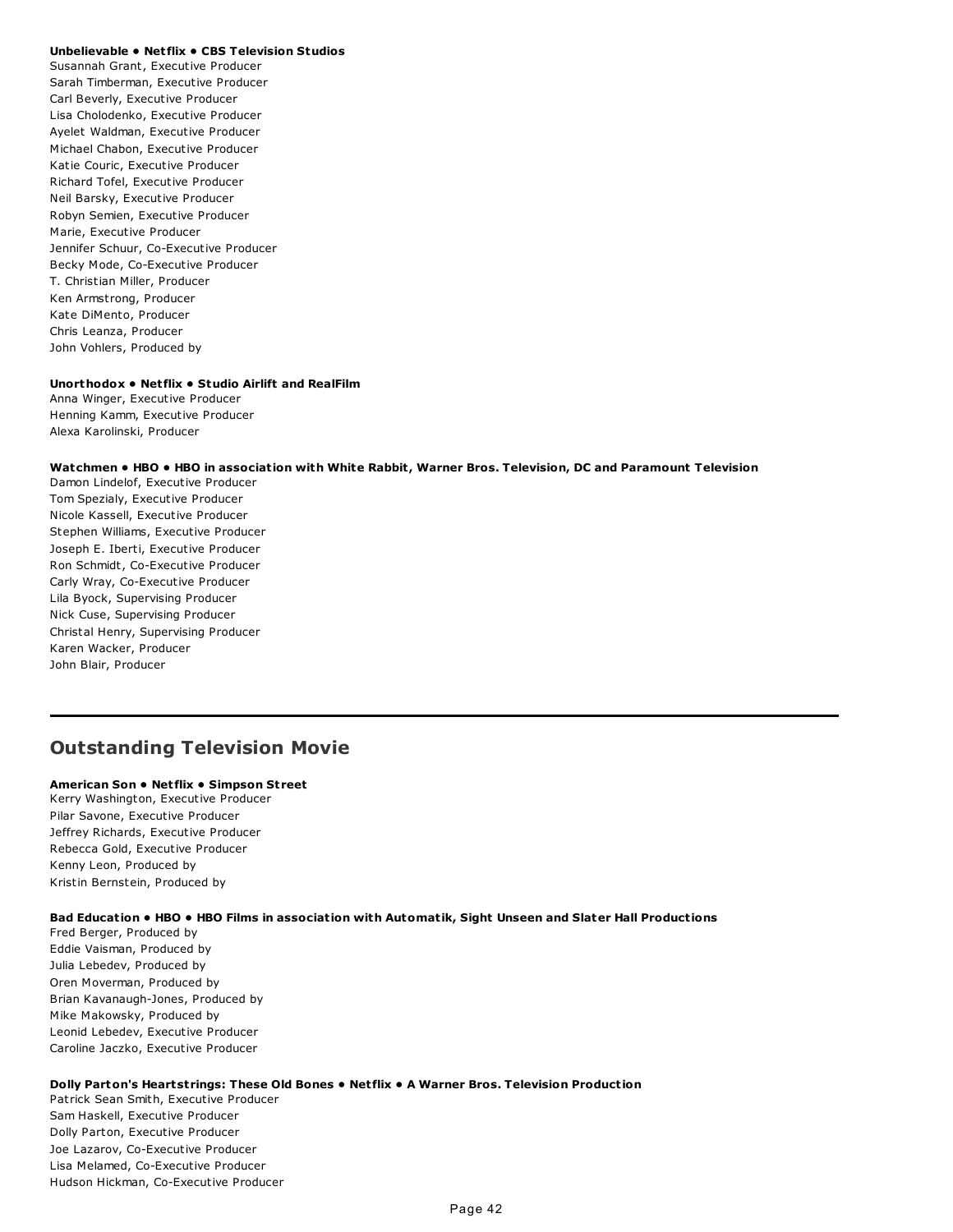El Camino: A Breaking Bad Movie . Netflix . Sony Pictures Television / High Bridge Productions / Gran Via Productions

Diane Mercer, Executive Producer Mark Johnson, Produced by Melissa Bernstein, Produced by Charles Newirth, Produced by Vince Gilligan, Produced by Aaron Paul, Produced by

#### Unbreakable Kimmy Schmidt: Kimmy vs. The Reverend . Netflix . Universal Television in association with 3 Arts **Entertainment, Little Stranger, Inc. and Bevel Gears**

Robert Carlock, Executive Producer Tina Fey, Executive Producer Jeff Richmond, Executive Producer David Miner, Executive Producer Sam Means, Executive Producer Meredith Scardino, Executive Producer Eric Gurian, Co-Executive Producer Kerry Orent, Producer

# **Outstanding Variety Talk Series**

### **The Daily Show With Trevor Noah • Comedy Central • Central Productions, LLC**

Trevor Noah, Executive Producer/Host Jennifer Flanz, Executive Producer Jill Katz, Executive Producer Justin Melkmann, Co-Executive Producer Max Browning, Supervising Producer Eric Davies, Supervising Producer Pamela DePace, Supervising Producer Ramin Hedayati, Supervising Producer David Kibuuka, Supervising Producer Zhubin Parang, Supervising Producer Elise Terrell, Supervising Producer David Paul Meyer, Supervising Producer Jocelyn Conn, Producer Beth Shorr, Producer Shawna Shepherd, Producer

### **Full Frontal With Samantha Bee • TBS • Jax Media with Randy and Pam's Quality Entertainment**

Samantha Bee, Executive Producer/Host Jason Jones, Executive Producer Tony Hernandez, Executive Producer Alison Camillo, Executive Producer Miles Kahn, Executive Producer Pat King, Executive Producer Allana Harkin, Co-Executive Producer Kim Burdges, Producer Julia Fought, Producer Chris Savage, Producer Kristen Bartlett, Producer Mike Drucker, Producer Razan Ghalayini, Producer Todd Bieber, Producer Mike Rubens, Producer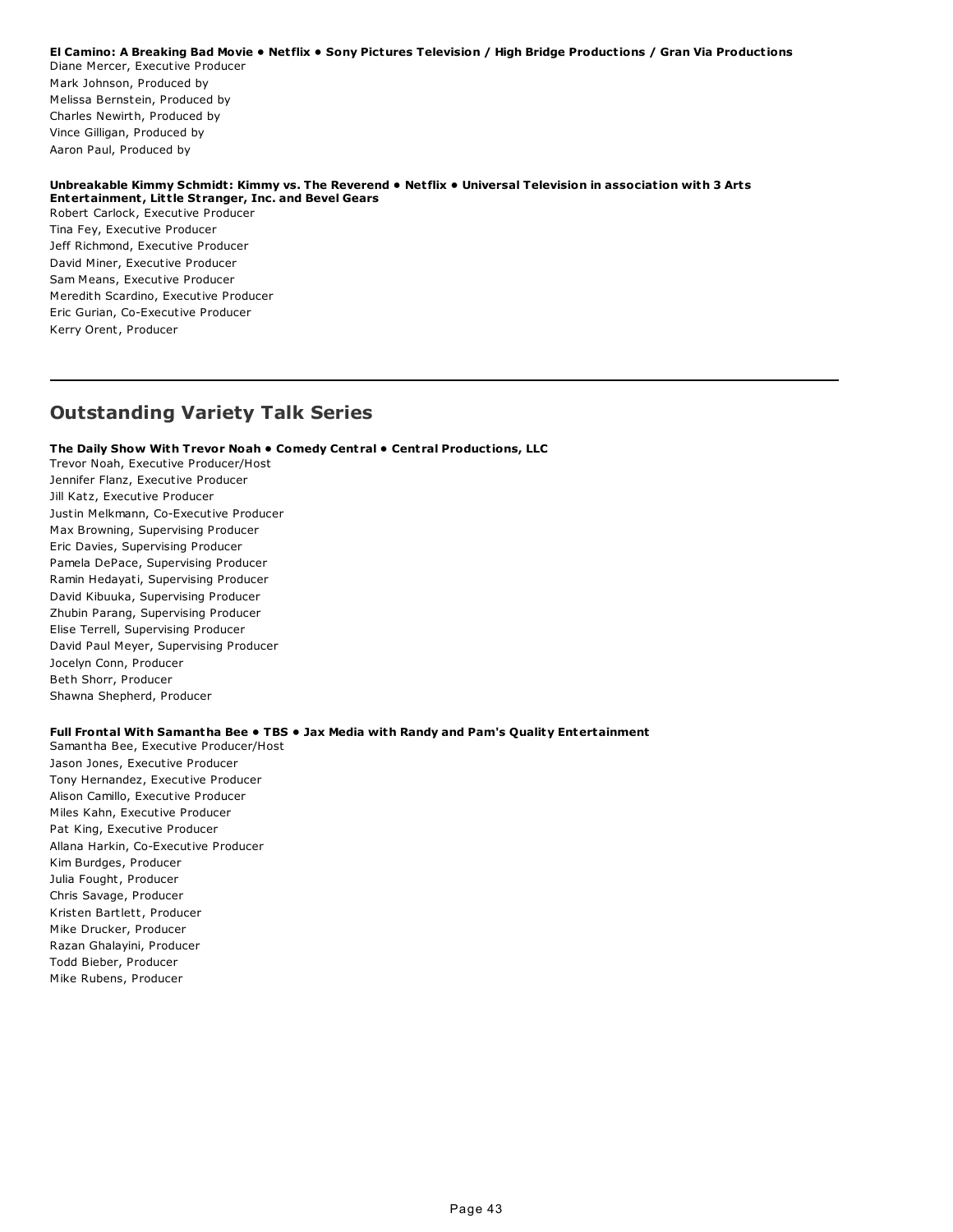### **Jimmy Kimmel Live! • ABC • ABC Studios in association with Kimmelot**

Jimmy Kimmel, Executive Producer/Host Jill Leiderman, Executive Producer Doug DeLuca, Co-Executive Producer Erin Irwin, Co-Executive Producer David Craig, Co-Executive Producer Molly McNearney, Co-Executive Producer Jennifer Sharron, Co-Executive Producer Gary Greenberg, Supervising Producer Tony Romero, Supervising Producer Josh Weint raub, Supervising Producer Seth Weidner, Supervising Producer Danny Ricker, Producer Ken Crosby, Producer

#### Last Week Tonight With John Oliver • HBO • HBO Entertainment in association with Sixteen String Jack Productions and **Avalon Television**

John Oliver, Executive Producer Tim Carvell, Executive Producer Liz Stanton, Executive Producer Jeremy Tchaban, Supervising Producer Christopher Werner, Supervising Producer Laura L. Griffin, Producer Kate Mullaney, Producer Matt Passet, Producer Marian Wang, Producer Charles Wilson, Producer

#### **The Late Show With Stephen Colbert • CBS • CBS Television Studios**

Stephen Colbert, Executive Producer/Host Chris Licht, Executive Producer Tom Purcell, Executive Producer Jon Stewart, Executive Producer Barry Julien, Co-Executive Producer Denise Rehrig, Co-Executive Producer Aaron Cohen, Supervising Producer Matt Lappin, Supervising Producer Tanya Michnevich Bracco, Supervising Producer Paul Dinello, Supervising Producer Emily Gertler, Supervising Producer Jay Katsir, Supervising Producer Opus Moreschi, Supervising Producer Sara Vilkomerson, Supervising Producer Jake Plunkett, Producer Michael Brumm, Producer Paige Kendig, Producer Bjoern Stejskal, Producer Adam Wager, Producer

## **Outstanding Variety Sketch Series**

A Black Lady Sketch Show ● HBO ● HBO Entertainment in association with JAX Media, 3 Arts Entertainment, Issa Rae **Productions and For Better or Words Inc.** Robin Thede, Executive Producer Issa Rae, Executive Producer Tony Hernandez, Executive Producer Brooke Posch, Executive Producer Dave Becky, Executive Producer Jonathan Berry, Executive Producer Lauren Ashley Smith, Co-Executive Producer Dime Davis, Co-Executive Producer Deniese Davis, Producer Mont rel McKay, Producer John Skidmore, Producer Erin Owens, Produced by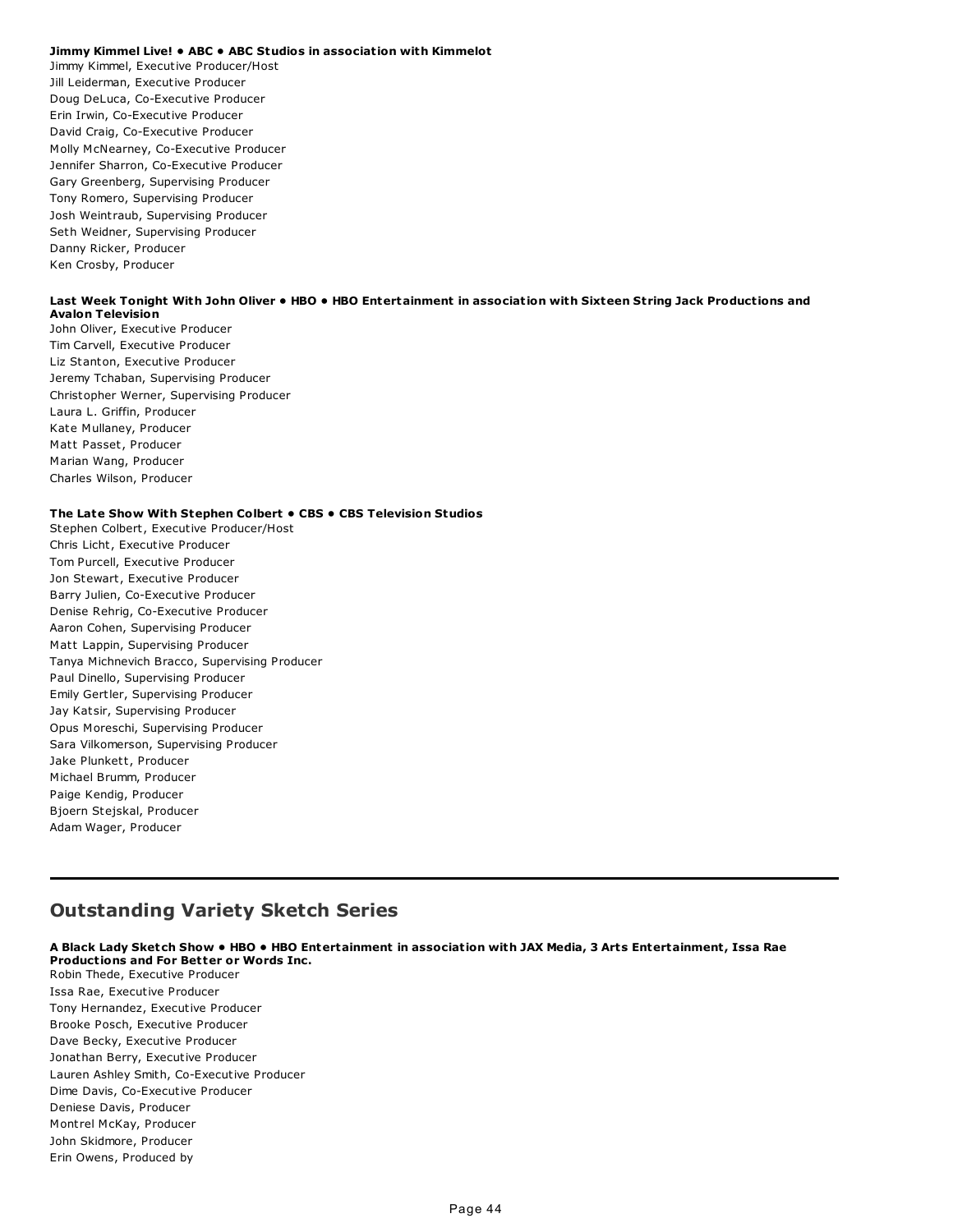#### **Drunk History • Comedy Central • Gary Sanchez Productions, Central Productions, LLC**

Will Ferrell, Executive Producer Adam McKay, Executive Producer Derek Waters, Executive Producer Jeremy Konner, Executive Producer Owen Burke, Executive Producer Greg Tuculescu, Co-Executive Producer Zachary Halley, Produced by

#### **Saturday Night Live • NBC • SNL Studios in association with Universal Television and Broadway Video**

Lorne Michaels, Executive Producer Ken Aymong, Supervising Producer Lindsay Shookus, Producer Erin Doyle, Producer Tom Broecker, Producer Steve Higgins, Produced by Erik Kenward, Produced by

# **Outstanding Variety Special (Live)**

77th Annual Golden Globe Awards • NBC • dick clark productions, LLC in association with the Hollywood Foreign Press **Association** Mike Mahan, Executive Producer Amy Thurlow, Executive Producer Barry Adelman, Executive Producer Linda Gierahn, Supervising Producer Ricky Gervais, Host

#### Live In Front Of A Studio Audience: "All In The Family" And "Good Times" . ABC . Sony Pictures Television, Act III **Productions, Kimmelot, D'Arconville, Gary Sanchez Productions, Simpson Street**

Norman Lear, Executive Producer Jimmy Kimmel, Executive Producer Will Ferrell, Executive Producer Justin Theroux, Executive Producer Kerry Washington, Executive Producer James Burrows, Executive Producer Brent Miller, Executive Producer Eric Cook, Co-Executive Producer

#### **The Oscars • ABC • The Academy of Motion Picture Arts and Sciences**

Lynette Howell Taylor, Produced by Stephanie Allain, Produced by Rob Paine, Supervising Producer

### **Super Bowl LIV Halftime Show Starring Jennifer Lopez And Shakira • FOX • NFL Network**

Ricky Kirshner, Executive Producer Jesse Craine, Supervising Producer Jennifer Lopez, Performer Shakira, Performer

### **73rd Annual Tony Awards • CBS • White Cherry Entertainment**

Ricky Kirshner, Executive Producer Glenn Weiss, Executive Producer Sarah Levine, Supervising Producer Allen Kelman, Supervising Producer Ben Winston, Producer James Corden, Host

## **Outstanding Variety Special (Pre-Recorded)**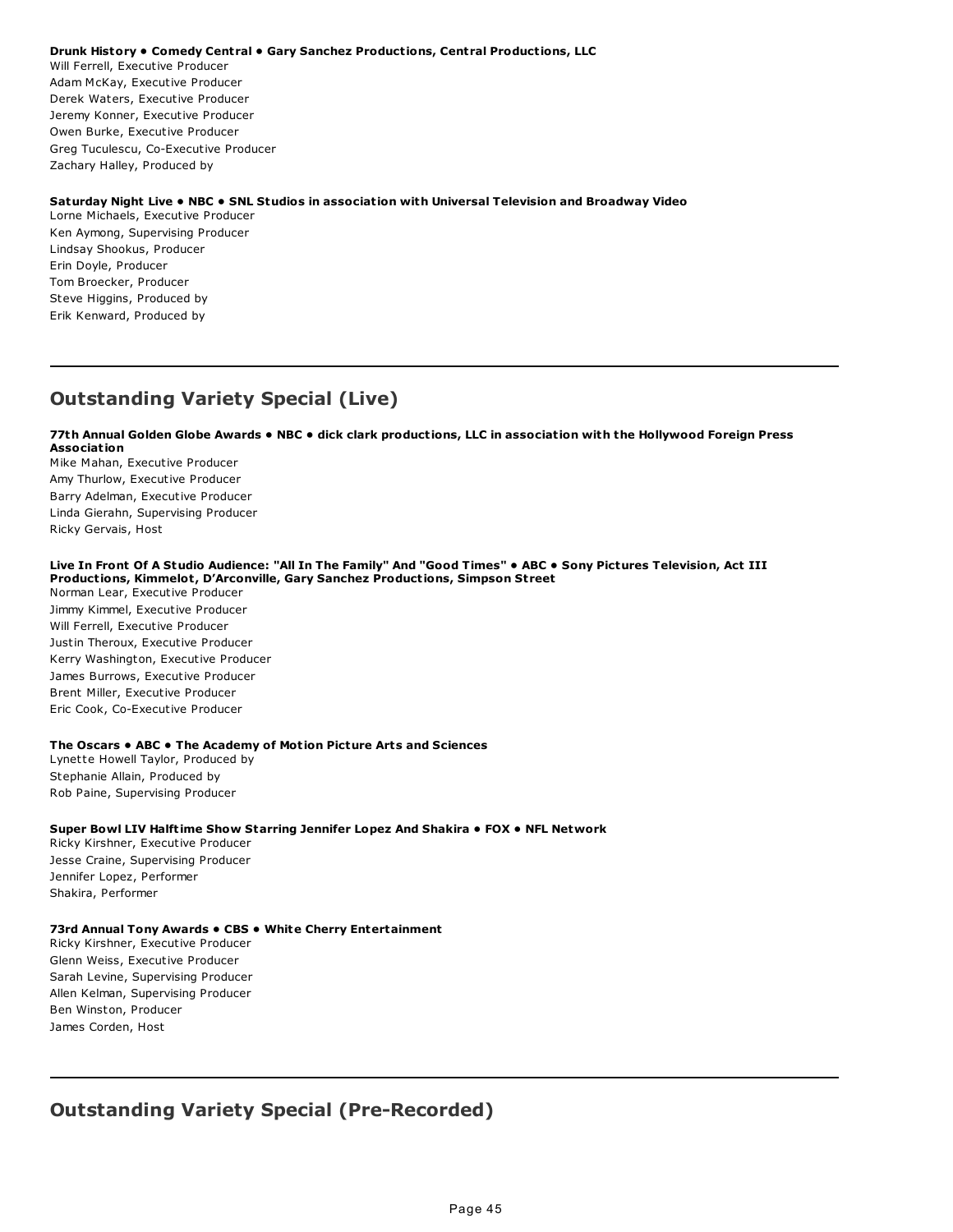#### **Dave Chappelle: Sticks & Stones • Netflix • Lathan TV | Pilot Boy**

Dave Chappelle, Executive Producer/Performer Stan Lathan, Executive Producer Rikki Hughes, Co-Executive Producer Sina Sadighi, Producer

#### Dave Chappelle: The Kennedy Center Mark Twain Prize For American Humor . PBS . WETA Washington, D.C., The John F. **Kennedy Center for the Performing Arts, Done + Dusted**

Rick Austin, Executive Producer Dalton Delan, Executive Producer David Jammy, Executive Producer Deborah F. Rutter, Executive Producer Chris Robinson, Producer Michael B. Matuza, Producer Matthew Winer, Producer

### **Hannah Gadsby: Douglas • Netflix • Irwin Entertainment**

Hannah Gadsby, Executive Producer/Performer Kevin Whyte, Executive Producer Kathleen McCarthy, Executive Producer John Irwin, Executive Producer Casey Spira, Co-Executive Producer Jenney Shamash, Producer

### **Jerry Seinfeld: 23 Hours To Kill • Netflix • Embassy Row**

George Shapiro, Executive Producer Jerry Seinfeld, Executive Producer/Performer Tammy Johnston, Executive Producer Michael Davies, Executive Producer Denis Jensen, Producer Melissa Miller, Producer

### **John Mulaney & The Sack Lunch Bunch • Netflix • 3 Arts Entertainment**

John Mulaney, Executive Producer/Performer Marika Sawyer, Executive Producer Rhys Thomas, Executive Producer David Miner, Executive Producer Cara Masline, Executive Producer Ravi Nandan, Executive Producer Inman Young, Executive Producer Dave Ferguson, Supervising Producer Corey Deckler, Producer Mary Beth Minthorn, Producer Kerri Hundley, Producer

## **Tiffany Haddish: Black Mitzvah • Netflix • Push It Productions**

Tiffany Haddish, Executive Producer/Performer Page Hurwitz, Executive Producer Wanda Sykes, Executive Producer

# **Outstanding Short Form Comedy Or Drama Series**

## Better Call Saul Employee Training: Legal Ethics With Kim Wexler . AMC.com . AMC Digital Studio, Bacon & Sons Film Co.

Dan Appel, Executive Producer Vince Gilligan, Executive Producer Peter Gould, Executive Producer Ariel Levine, Executive Producer Melissa Bernstein, Executive Producer James Heth, Producer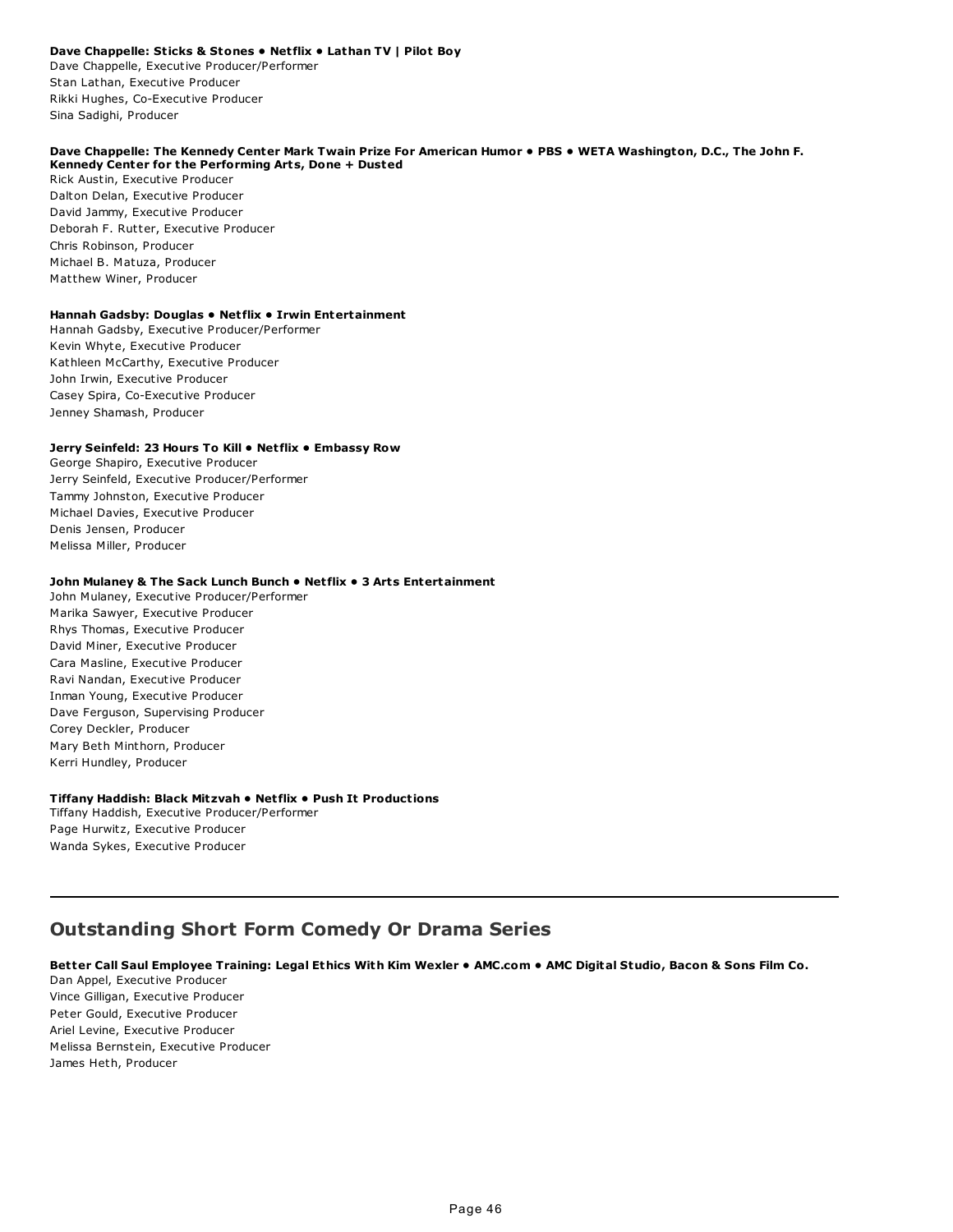### **The Good Place Presents: The Selection • NBC • NBC**

Michael Schur, Executive Producer Morgan Sackett, Executive Producer David Hyman, Executive Producer Eric Kissack, Producer Matt Quezada, Producer Doug Smith, Producer

#### **Most Dangerous Game • Quibi • Black Jack Films/Mayhew Pictures/Silver Reel/CBS Television Studios**

Nick Santora, Executive Producer Gero Bauknecht, Executive Producer Gerd Schepers, Executive Producer Gordon Gray, Executive Producer Liam Hemsworth, Executive Producer Phil Abraham, Executive Producer

#### **Reno 911! • Quibi • High Sierra Carpeting / Central Productions, LLC**

Thomas Lennon, Executive Producer Robert Ben Garant, Executive Producer Kerri Kenney-Silver, Executive Producer John Landgraf, Executive Producer Peter Principato, Executive Producer David Lincoln, Producer

#### Star Trek: Short Treks . CBS All Access . CBS Television Studios in association with Secret Hideout and Roddenberry **Entertainment**

Alex Kurtzman, Executive Producer Heather Kadin, Executive Producer Olatunde Osunsanmi, Executive Producer Frank Siracusa, Executive Producer John Weber, Executive Producer Aaron Baiers, Co-Executive Producer

# **Outstanding Short Form Variety Series**

#### **Beeing At Home With Samantha Bee • TBS • Jax Media with Randy and Pam's Quality Entertainment**

Samantha Bee, Executive Producer/Host Jason Jones, Executive Producer Allana Harkin, Co-Executive Producer Elisa Kreisinger, Producer Mike Drucker, Producer Kristen Bartlett, Producer

### **Between Two Ferns With Zach Galifianakis: The Movie, Sorta Uncut Interviews • Netflix • Funny Or Die**

Scott Aukerman, Executive Producer Zach Galifianakis, Executive Producer Mike Farah, Executive Producer Caitlin Daley, Executive Producer Corinne Eckart, Producer

### **Carpool Karaoke: The Series • Apple TV • CBS Television Studios, Fulwell 73**

Ben Winston, Executive Producer James Corden, Executive Producer David Young, Co-Executive Producer Sheila Rogers, Supervising Producer Diana Miller, Producer Blake Webster, Producer

### **Jimmy Kimmel's Quarantine Minilogues • YouTube/JimmyKimmelLive • ABC Studios in association with Kimmelot**

Jimmy Kimmel, Executive Producer Jill Leiderman, Executive Producer Molly McNearney, Co-Executive Producer Tony Romero, Supervising Producer Seth Weidner, Supervising Producer Danny Ricker, Producer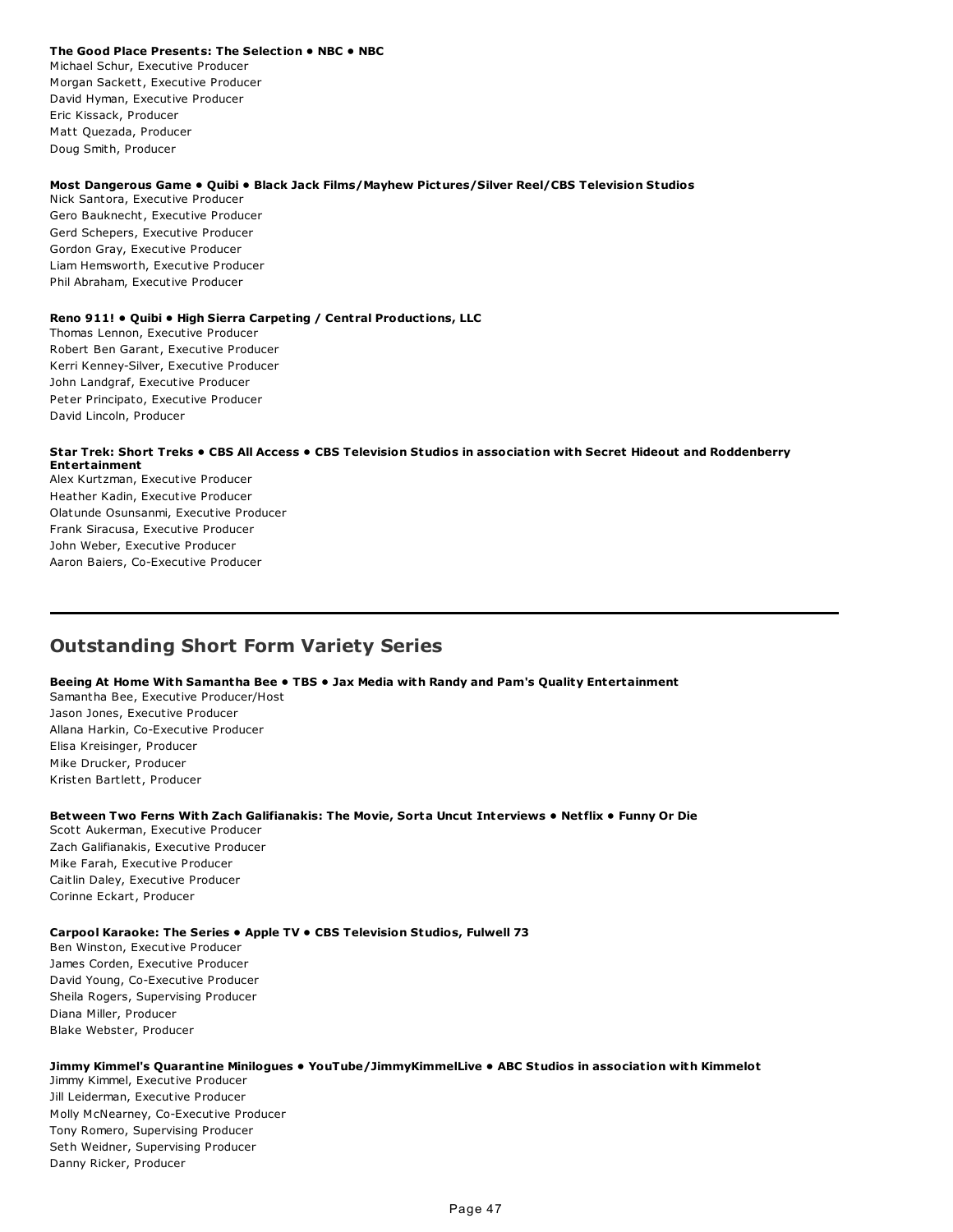# **Outstanding Short Form Nonfiction Or Reality Series**

## **Between The Scenes - The Daily Show • Comedy Central • Central Productions, LLC**

Trevor Noah, Executive Producer/Host Jennifer Flanz, Executive Producer Ramin Hedayati, Supervising Producer Matt Negrin, Producer Ryan Middleton, Producer Jocelyn Conn, Produced by

#### Full Frontal With Samantha Bee Presents: Pandemic Video Diaries . TBS . Jax Media with Randy and Pam's Quality **Entertainment**

Samantha Bee, Executive Producer Allana Harkin, Co-Executive Producer Elisa Kreisinger, Supervising Producer Anthony Zaccone, Producer Caroline Dunphy, Producer

### **National Geographic Presents: Creating Cosmos: Possible Worlds • National Geographic • Ignition Creative**

Erin Newsome, Executive Producer Sarah Lavoie, Executive Producer Maricruz Merlo, Supervising Producer Meghan Gleason, Producer Matt Wizan, Producer Tatiana Villegas, Producer

#### **Pose: Identity, Family, Community • FX Networks • More Media Inc.**

Stephanie Gibbons, Executive Producer Sally Daws, Executive Producer Kenna McCabe, Executive Producer Maureen Timpa, Executive Producer Ryan Murphy, Executive Producer Tanase Popa, Executive Producer

### **RuPaul's Drag Race Out Of The Closet • VH1 • VH1**

Ray Hunt, Executive Producer Brittany Travis, Executive Producer Joseph Gerbino, Senior Producer Robert DiMinico, Producer Nalissa Cuthbert, Producer

# **Outstanding Children's Program**

## **Jim Henson's The Dark Crystal: Age Of Resistance • Netflix • The Jim Henson Company**

Lisa Henson, Executive Producer Halle Stanford, Executive Producer Louis Leterrier, Executive Producer Jeffrey Addiss, Co-Executive Producer Will Matthews, Co-Executive Producer Javier Grillo-Marxuach, Co-Executive Producer Blanca Lista, Co-Executive Producer Ritamarie Peruggi, Produced by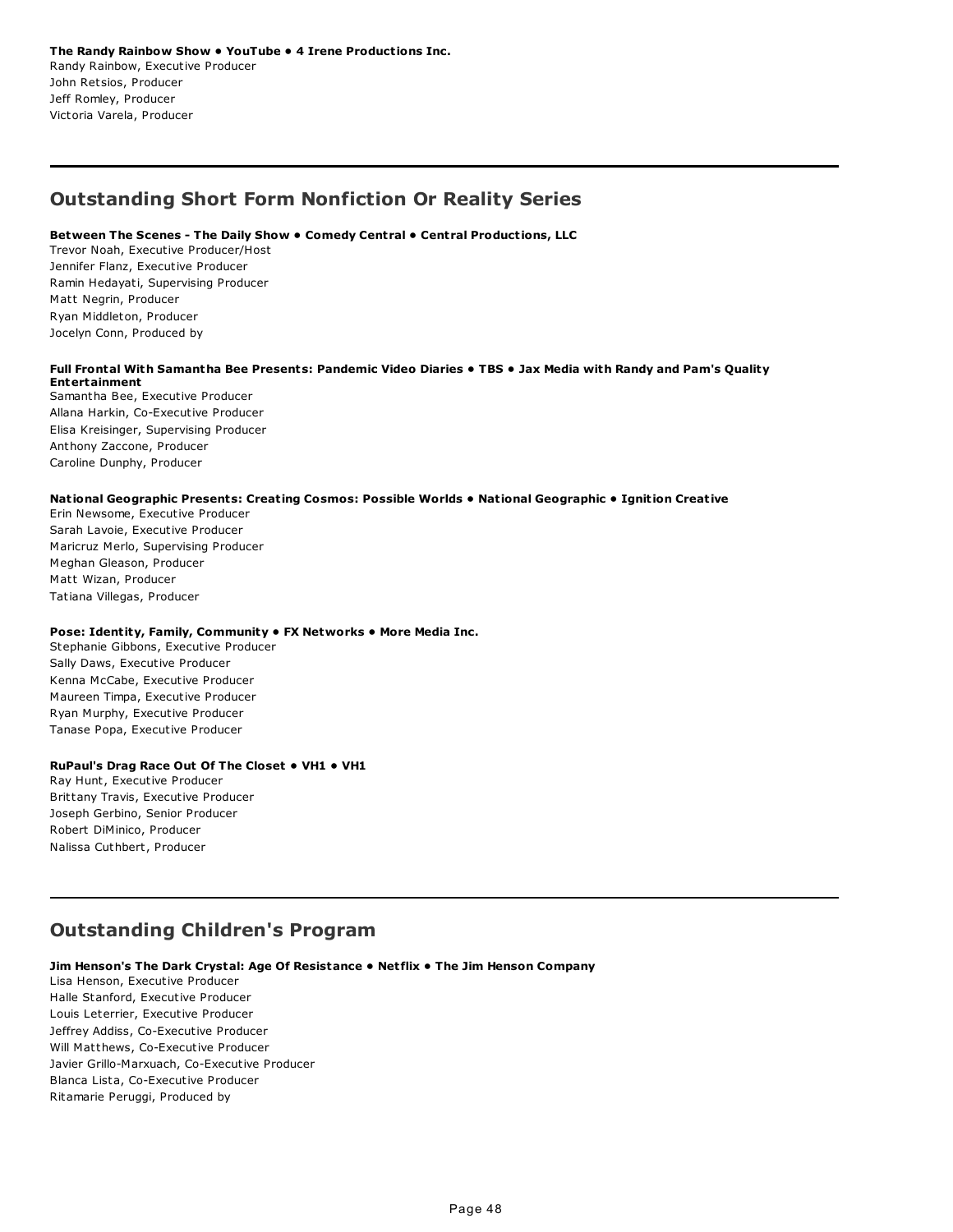#### **Star Wars Resistance • Disney Channel • Lucasfilm Animation Ltd.**

Brandon Auman, Executive Producer Athena Yvette Portillo, Executive Producer Dave Filoni, Executive Producer Justin Ridge, Executive Producer Sareana Sun, Executive Producer Shuzo John Shiota, Executive Producer Daisy Fang, Producer Jack Liang, Producer

### We Are The Dream: The Kids Of The Oakland MLK Oratorical Fest . HBO . HBO Documentary Films in association with Know **Wonder**

Mahershala Ali, Executive Producer Amatus Karim Ali, Executive Producer Mimi Valdés, Executive Producer Julie Anderson, Executive Producer Amy Schatz, Produced by Diane Kolyer, Produced by

## **Outstanding Documentary Or Nonfiction Special**

The Apollo . HBO . HBO Documentary Films, Impact Partners and The Apollo Theater Foundation present in association with **Polygram Entertainment, 164 OWR, Chicago Media Project, Macro, Bert Marcus Productions, Justfilms I Ford Foundation, Another Chapter Productions, Motto Pictures, A White House Pictures Production**

Lisa Cortés, Produced by Jeanne Elfant Festa, Produced by Cassidy Hartmann, Produced by Roger Ross Williams, Produced by Dan Cogan, Executive Producer Nicholas Ferrall, Executive Producer Julie Goldman, Executive Producer

### **Beastie Boys Story • Apple TV+ • Fresh Bread / Pulse Films**

Jason Baum, Produced by Amanda Adelson, Produced by Spike Jonze, Produced by Mike Diamond, Executive Producer Adam Horovitz, Executive Producer Dechen Wangdu-Yauch, Executive Producer John Silva, Executive Producer

### **Becoming • Netflix • A Higher Ground Productions and Big Mouth Productions Film**

Lauren Cioffi, Producer Katy Chevigny, Produced by Marilyn Ness, Produced by Priya Swaminathan, Executive Producer Tonia Davis, Executive Producer

### **The Great Hack • Netflix • Noujaim Films Production / othrs Production**

Judy Korin, Produced by Pedro Kos, Produced by Karim Amer, Produced by Geralyn White Dreyfous, Produced by Nina Fialkow, Executive Producer Lyn Davis Lear, Executive Producer Mike Lerner, Executive Producer

#### Laurel Canyon: A Place In Time . EPIX . A Jigsaw and Kennedy/Marshall Production in association with Amblin Television and **Warner Music Entertainment**

Erin Edeiken, Produced by Ryan Suffern, Produced by Frank Marshall, Executive Producer Alex Gibney, Executive Producer Stacey Offman, Executive Producer Richard Perello, Executive Producer Jeff Pollack, Executive Producer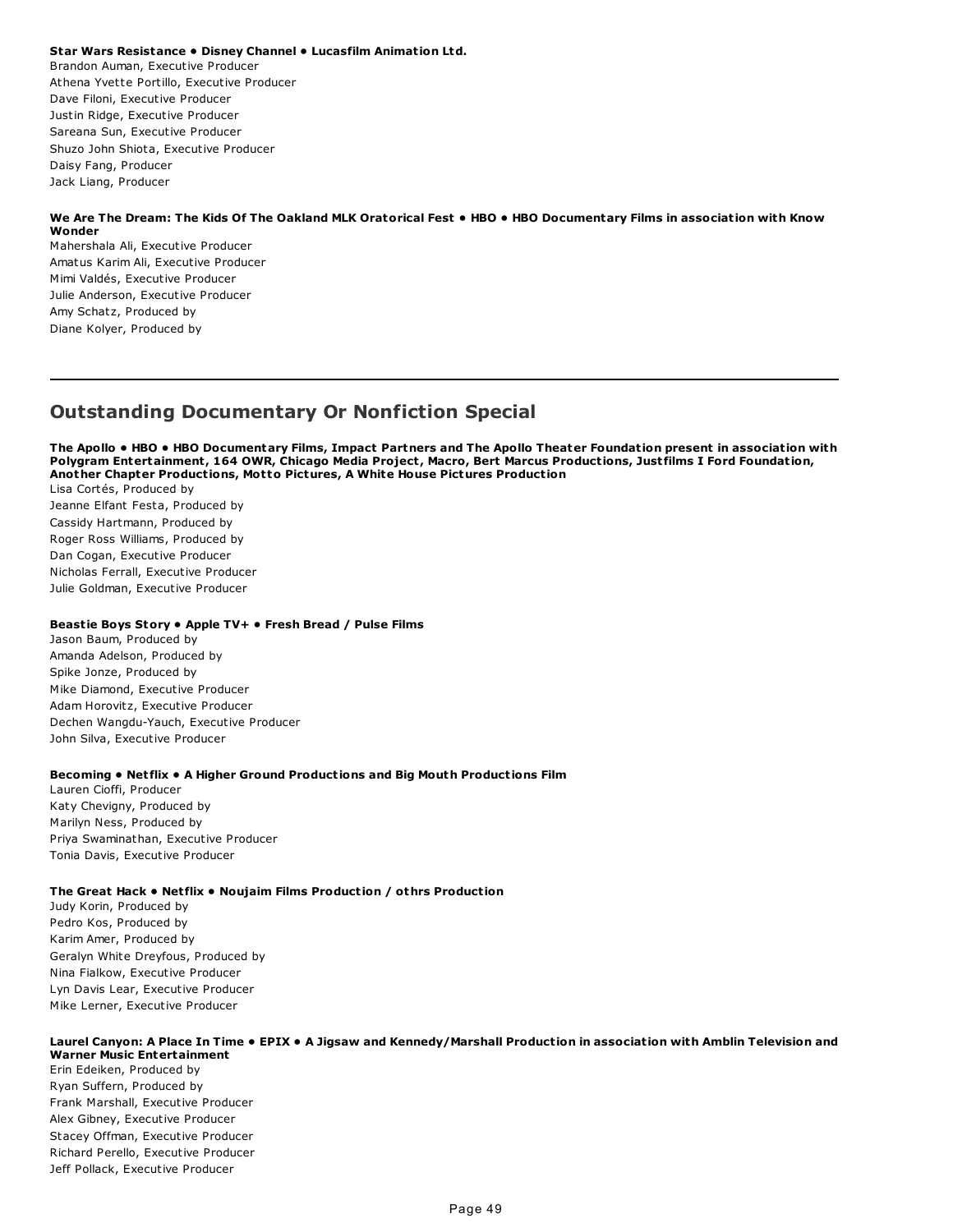# **Outstanding Documentary Or Nonfiction Series**

### **American Masters • PBS • Thirteen Productions, LLC**

Michael Kantor, Executive Producer Julie Sacks, Series Producer Jay Alix, Executive Producer Jeff Kaufman, Producer Marcia S. Ross, Producer Una Jackman, Executive Producer Suzi Dietz, Executive Producer

## **Hillary • Hulu • Propagate**

Ben Silverman, Executive Producer Howard T. Owens, Executive Producer Nanette Burstein, Executive Producer Timothy Moran, Producer Chi-Young Park, Producer Tal Ben-David, Producer Isabel San Vargas, Produced by

### The Last Dance . ESPN . A Mandalay Sports Media Production in association with NBA Entertainment, ESPN Films, Netflix

Jason Hehir, Produced by Mike Tollin, Executive Producer Estee Portnoy, Executive Producer Curtis Polk, Executive Producer Connor Schell, Executive Producer Gregg Winik, Executive Producer Andrew Thompson, Executive Producer

### **McMillion\$ • HBO • HBO Documentary Films and Unrealistic Ideas in association with Fun Meter**

Mark Wahlberg, Executive Producer Stephen Levinson, Executive Producer Archie Gips, Executive Producer James Lee Hernandez, Executive Producer Brian Lazarte, Executive Producer Nancy Abraham, Executive Producer Lisa Heller, Executive Producer

#### Tiger King: Murder, Mayhem And Madness . Netflix . A Goode Films Production in association with Library Films and Article **19 Films**

Chris Smith, Executive Producer Fisher Stevens, Executive Producer Eric Goode, Executive Producer Rebecca Chaiklin, Executive Producer

# **Outstanding Hosted Nonfiction Series Or Special**

### **Comedians In Cars Getting Coffee • Netflix • Embassy Row**

Jerry Seinfeld, Executive Producer/Host Tammy Johnston, Executive Producer George Shapiro, Executive Producer Denis Jensen, Producer

### Leah Remini: Scientology And The Aftermath . A&E . The Intellectual Property Corporation in association with No Seriously **Productions**

Leah Remini, Executive Producer/Host Eli Holzman, Executive Producer Aaron Saidman, Executive Producer Ray Dotch, Executive Producer Devon Graham Hammonds, Executive Producer Chris Rowe, Co-Executive Producer Mike Rinder, Co-Executive Producer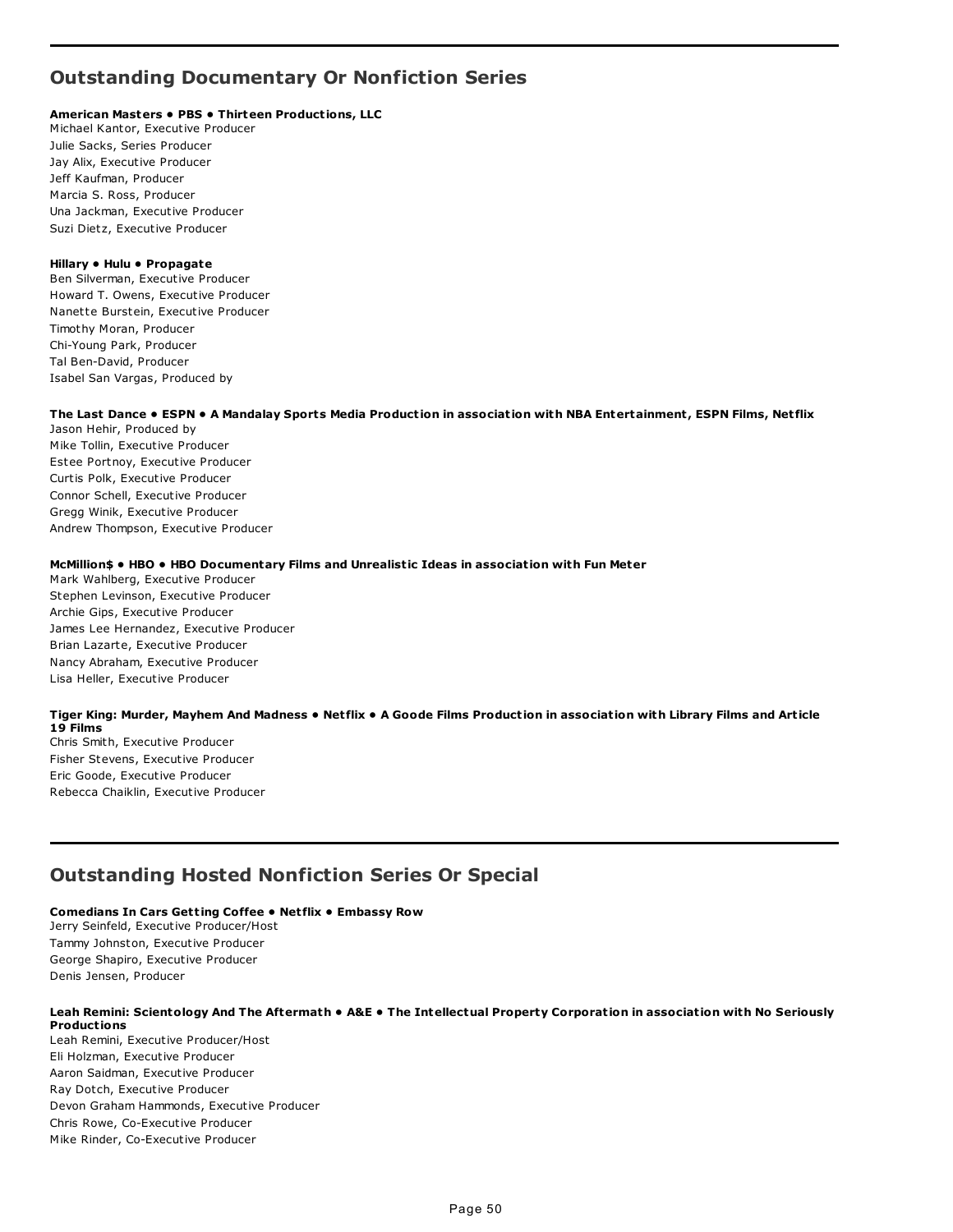#### **Ugly Delicious • Netflix • A Tremolo Production**

Morgan Neville, Executive Producer Dara Horenblas, Executive Producer David Chang, Executive Producer/Host Christopher Chen, Executive Producer Caryn Capotosto, Executive Producer Blake Davis, Co-Executive Producer Chris Ying, Co-Executive Producer

## **VICE • Showtime • VICE Media, LLC**

Beverly Chase, Executive Producer Subrata De, Executive Producer Craig Thomson, Co-Executive Producer Greg Wright, Supervising Producer

#### **The World According To Jeff Goldblum • Disney+ • National Geographic Studios and Nutopia**

Jeff Goldblum, Executive Producer/Host Jane Root, Executive Producer Peter Lovering, Executive Producer Keith Addis, Executive Producer Matt Renner, Executive Producer Arif Nurmohamed, Co-Executive Producer John Hodgson, Series Producer

## **Exceptional Merit In Documentary Filmmaking**

### The Cave • National Geographic • A Danish Documentary Production in co-production with Ma.Ja.De Hecat Studio Paris

**Madam Films** Kirstine Barfod, Produced by Sigrid Dyekjær, Produced by Pernill Rose Grønkjær, Executive Producer Eva Mulvad, Executive Producer Carolyn Bernstein, Executive Producer Ryan Harrington, Executive Producer Matt Renner, Executive Producer

#### **Chasing The Moon (American Experience) • PBS • A Robert Stone Production**

Robert Stone, Produced by Ray Rothrock, Producer Daniel Aegerter, Producer Susan Bellows, Senior Producer Mark Samels, Executive Producer Keith Haviland, Producer

### **Moonlight Sonata: Deafness In Three Movements • HBO • HBO Documentary Films and Vermilion Films**

Tahria Sheather, Produced by Irene Taylor Brodsky, Produced by Nancy Abraham, Executive Producer Lisa Heller, Executive Producer Sheila Nevins, Executive Producer Sara Bernstein, Executive Producer

#### One Child Nation • Prime Video • A Next Generation Production, LLC, Independent Television Service, WDR/ARTE, Motto Pictures and Pumpernickel Films co-production in association with Chicago Media Project, BBC Storyville, Chicken & Egg **Pictures, SVT, EO, DR, and VGTV,**

Nanfu Wang, Produced by Jialing Zhang, Produced by Julie Goldman, Produced by Christopher Clements, Produced by Carolyn Hepburn, Produced by Lois Vossen, Executive Producer Sally Jo Fifer, Executive Producer

## **Outstanding Structured Reality Program**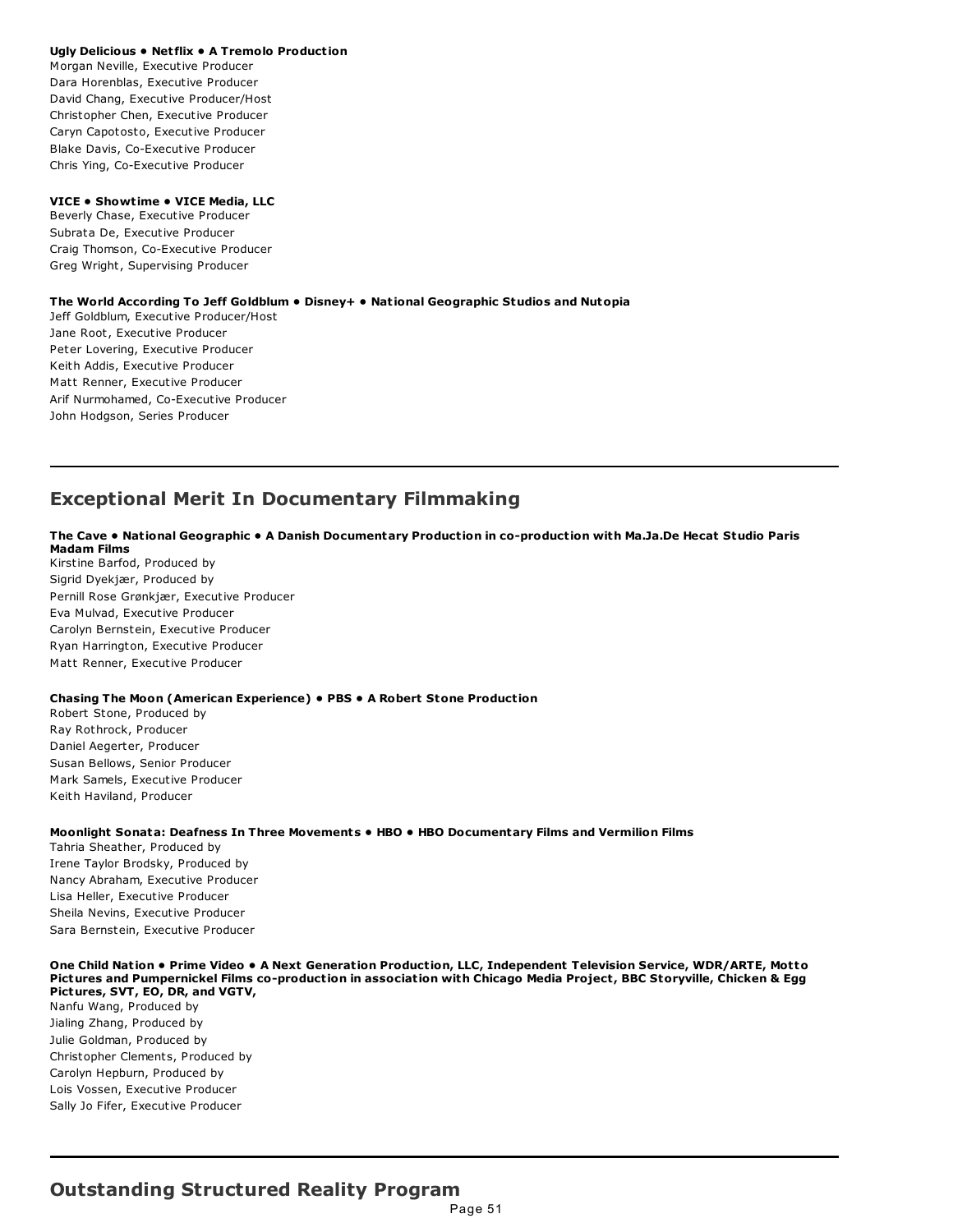#### **Antiques Roadshow • PBS • WGBH Educational Foundation**

Marsha Bemko, Executive Producer Sam Farrell, Senior Producer Sarah K. Elliott, Producer

### **Love Is Blind • Netflix • Kinetic Content**

Chris Coelen, Executive Producer Sam Dean, Executive Producer Ally Simpson, Executive Producer Eric Detwiler, Executive Producer Brian Smith, Executive Producer Stefanie Cohen Williams, Co-Executive Producer Brent Gauches, Co-Executive Producer Jeff Keirns, Co-Executive Producer

#### **Queer Eye • Netflix • Scout Productions, Inc. and ITV Entertainment, LLC**

David Collins, Executive Producer Michael Williams, Executive Producer Rob Eric, Executive Producer Jennifer Lane, Executive Producer Jordana Hochman, Executive Producer Adam Sher, Executive Producer David George, Executive Producer David Eilenberg, Executive Producer Rachelle Mendez, Co-Executive Producer Mark Bracero, Co-Executive Producer

#### **Shark Tank • ABC • MGM Television in association with Sony Pictures Television**

Mark Burnett, Executive Producer Clay Newbill, Executive Producer Yun Lingner, Executive Producer Max Swedlow, Executive Producer Phil Gurin, Executive Producer Mark Cuban, Executive Producer Lori Greiner, Executive Producer Kevin O'Leary, Executive Producer Barbara Corcoran, Executive Producer Daymond John, Executive Producer Robert Herjavec, Executive Producer Brandon Wallace, Co-Executive Producer Becky Blitz, Supervising Producer Sami Aziz, Supervising Producer Heather Dreiling, Senior Producer

### **A Very Brady Renovation • HGTV • Lando Entertainment**

Brian Lando, Executive Producer Francesco Giuseppe Pace, Executive Producer Bob Kirsh, Executive Producer Dean Ollins, Executive Producer Kelsey McCallister, Co-Executive Producer Christina Hilbig, Supervising Producer

## **Outstanding Unstructured Reality Program**

### Amy Schumer Learns To Cook: Lunch Break And Pasta Night . Food Network . It's So Easy Productions and Big Fish **Entertainment**

Amy Schumer, Executive Producer Chris Fischer, Executive Producer Dan Cesareo, Executive Producer Lucilla D'Agostino, Executive Producer Jordana Starr, Executive Producer Faith Gaskins, Executive Producer Lisa Koehler, Co-Executive Producer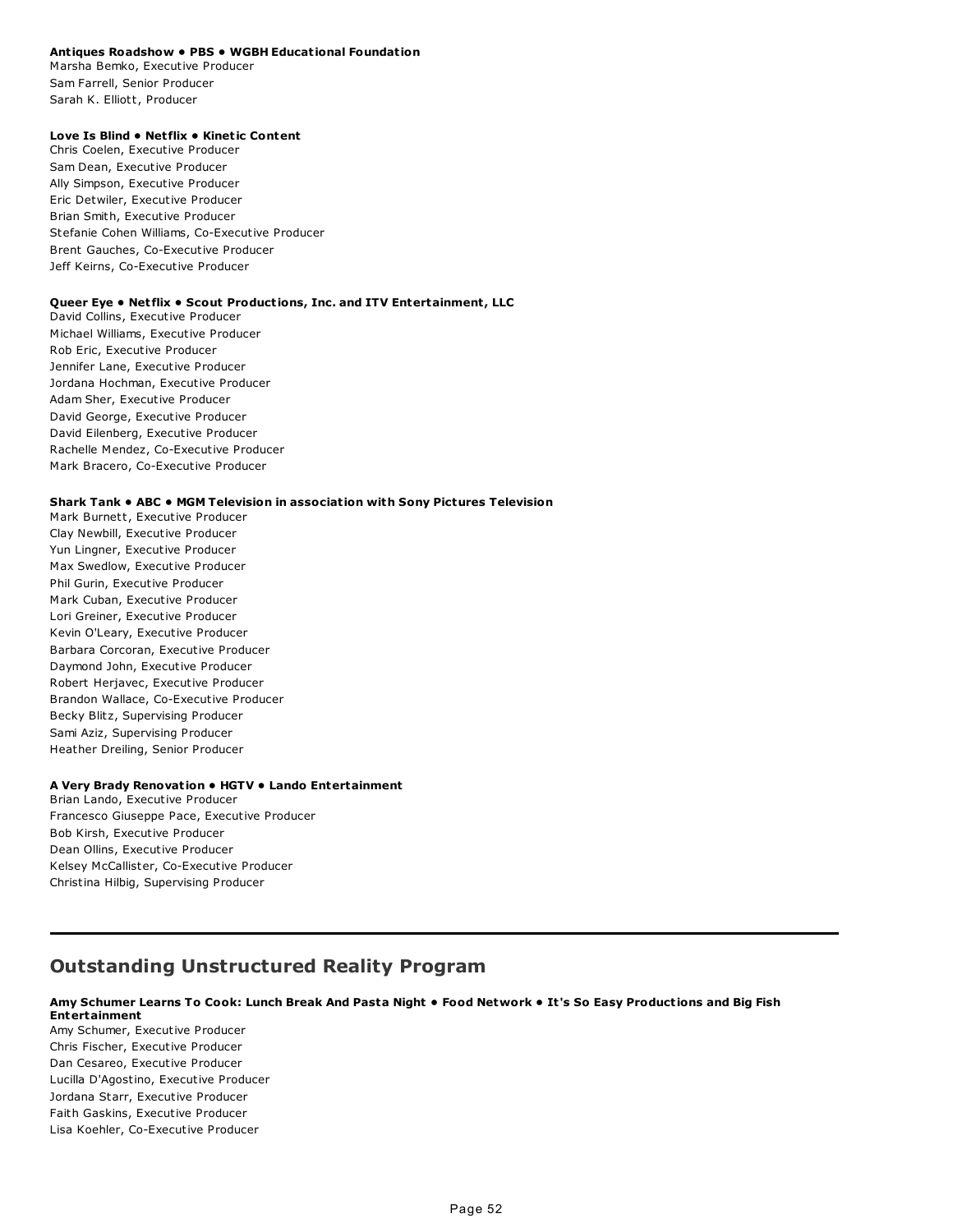#### **Cheer • Netflix • One Potato Productions, Boardwalk Pictures and Caviar**

Greg Whiteley, Executive Producer Andrew Fried, Executive Producer Dane Lillegard, Executive Producer Jasper Thomlinson, Executive Producer Bert Hamelinck, Executive Producer Adam Leibowitz, Supervising Producer Arielle Kilker, Producer Chelsea Yarnell, Producer

#### Kevin Hart: Don't F\*\*k This Up . Netflix . Lionsgate Television, Hartbeat Productions, Magical Elves Productions, 3 Arts **Entertainment**

Kevin Hart, Executive Producer Dave Becky, Executive Producer Angus Wall, Executive Producer Russell Heldt, Executive Producer Casey Kriley, Executive Producer Alexandra Marks, Executive Producer Rich Eckersley, Co-Executive Producer Allison Klein, Supervising Producer Kent Kubena, Producer Terry Leonard, Producer Jennifer Sofio Hall, Producer

### **RuPaul's Drag Race: Untucked • VH1 • World of Wonder Productions**

Tim Palazzola, Executive Producer Randy Barbato, Executive Producer Fenton Bailey, Executive Producer Tom Campbell, Executive Producer RuPaul Charles, Executive Producer Steven Corfe, Executive Producer Camilo Valdes, Executive Producer Mandy Salangsang, Executive Producer Kenneth Leslie, Co-Executive Producer Adam Bronstein, Supervising Producer Thairin Smothers, Senior Producer Jen Passovoy, Producer

### **We're Here • HBO • HBO in association with House of Opus 20 and IPC**

Stephen Warren, Executive Producer Johnnie Ingram, Executive Producer Eli Holzman, Executive Producer Aaron Saidman, Executive Producer Peter LoGreco, Executive Producer Erin Haglund, Co-Executive Producer Sabrina Mar, Co-Executive Producer

## **Outstanding Competition Program**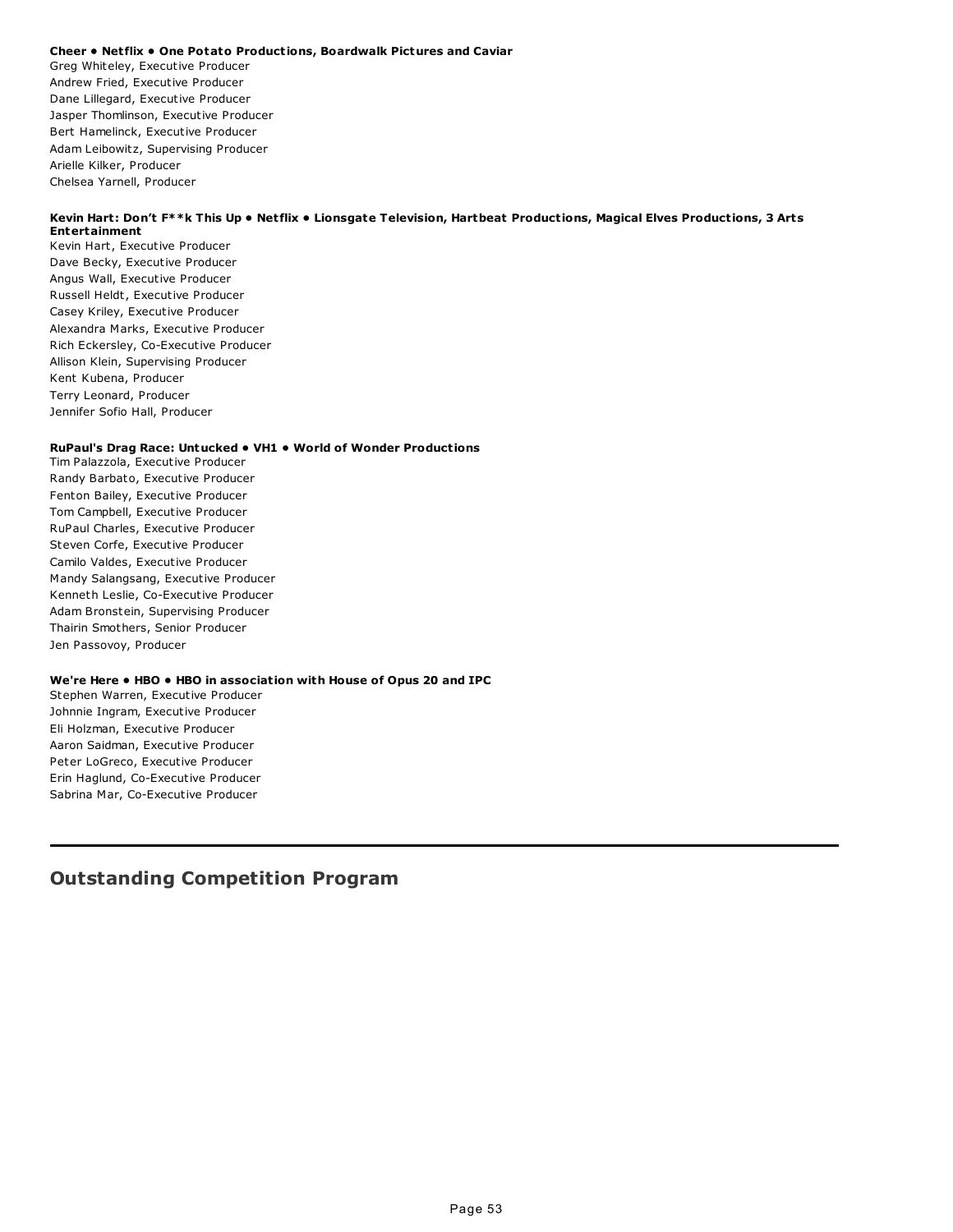#### **The Masked Singer • FOX • FOX Alternative Entertainment Studios**

Craig Plestis, Executive Producer Izzie Pick-Ibarra, Executive Producer Rosie Seitchik, Executive Producer Nick Cannon, Executive Producer Patrizia Di Maria, Co-Executive Producer Chris Wagner, Co-Executive Producer Deena Katz, Co-Executive Producer Lindsay Tuggle, Co-Executive Producer Brian Updyke, Co-Executive Producer Ashley Baumann-Sylvester, Co-Executive Producer Jeff Kmiotek, Senior Supervising Producer Peter Hebri, Supervising Producer Erin Brady, Supervising Producer Kristin Campbell-Taylor, Supervising Producer Tiana Gandelman, Supervising Producer Lindsay John, Senior Producer Mike Riccio, Senior Producer Zoë Ritchken, Senior Producer Lexi Shoemaker, Senior Producer

#### **Nailed It! • Netflix • Magical Elves Productions**

Patrick J. Doody, Executive Producer Gaylen Gawlowski, Executive Producer Casey Kriley, Executive Producer Jo Sharon, Co-Executive Producer Sandra Birdsong, Co-Executive Producer Anika Guldstrand, Supervising Producer Cat Sullivan, Supervising Producer

#### **RuPaul's Drag Race • VH1 • World of Wonder Productions**

Tim Palazzola, Executive Producer Randy Barbato, Executive Producer Fenton Bailey, Executive Producer Tom Campbell, Executive Producer RuPaul Charles, Executive Producer Steven Corfe, Executive Producer Mandy Salangsang, Executive Producer Michele Mills, Co-Executive Producer Jacqueline Wilson, Co-Executive Producer Lisa Steele, Supervising Producer Adam Bronstein, Supervising Producer Thairin Smothers, Senior Producer John Polly, Producer Michelle Visage, Producer Jen Passovoy, Producer Alicia Gargaro-Magana, Producer

#### **Top Chef • Bravo • Magical Elves**

Doneen Arquines, Executive Producer Casey Kriley, Executive Producer Tara Siener, Executive Producer Tom Colicchio, Executive Producer Padma Lakshmi, Executive Producer Elida Carbajal Araiza, Co-Executive Producer Hunter Braun, Co-Executive Producer Brian Fowler, Co-Executive Producer Thi Nguyen, Co-Executive Producer Hillary Olsen, Co-Executive Producer Patrick Schmedeman, Co-Executive Producer Wade Sheeler, Co-Executive Producer Rich Brusa, Supervising Producer Scott Patch, Supervising Producer Eric Vier, Supervising Producer Nora Cromwell, Senior Producer Steve Lichtenstein, Senior Producer Diana Schmedeman, Producer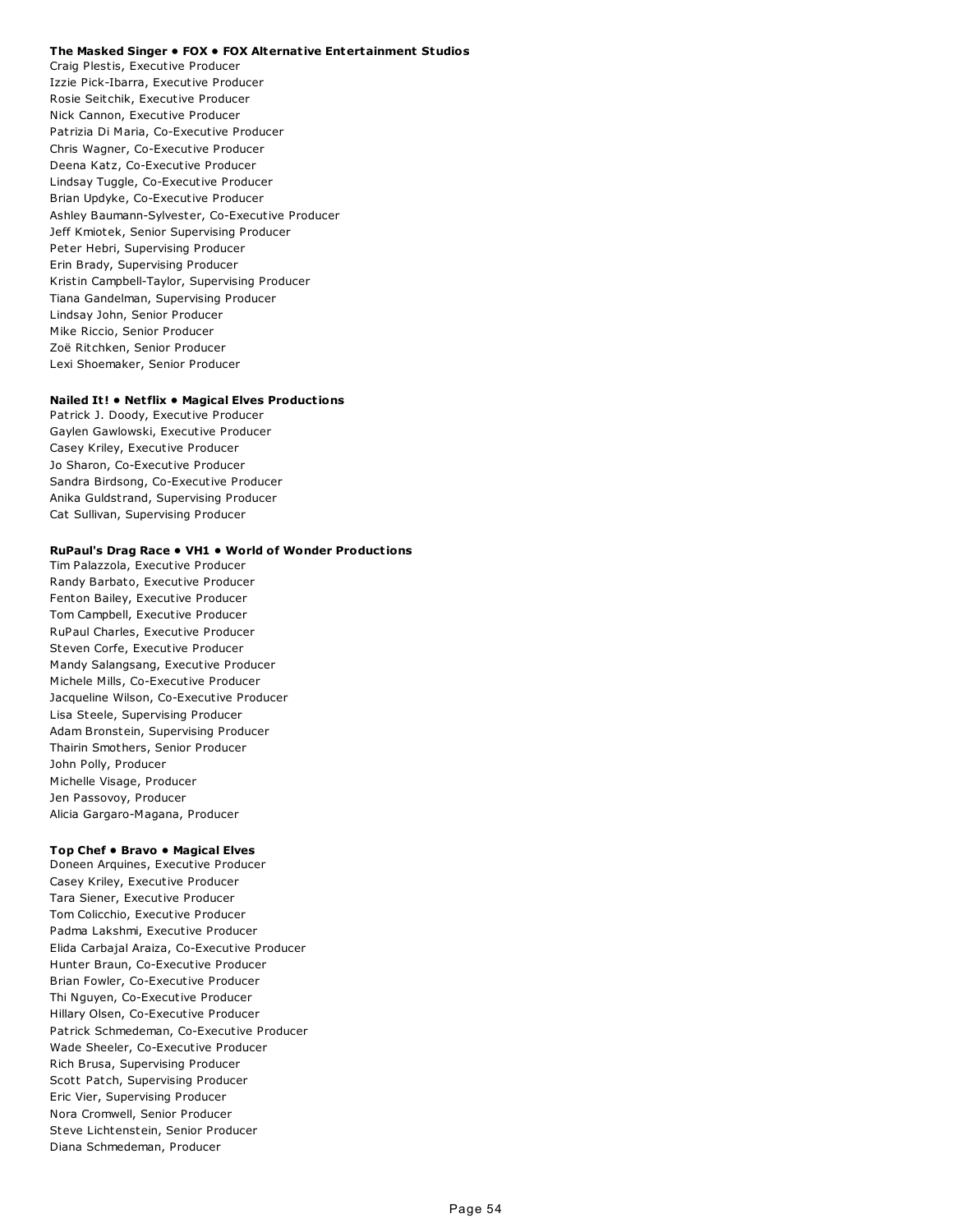The Voice . NBC . MGM Television, Warner Horizon Unscripted Television and ITV Studios The Voice USA, Inc.

John De Mol, Executive Producer Mark Burnett, Executive Producer Audrey Morrissey, Executive Producer Stijn Bakkers, Executive Producer Amanda Zucker, Executive Producer Kyra Thompson, Executive Producer Teddy Valenti, Co-Executive Producer Kyley Tucker, Co-Executive Producer Anthea Bhargava, Supervising Producer Melysa Lovell Garratt, Supervising Producer Clyde Lieberman, Supervising Producer Brittany Martin Porter, Supervising Producer Barton Kimball, Supervising Producer Dan Paschen, Senior Producer Amanda Silva Borden, Senior Producer Tod Schellinger, Producer Carson Daly, Producer Jared Wyso, Producer Hayley Opalek McSherry, Producer

## **Outstanding Sound Editing For A Comedy Or Drama Series (One Hour)**

Better Call Saul . Bagman . AMC . High Bridge, Crystal Diner, Gran Via Productions and Sony Pictures Television

Nick Forshager, Co-Supervising Sound Editor Kathryn Madsen, Co-Supervising Sound Editor Matt Temple, Sound Effects Editor Todd Toon, Sound Effects Editor Jeff Cranford, Foley Editor Jane Boegel-Koch, Dialogue Editor Jason Tregoe Newman, Music Editor Gregg Barbanell, Foley Artist Alex Ullrich, Foley Artist

#### **The Boys • The Name Of The Game • Prime Video • Sony and Amazon Studios**

Wade Barnett, Sound Supervisor David Barbee, Sound Effects Editor Mason Kopeikin, Foley Editor Brian Dunlop, Dialogue Editor Ryan Briley, ADR Editor Chris Newlin, Music Editor Christopher Brooks, Music Editor Joseph T. Sabella, Foley Artist Jesi Ruppel, Foley Artist

#### **The Crown • Aberfan • Netflix • Left Bank Pictures in association with Sony Pictures Television**

Lee Walpole, Supervising Sound Editor Andy Kennedy, Sound Designer Saoirse Christopherson, Sound Effects Editor Juraj Mravec, Sound Effects Editor Tom Williams, Dialogue Editor Steve Little, ADR Editor Tom Stewart, Foley Editor Anna Wright, Foley Artist Catherine Thomas, Foley Artist Lindsay Wright, Music Editor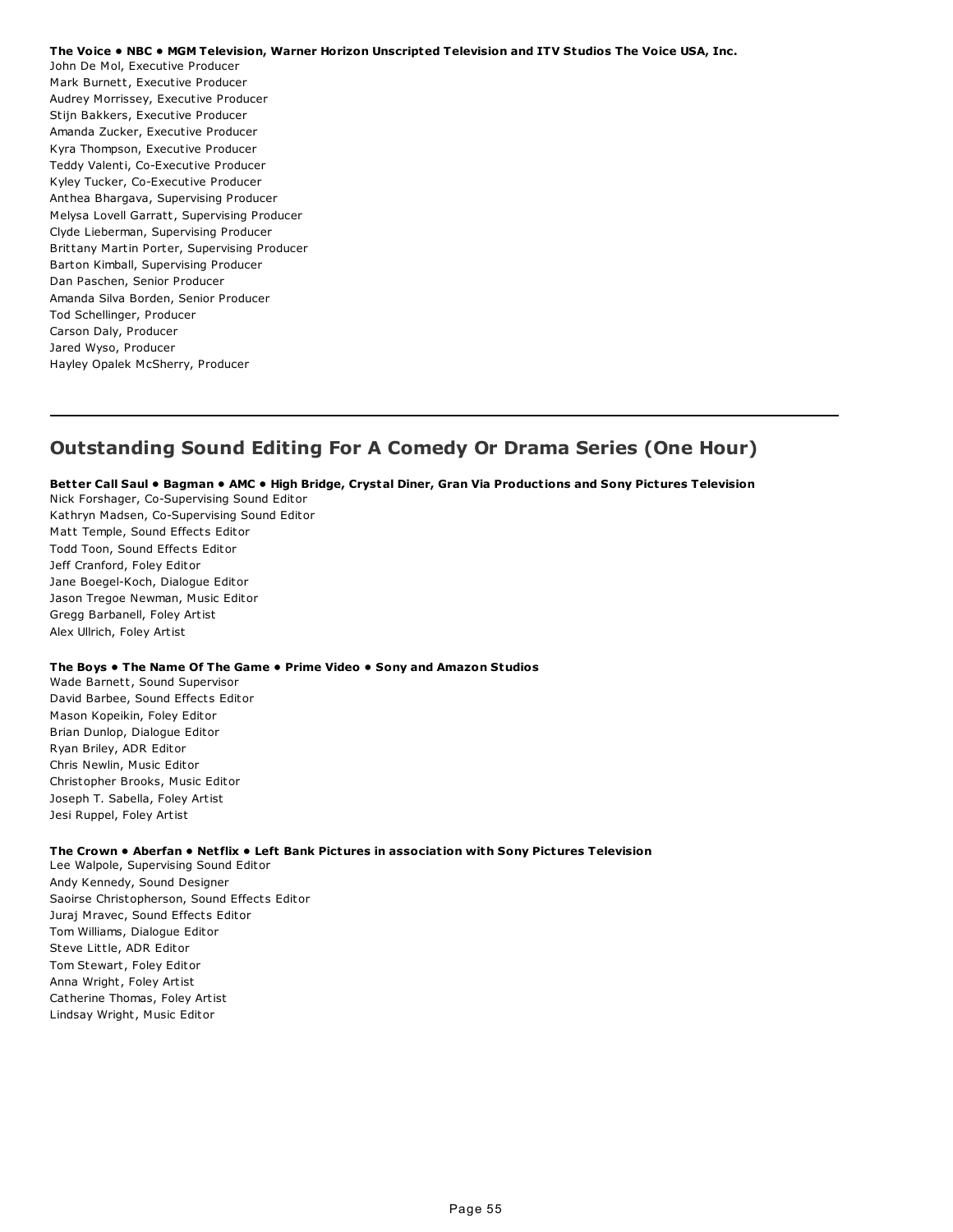## Star Trek: Picard . Et In Arcadia Ego: Part 2 . CBS All Access . CBS Television Studios in association with Secret Hideout

**and Roddenberry Entertainment** Matthew E. Taylor, Sound Supervisor Tim Farrell, Sound Designer Harry Cohen, Sound Designer Michael Schapiro, Sound Effects Editor Sean Heissinger, Dialogue Editor Clay Weber, Foley Editor Darrin Mann, Foley Editor Moira Marquis, Music Editor Stan Jones, Music Editor Alyson Dee Moore, Foley Artist Chris Moriana, Foley Artist

### **Stranger Things • Chapter Eight: The Battle Of Starcourt • Netflix • Netflix**

Craig Henighan, Co-Supervising Sound Editor William Files, Co-Supervising Sound Editor Ryan Cole, Sound Editor Kerry Dean Williams, Sound Editor Angelo Palazzo, Sound Editor Katie Halliday, Sound Editor David Klotz, Music Editor Steve Baine, Foley Artist

#### Westworld . Parce Domine . HBO . HBO Entertainment in association with Kilter Films, Bad Robot and Warner Bros. **Television**

Sue Gamsaragan Cahill, Supervising Sound Editor Benjamin L. Cook, MPSE, Sound Designer Shaughnessy Hare, Special Effects Editor Jane Boegel-Koch, Dialogue Editor Tim Tuchrello, Dialogue Editor Sara Bencivenga, ADR Editor Brendan Croxon, Foley Editor Adrian Medhurst, Foley Artist Christopher Kaller, Music Editor

## **Outstanding Sound Editing For A Comedy Or Drama Series (Half-Hour) And Animation**

## **GLOW • The Libertines • Netflix • Tilted Productions**

Robb Navrides, Supervising Sound Editor/ ADR Editor Colette Dahanne, Sound Effects Editor Jason Lezama, Dialogue Editor David Beadle, Dialogue Editor Jason Krane, MPSE, Dialogue Editor Larry Hopkins, Foley Editor Emily Kwong, Music Editor Lindsay Pepper, Foley Artist Zane Bruce, Foley Artist

### **The Mandalorian • Chapter 1: The Mandalorian • Disney+ • Lucasfilm Ltd.**

David Acord, Co-Supervising Sound Editor/Sound Designer Matthew Wood, Co-Supervising Sound Editor Bonnie Wild, Sound Effects Editor James Spencer, Dialogue Editor Richard Quinn, ADR Editor Richard Gould, Foley Editor Stephanie McNally, Music Editor Ryan Rubin, Music Editor Ronni Brown, Foley Artist Jana Vance, Foley Artist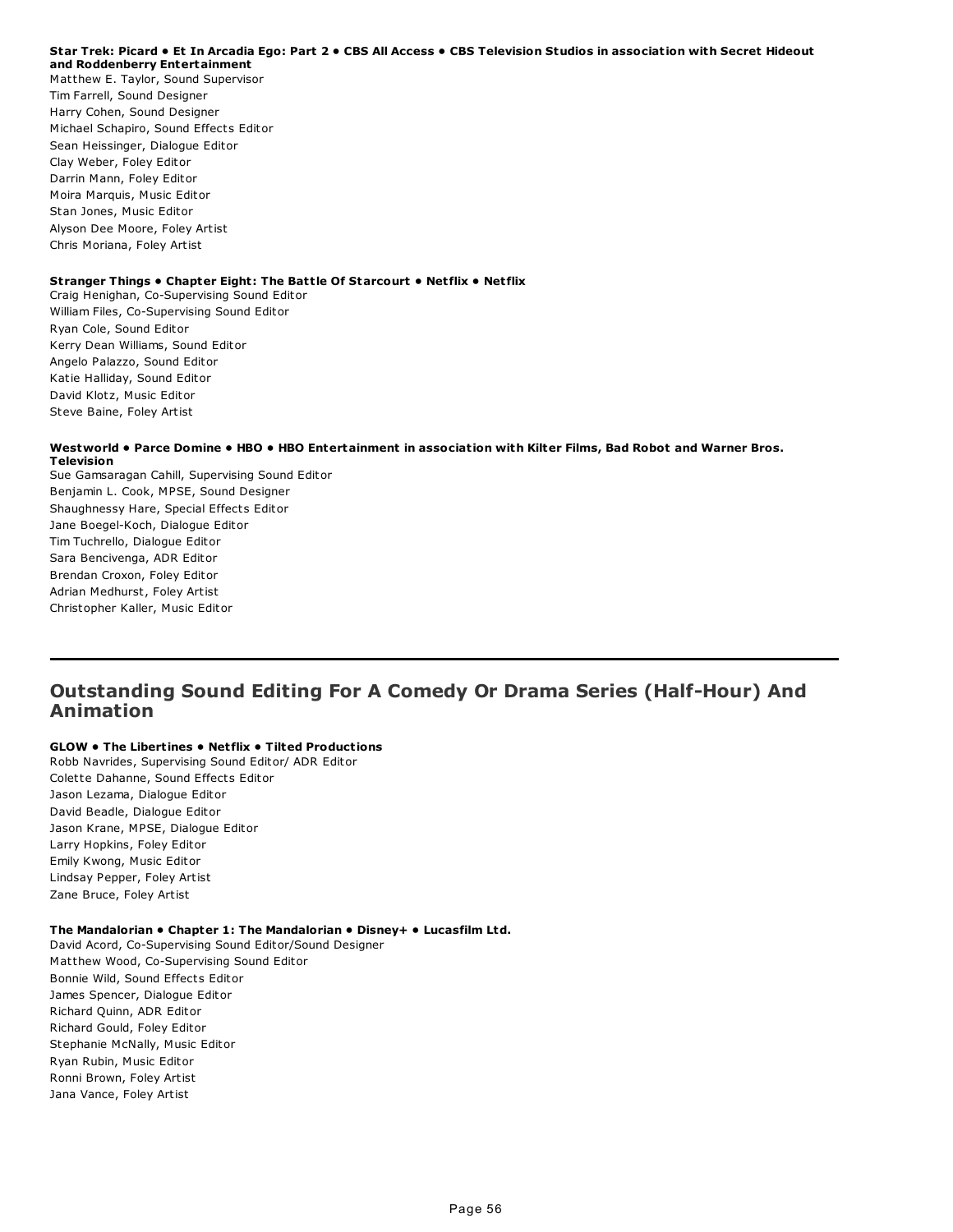Silicon Valley . Exit Event . HBO . HBO Entertainment in association with Judgmental Films, Alec Berg and 3 Arts **Entertainment**

Bobby Mackston, Sound Supervisor Sean Garnhart, Sound Effects Editor Ryan Gierke, Dialogue Editor Joe Deveau, Music Editor Vincent Guisetti, Foley Artist

#### **Space Force • THE LAUNCH • Netflix • Netflix**

Bobby Mackston, Co-Supervising Sound Editor/ ADR Editor Paul Hammond, Co-Supervising Sound Editor/ Dialogue Editor Sean Garnhart, Sound Effects Editor Vincent Guisetti, Foley Artist Jason Tregoe Newman, Music Editor Tessa Phillips, Music Editor Aran Tanchum, Foley Editor Alfredo Douglas, Foley Editor

### **What We Do In The Shadows • The Return • FX Networks • FX Productions**

Steffan Falesitch, Sound Supervisor David Barbee, Sound Effects Editor Angelina Faulkner, Dialogue Editor Steve Griffen, Music Editor Sam C. Lewis, Foley Editor John Guentner, Foley Editor Ellen Heuer, Foley Artist

## **Outstanding Sound Editing For A Limited Series, Movie Or Special**

#### **American Horror Story: 1984 • Camp Redwood • FX Networks • Twentieth Century Fox Television**

Gary Megregian, MPSE, Supervising Sound Editor Timothy A. Cleveland, Sound Effects Editor Zheng Jia, MPSE, Sound Effects Editor Naaman Haynes, Dialogue Editor Patrick Hogan, Dialogue Editors Sam Munoz, Foley Editor David Klotz, Music Editor Noel Vought, Foley Artist

### Catherine The Great . Episode Four . HBO . HBO Miniseries in association with Sky and New Pictures/Origin Pictures

Jim Goddard, Sound Supervisor Craig Butters, Sound Designer Duncan Price, Dialogue Editor Matthew Mewett, ADR Editor Andrew Glen, Music Editor Anna Wright, Foley Artist Catherine Thomas, Foley Artist Philip Clements, Foley Editor

#### **Devs • Episode 3 • FX Networks • FX Productions**

Glenn Freemantle, Sound Designer and Co-Supervising Sound Editor Ben Barker, Sound Designer and Co-Supervising Sound Editor Gillian Dodders, Dialogue Editor James Wichall, Dialogue Editor Danny Freemantle, Sound Effects Editor Robert Malone, Sound Effects Editor Dayo James, Sound Effects Editor Nicholas Freemantle, Sound Effects Editor Lilly Blazewicz, Foley Editor Emilie O'Connor, ADR Editor Zoe Freed, Foley Artist Peter Burgis, Foley Artist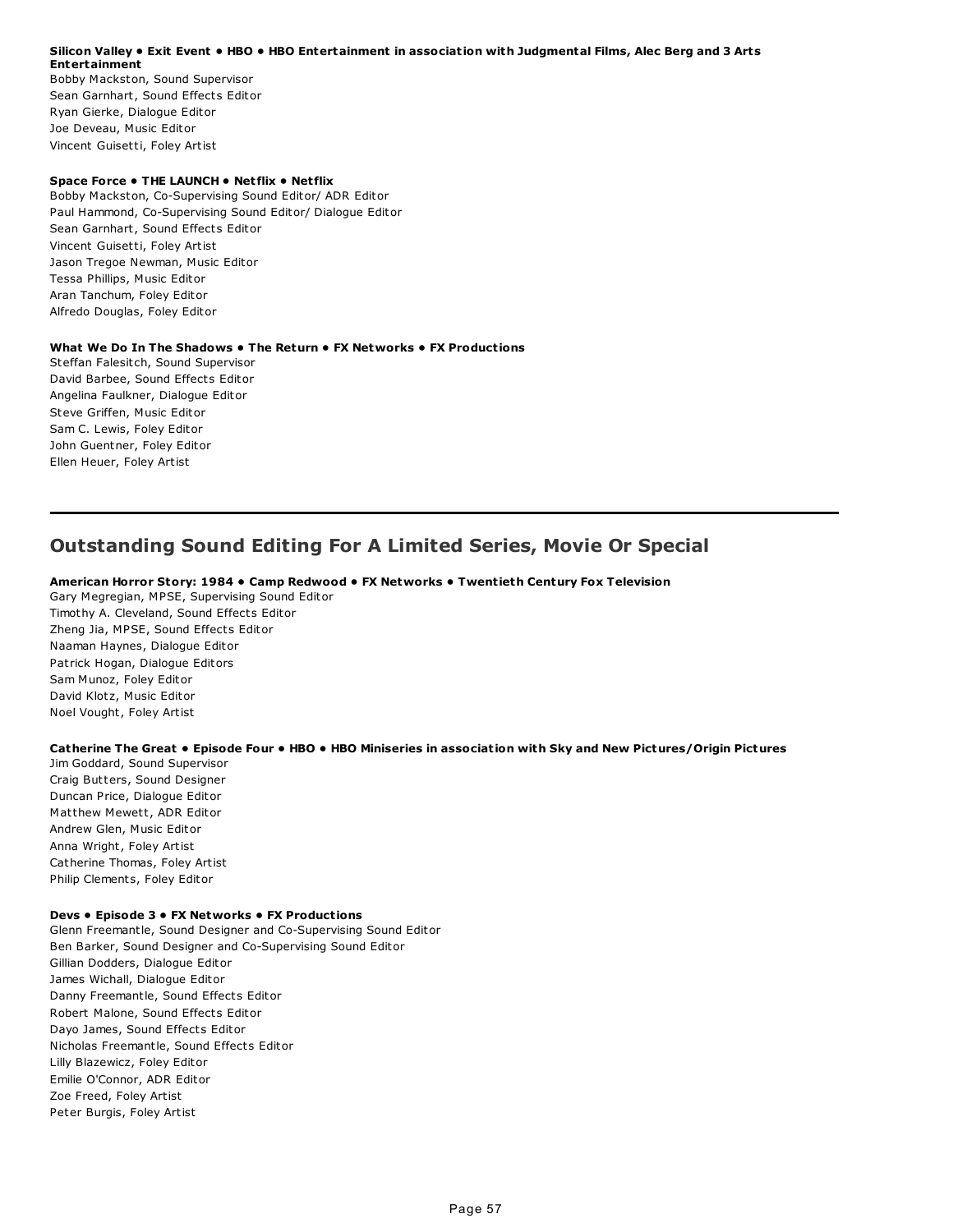El Camino: A Breaking Bad Movie . Netflix . Sony Pictures Television / High Bridge Productions / Gran Via Productions

Nick Forshager, Co-Supervising Sound Editor Todd Toon, Co-Supervising Sound Editor Kathryn Madsen, ADR Editor Jane Boegel-Koch, Dialogue Editor Luke Gibleon, Sound Effects Editor Jason Tregoe Newman, Music Editor Bryant J. Fuhrmann, Music Editor Jeff Cranford, Foley Editor Gregg Barbanell, Foley Artist Alex Ullrich, Foley Artist

#### Watchmen . This Extraordinary Being . HBO . HBO in association with White Rabbit, Warner Bros. Television, DC and **Paramount Television**

Brad North, Supervising Sound Editor Harry Cohen, Sound Designer Jordan Wilby, Sound Effects Editor Tiffany S. Griffith, Dialogue Editor Antony Zeller, Foley Editor A.J. Shapiro, Foley Editor Sally Boldt, Music Editor Zane Bruce, Foley Artist Lindsay Pepper, Foley Artist

## **Outstanding Sound Editing For A Nonfiction Or Reality Program (Single Or Multi-Camera)**

**Apollo 11 • CNN • CNN Films, Statement Pictures, NEON** Eric Milano, Sound Design

## **Beastie Boys Story • Apple TV+ • Fresh Bread / Pulse Films**

Martyn Zub, Supervising Sound Editor Paul Aulicino, Sound Effects Editor Pernell Salinas, Sound Editor

### **Cheer • Daytona • Netflix • One Potato Productions, Boardwalk Pictures and Caviar**

Logan Byers, Sound Supervisor Kaleb Klingler, Dialogue Editor Sean Gray, Sound Effects Editor

#### Laurel Canyon: A Place In Time . EPIX . A Jigsaw and Kennedy/Marshall Production in association with Amblin Television and **Warner Music Entertainment**

Jonathan Greber, Sound Supervisor Lucas Miller, Sound Effects Editor

### McMillion\$ . Episode 1 . HBO . HBO Documentary Films and Unrealistic Ideas in association with Fun Meter

Ben Freer, Sound Designer Jordan Meltzer, Sound Designer Jody McVeigh-Schultz, Music Editor

## Tiger King: Murder, Mayhem And Madness . Cult Of Personality . Netflix . A Goode Films Production in association with

**Library Films and Article 19 Films** Ian Cymore, Sound Supervisor Rachel Wardell, Sound Editor Steve Griffen, Music Editor

# **Outstanding Sound Mixing For A Comedy Or Drama Series (One Hour)**

Better Call Saul . Bagman . AMC . High Bridge, Crystal Diner, Gran Via Productions and Sony Pictures Television Phillip W. Palmer, CAS, Production Mixer Larry Benjamin, CAS, Re-Recording Mixer Kevin Valentine, Re-Recording Mixer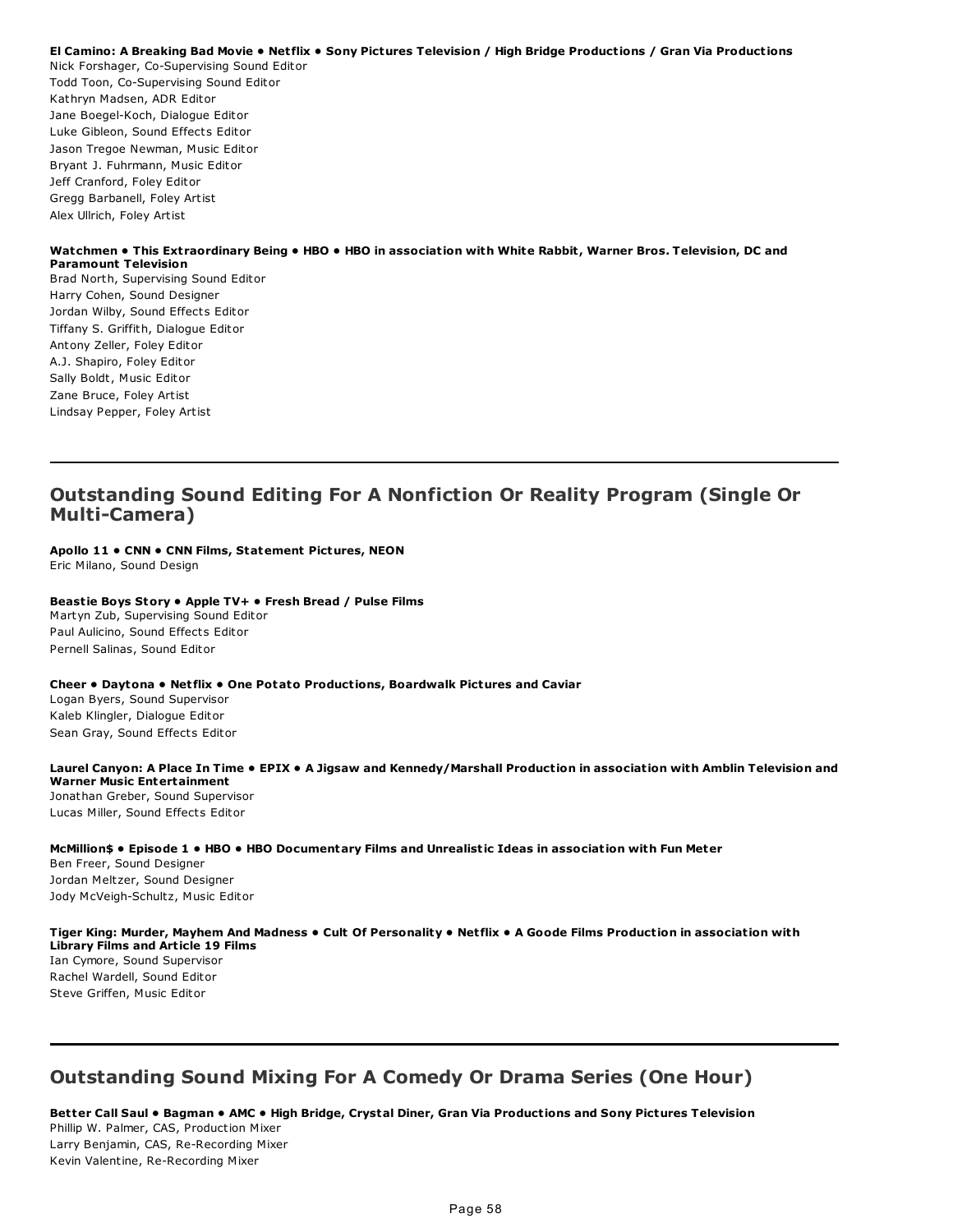#### **The Marvelous Mrs. Maisel • A Jewish Girl Walks Into The Apollo... • Prime Video • Amazon Studios**

Mathew Price, CAS, Production Sound Mixer Ron Bochar, CAS, Re-Recording Mixer George A. Lara, CAS, Foley Mixer David Boulton, ADR Mixer

## **Ozark • All In • Netflix • MRC Television**

Felipe 'Flip' Borrero, CAS, Production Mixer Larry Benjamin, CAS, Re-Recording Mixer Kevin Valentine, Re-Recording Mixer Phil McGowan, CAS, Scoring Mixer

#### Star Trek: Picard . Et In Arcadia Ego: Part 2 . CBS All Access . CBS Television Studios in association with Secret Hideout **and Roddenberry Entertainment**

Peter J. Devlin, CAS, Production Mixer Todd M. Grace, CAS, Re-Recording Mixer Edward C. Carr III, CAS, Re-Recording Mixer Michael Perfitt, Scoring Mixer

## **Stranger Things • Chapter Eight: The Battle of Starcourt • Netflix • Netflix**

Michael Rayle, Production Mixer Mark Paterson, Re-Recording Mixer William Files, Re-Recording Mixer Craig Henighan, Re-Recording Mixer

Westworld . Parce Domine . HBO . HBO Entertainment in association with Kilter Films, Bad Robot and Warner Bros. **Television** Geoffrey Patterson, Production Mixer

Keith Rogers, Re-Recording Mixer Benjamin L. Cook, Re-Recording Mixer

# **Outstanding Sound Mixing For A Limited Series Or Movie**

### **American Horror Story: 1984 • Camp Redwood • FX Networks • Twentieth Century Fox Television**

Alex Altman, Production Mixer Joe Earle, CAS, Re-Recording Mixer Doug Andham, CAS, Re-Recording Mixer Judah Getz, CAS, ADR Mixer

## **Devs • Episode 3 • FX Networks • FX Productions**

Lisa Piñero, CAS, Production Mixer Mitch Low, Production Mixer Howard Bargroff, Re-Recording Mixer Glen Gathard, Foley Mixer

### El Camino: A Breaking Bad Movie • Netflix • Sony Pictures Television / High Bridge Productions / Gran Via Productions

Phillip W. Palmer, CAS, Production Mixer Larry Benjamin, CAS, Re-Recording Mixer Kevin Valentine, Re-Recording Mixer Stacey Michaels, Foley Mixer

### **Hollywood • Hooray For Hollywood • Netflix • Netflix**

John Bauman, CAS, Production Mixer Joe Earle, CAS, Re-Recording Mixer Doug Andham, CAS, Re-Recording Mixer Bob Lacivita, CAS, ADR Mixer

## Watchmen • This Extraordinary Being • HBO • HBO in association with White Rabbit, Warner Bros. Television, DC and

**Paramount Television** Douglas Axtell, Production Mixer Joe DeAngelis, Re-Recording Mixer Chris Carpenter, Re-Recording Mixer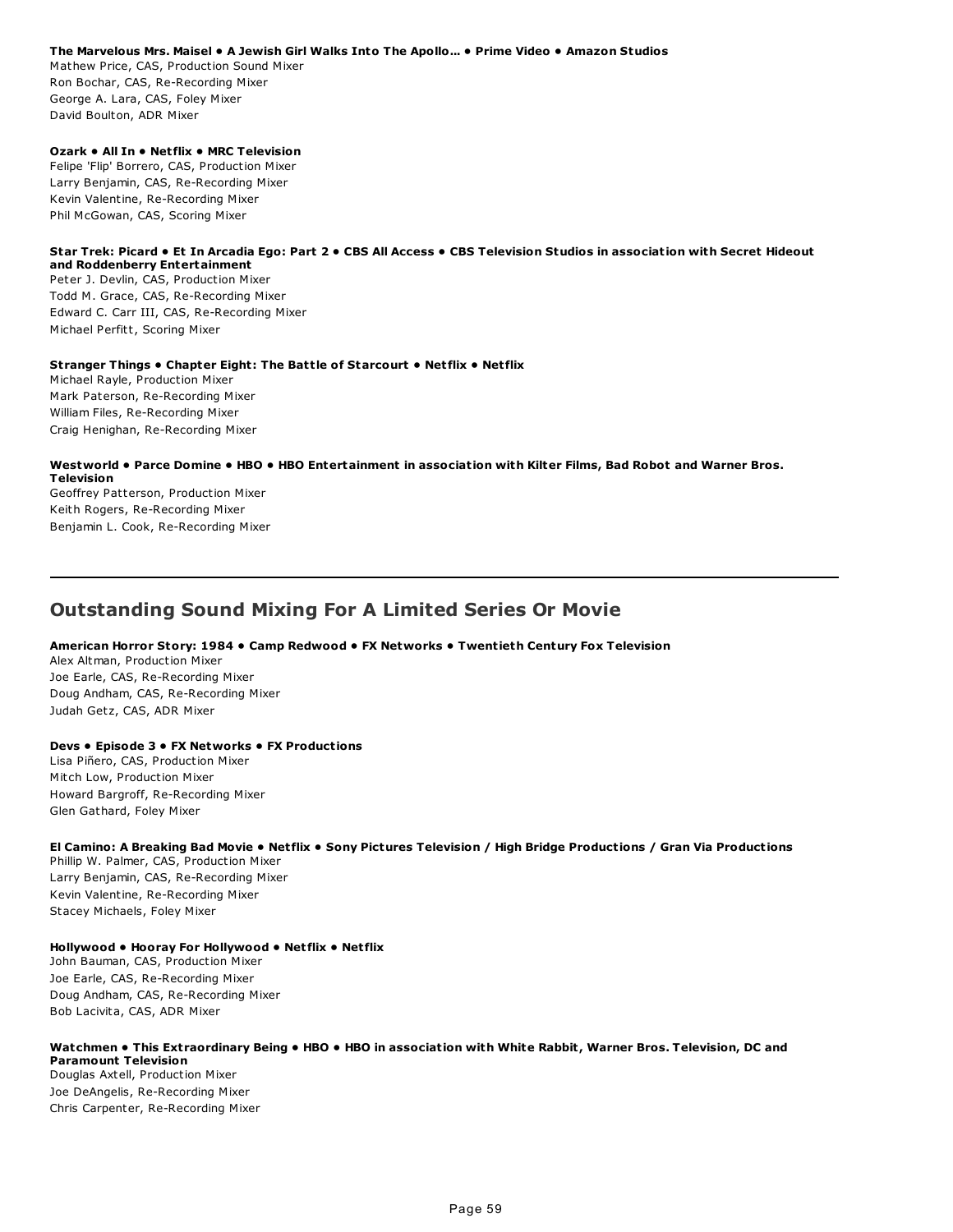## **Outstanding Sound Mixing For A Comedy Or Drama Series (Half-Hour) And Animation**

**The Mandalorian • Chapter 2: The Child • Disney+ • Lucasfilm Ltd.**

Shawn Holden, Production Mixer Bonnie Wild, Re-Recording Mixer Chris Fogel, Scoring Mixer

Modern Family . Finale Part 1 . ABC . Picador Productions and Steven Levitan Productions in association with 20th Century **Fox Television**

Stephen Tibbo, CAS, Production Mixer Srdjan Popovic, Production Mixer Brian R. Harman, CAS, Re-Recording Mixer Peter Bawiec, Re-Recording Mixer Dean Okrand, CAS, Re-Recording Mixer

**The Ranch • Fadeaway • Netflix • Netflix**

Laura L. King, CAS, Production Mixer Bob LaMasney, Re-Recording Mixer Kathy Oldham, Re-Recording Mixer Ryan Kennedy, Re-Recording Mixer

**Schitt's Creek • Happy Ending • Pop TV • Not A Real Company Productions, Inc.** Bryan Day, Production Mixer Martin Lee, Re-Recording Mixer

# **Space Force • SAVE EPSILON 6! • Netflix • Netflix**

Ben Pat rick, Production Mixer John W. Cook ll, Re-Recording Mixer Bill Freesh, Re-Recording Mixer

# **Outstanding Sound Mixing For A Variety Series Or Special**

**The Daily Show With Trevor Noah • Jessie Reyez • Comedy Central • Central Productions, LLC**

Tim Lester, Production Mixer Patrick Weaver, Front of House Mixer

## **Dave Chappelle: Sticks & Stones • Netflix • Lathan TV | Pilot Boy**

Brian Riordan, Re-Recording Mixer Conner Moore, Re-Recording Mixer Michael Abbott, Production Mixer

### **62nd Grammy Awards • CBS • AEG Ehrlich Ventures, LLC**

Thomas Holmes, Production Mixer Mikael Stewart, Production Mixer John Harris, Broadcast Music Mixer Eric Schilling, Broadcast Music Mixer Ron Reaves, FOH Music Mixer Thomas Pesa, Stage Foldback Mixer Michael Parker, Stage Foldback Mixer Eric Johnston, Playback Music Mixer Pablo Munguia, CAS, Pre-Recorded Music Mixer Juan Pablo Velasco, Pre-Recorded Music Mixer Bob LaMasney, Supplemental Audio Mixer Josh Morton, Post Audio Mixer Kristian Pedregon, Video Packages Mixer Paul Sandweiss, Video Packages Mixer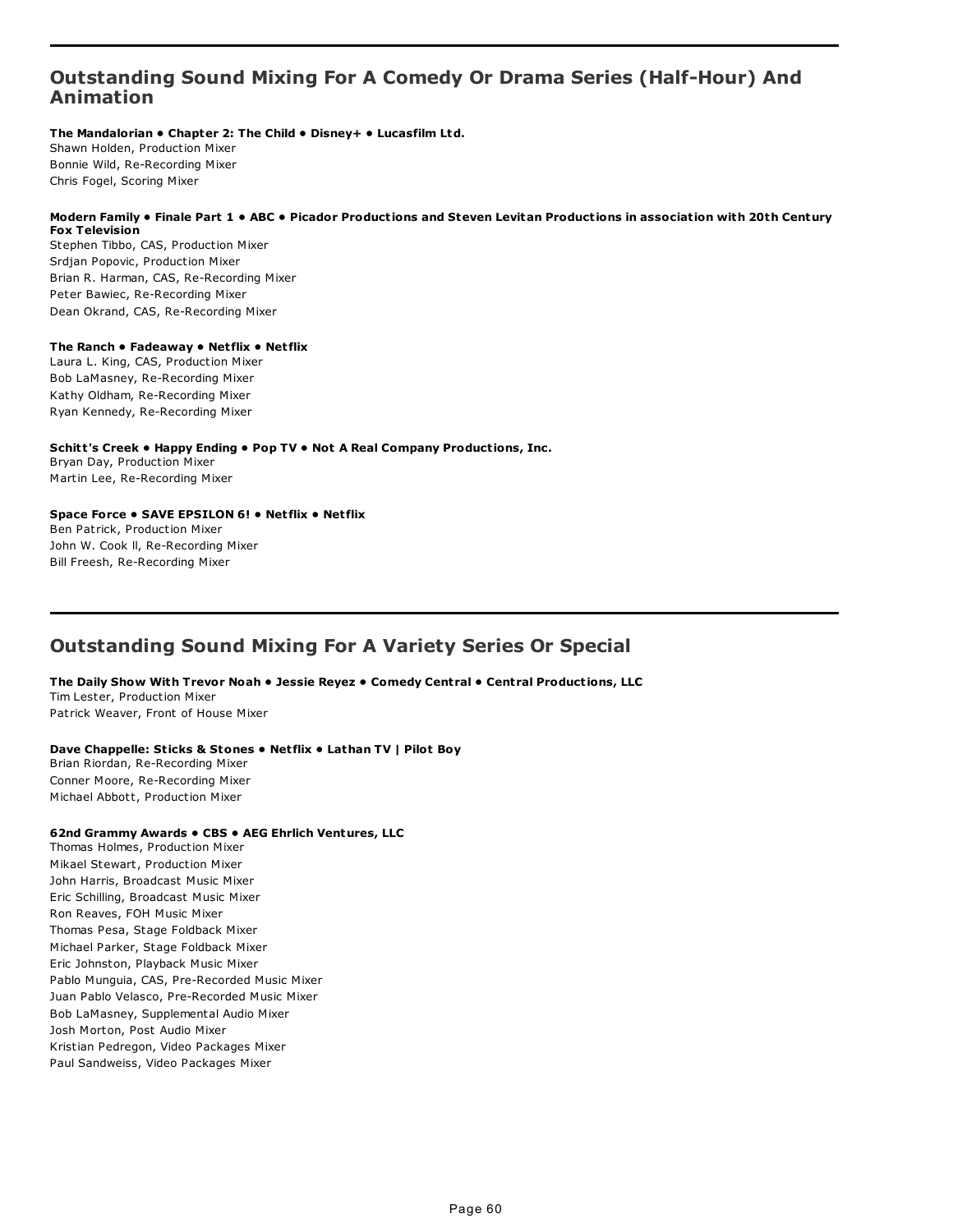#### Last Week Tonight With John Oliver . Episode 629 . HBO . HBO Entertainment in association with Sixteen String Jack **Productions and Avalon Television**

Steven Watson, A1 Production Mixer Charlie Jones, Supervising Music/Production Mixer John Kilgore, Music / Recording Mixer Steve Lettie, Front of House PA Mixer Paul Special, Music Mixer Tony Rollins, Monitor Mixer Dave Swanson, Pro Tools Playback Mixer Jayson Dyer Sainsbury, Pro Tools Music Mixer

### **The Oscars • ABC • The Academy of Motion Picture Arts and Sciences**

Paul Sandweiss, Production Mixer Tommy Vicari, Orchestra Music Mixer Biff Dawes, Music Mixer Pablo Munguia, Pro Tools Mixer Kristian Pedregon, Post Audio Pat rick Baltzell, House P.A. Mixer Michael Parker, Monitor Mixer Christian Schrader, Supplemental Audio John Perez, VO Mixer Marc Repp, Music Mix Engineer Thomas Pesa, Orchestra Monitor Mixer

## **Outstanding Sound Mixing For A Nonfiction Or Reality Program (Single or Multi-Camera)**

**Apollo 11 • CNN • CNN Films, Statement Pictures, NEON**

Eric Milano, Re-Recording Mixer

### **Beastie Boys Story • Apple TV+ • Fresh Bread / Pulse Films**

William Tzouris, Production Mixer Jacob Feinberg, Production Mixer Martyn Zub, Re-Recording Mixer

**Cheer • Daytona • Netflix • One Potato Productions, Boardwalk Pictures and Caviar** Ryan David Adams, Re-Recording Mixer

#### Laurel Canyon: A Place In Time . EPIX . A Jigsaw and Kennedy/Marshall Production in association with Amblin Television and **Warner Music Entertainment**

Gary A. Rizzo, CAS, Re-Recording Mixer Stephen Urata, Re-Recording Mixer Danielle Dupre, Re-Recording Mixer Tony Villaflor, Re-Recording Mixer

### **RuPaul's Drag Race • I'm That Bitch • VH1 • World of Wonder Productions**

Glenn Gaines, Production Mixer Ryan Brady, Production Mixer Erik Valenzuela, Re-Recording Mixer Sal Ojeda, Re-Recording Mixer

#### Tiger King: Murder, Mayhem And Madness . The Noble Thing To Do . Netflix . A Goode Films Production in association with **Library Films and Article 19 Films**

Jose Araujo, Production Mixer Royce Sharp, Production Mixer Jack Neu, Production Mixer Ian Cymore, Re-Recording Mixer

## **Outstanding Special Visual Effects**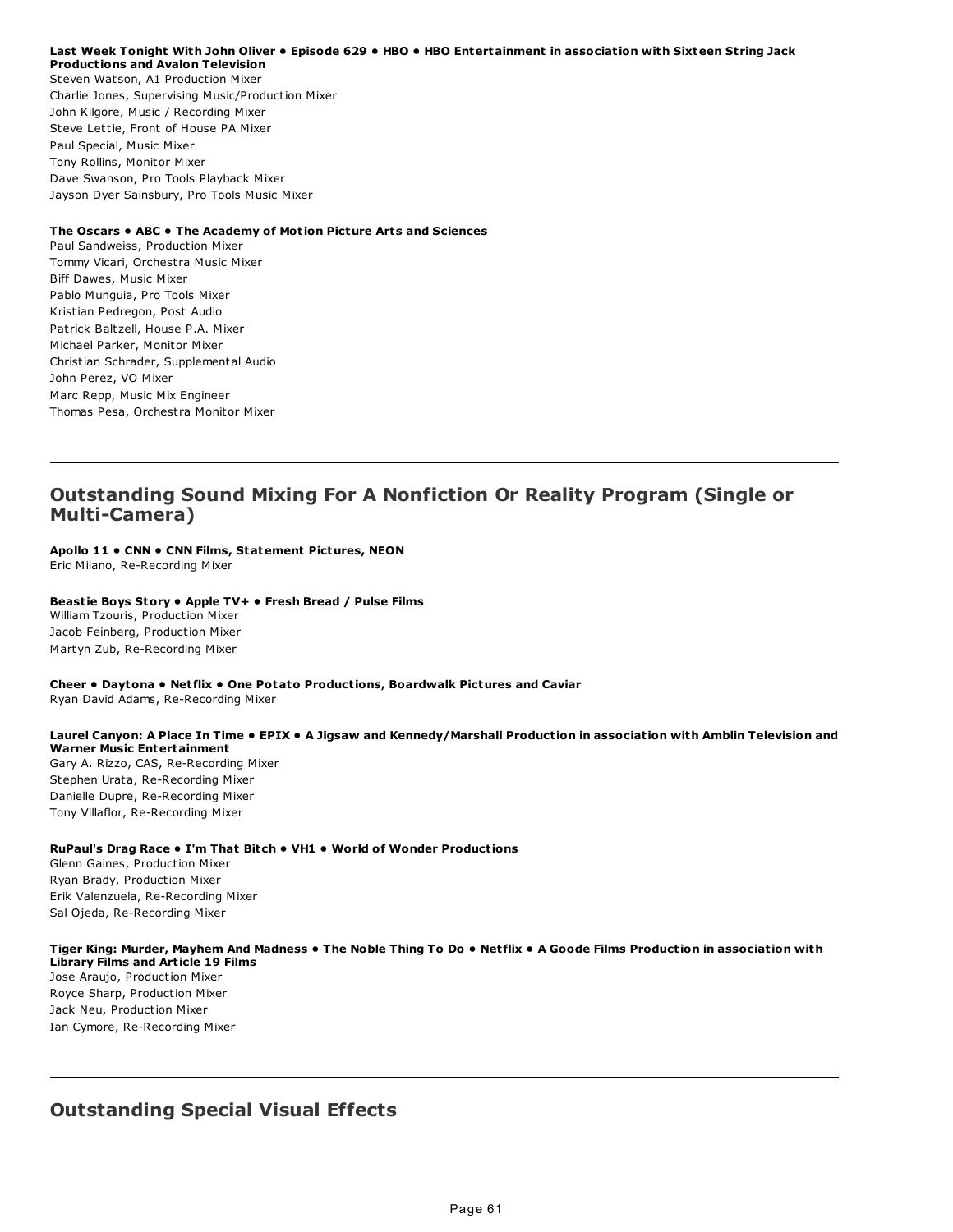#### **Lost In Space • Ninety-Seven • Netflix • Legendary Television**

Jabbar Raisani, Senior Visual Effects Supervisor Terron Pratt, Visual Effects Producer Marion Spates, Visual Effects Supervisor Niklas Jacobson, Visual Effects Supervisor Andrew Walker, Visual Effects Supervisor Juri Stanossek, Visual Effects Supervisor Dirk Valk, Previs Supervisor Blaine Lougheed, On-Set Visual Effects Supervisor Paul Benjamin, Special Effects Coordinator

#### **The Mandalorian • Chapter 2: The Child • Disney+ • Lucasfilm Ltd.**

Richard Bluff, VFX Supervisor Jason Porter, VFX Supervisor Abbigail Keller, VFX Producer Hayden Jones, VFX Supervisor Hal Hickel, Animation Supervisor Roy Cancino, Special Effects Supervisor John Rosengrant, Supervisor Enrico Damm, Environment Supervisor Landis Fields, Virtual Production Visualization Supervisor

### **Stranger Things • Chapter Eight: The Battle Of Starcourt • Netflix • Netflix**

Paul Graff, Senior Visual Effects Supervisor Gayle Busby, Visual Effects Producer Tom Ford, Visual Effects Producer Michael Maher Jr., Senior Concept Illustrator Martin Pelletier, Visual Effects Supervisor Berter Orpak, Visual Effects Supervisor Yvon Jardel, Animation Supervisor Nathan Arbuckle, Lead FX Caius Man, Special Effects Coordinator

## Watchmen . See How They Fly . HBO . HBO in association with White Rabbit, Warner Bros. Television, DC and Paramount

**Television** Erik Henry, VFX Supervisor Matt Robken, VFX Producer Ashley J. Ward, VFX Production David Fletcher, SPFX Coordinator Mathieu Raynault, VFX Supervisor (Raynault FX) Bobo Skipper, VFX Supervisor (ILP - Important Looking Pirates) Ahmed Gharraph, VFX Supervisor (Framestore London) Emanuel Fuchs, VFX Supervisor (Mackevision) Francois Lambert, VFX Supervisor (Hybride)

## Westworld • Crisis Theory • HBO • HBO Entertainment in association with Kilter Films, Bad Robot and Warner Bros.

**Television** Jay Worth, VFX Supervisor Martin Hernblad, VFX Supervisor Jeremy Fernsler, VFX Supervisor Nhat Phong Tran, VFX Supervisor Joe Wehmeyer, On Set VFX Supervisor Mark Byers, SPFX Supervisor Bruce Branit, On Set VFX Supervisor Octevia Robertson, VFX Coordinator Jacqueline VandenBussche, VFX Production Manager

## **Outstanding Special Visual Effects In A Supporting Role**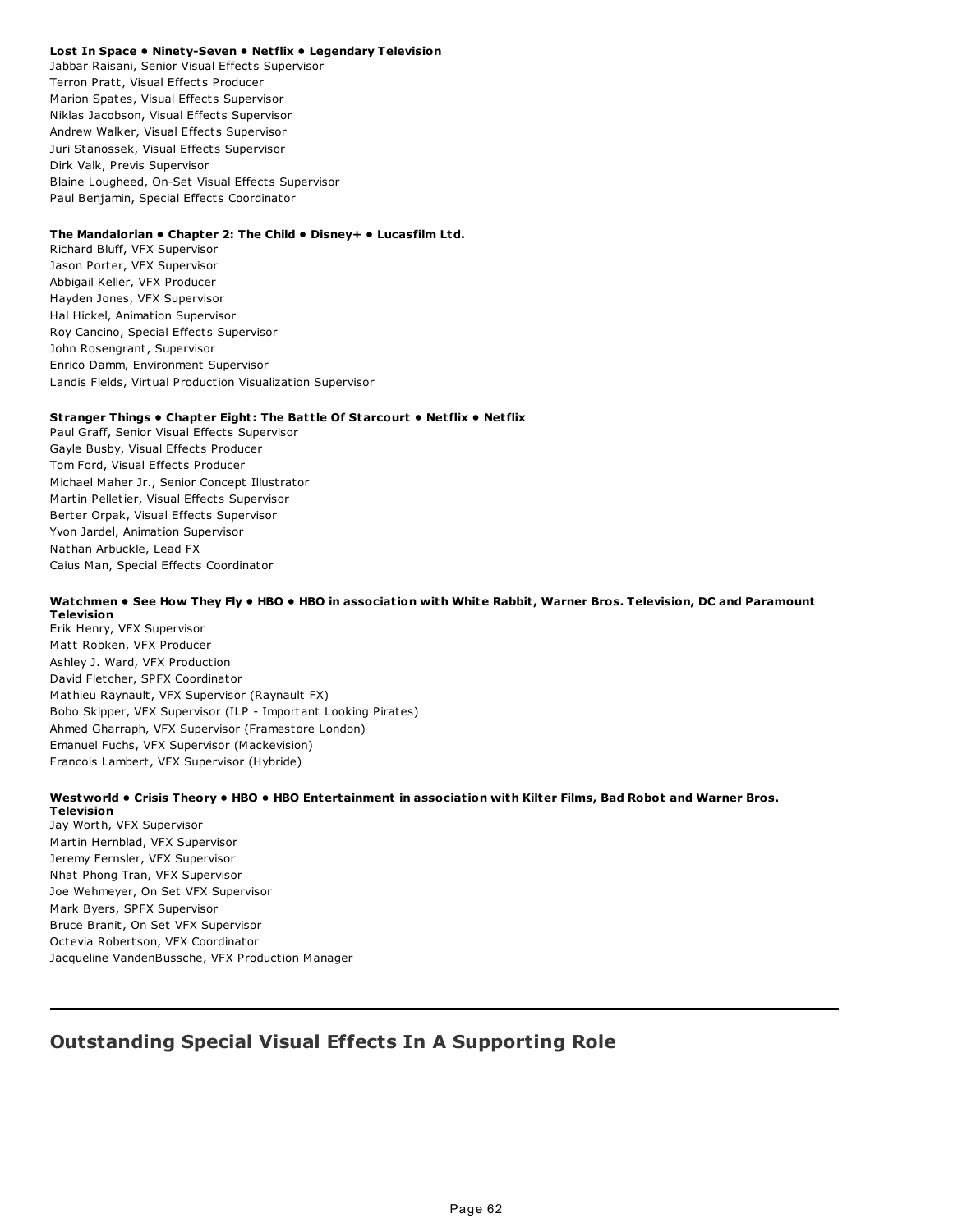#### **Devs • Episode 8 • FX Networks • FX Productions**

Andrew Whitehurst, VFX Supervisor Sarah Tulloch, VFX Producer Anne Akande, VFX Producer [DNEG] Samantha Townend, VFX Co-Producer Giacomo Mineo, On-Set VFX Supervisor [DNEG] Tom Hales, CG Supervisor [DNEG] George Kyparissous, FX Supervisor [DNEG] Stafford Lawrence, Animation Supervisor [DNEG] Jon Uriarte, Lead Compositor [DNEG]

#### The Handmaid's Tale . Household . Hulu . MGM, Daniel Wilson Productions, The Littlefield Company, White Oak Pictures

Stephen Lebed, VFX Producer Brendan Taylor, VFX Supervisor Leo Bovell, VFX Supervisor Rob Greb, Compositing Supervisor Gwen Zhang, Senior Compositor Marlis Coto, Compositor Stephen Wagner, Lead FX Artist Josh Clark, CG Supervisor James Minett, CG Lead Artist

#### **Tales From The Loop • Loop • Prime Video • Fox21 Television Studios and Amazon Studios**

Andrea Knoll, Visual Effects Producer Ashley Bernes, Visual Effects Supervisor Eduardo Anton, Compositing Supervisor Julien Hery, Visual Effects Supervisor, Rodeo FX Laurent Pancaccini, CG Supervisor, Rodeo FX Andrew Kowbell, Lead Compositor, Rodeo FX Alan Scott, Special Effects Supervisor, Legacy Effects David Piombino, Compositing Supervisor, Moving Picture Company Rajesh Kaushik, Lead Compositor, Moving Picture Company

### **Tom Clancy's Jack Ryan • Strongman • Prime Video • Paramount Television and Amazon Studios**

Erik Henry, Senior Visual Effects Supervisor Juliette Yager, Visual Effects Producer Peter Crosman, On-set Visual Effects Supervisor Pau Costa Moeller, Special Effects Supervisor Paige Prokop, Visual Effects Coordinator Deak Ferrand, Visual Effects Art Director, Rodeo FX Francois Lambert, Visual Effects Supervisor, Hybride Inc. Jesper Kjolsrud, Visual Effects Supervisor, Goodbye Kansas Richard Vosper-Carey, 3D Artist

### Vikings . The Best Laid Plans . HISTORY . An Octagon and Take 5 production in association with Metro-Goldwyn-Mayer

Dominic Remane, Visual Effects Supervisor Bill Halliday, Visual Effects Producer Becca Donohue, Visual Effects Producer Leann Harvey, On-Set Visual Effects Supervisor Tom Morrison, CG Supervisor Ovidiu Cinazan, Lead Compositor Jim Maxwell, Lead Matte Painter Ezra Waddell, Lead Massive Crowd Artist Warren Lawtey, FX Lead

## **Outstanding Stunt Coordination For A Comedy Series Or Variety Program**

Ballers • HBO • HBO Entertainment in association with Seven Bucks Productions, Leverage Entertainment and Closest to **the Hole Productions** Jeff Barnett, Stunt Coordinator

Brooklyn Nine-Nine . NBC . Universal Television in association with Fremulon, Dr. Goor Productions and 3 Arts **Entertainment**

Norman Howell, Stunt Coordinator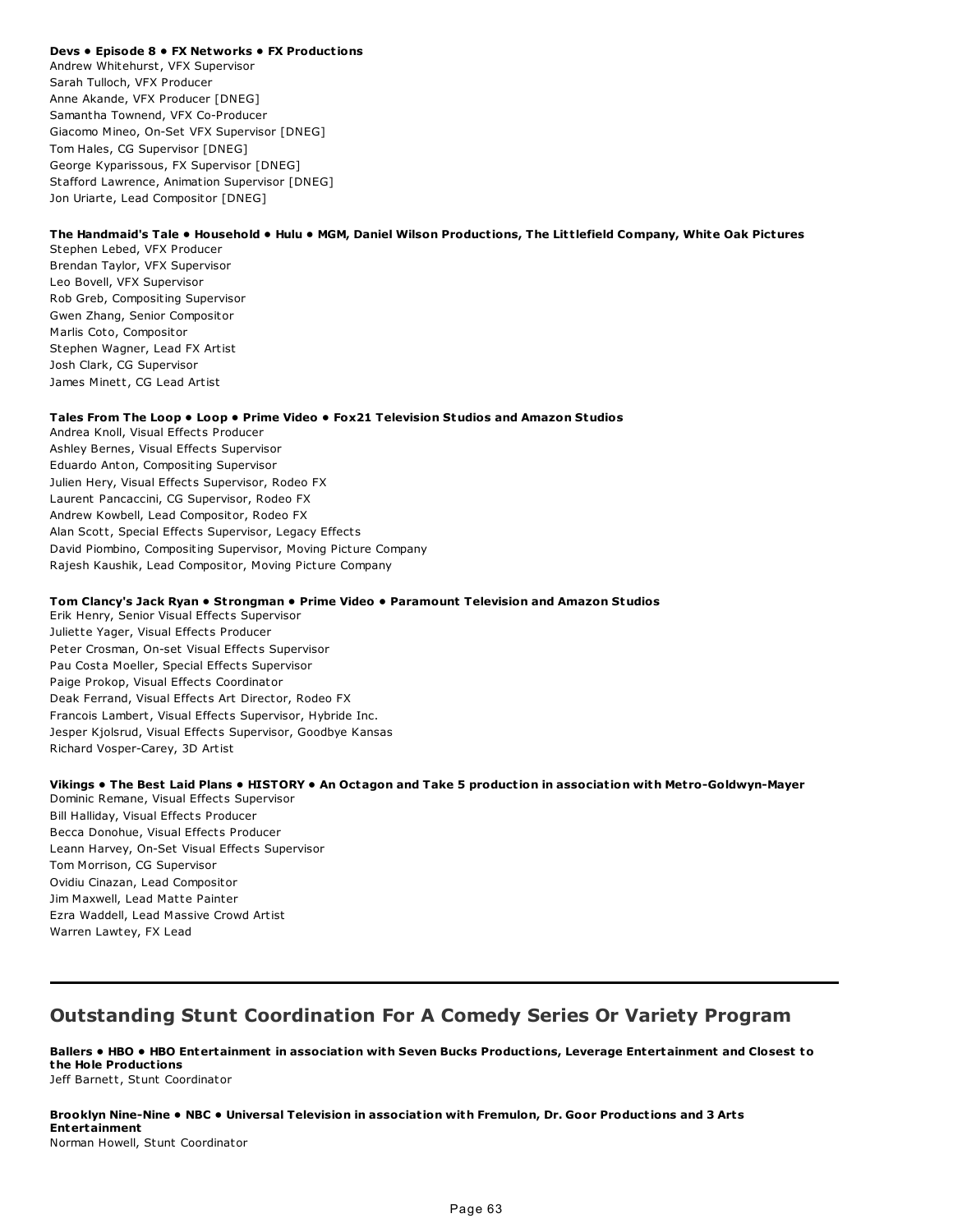#### **Shameless • Showtime • Warner Bros. Television, John Wells Productions** Eddie Perez, Stunt Coordinator

## **Space Force • Netflix • Netflix**

Erik Solky, Stunt Coordinator

## **Outstanding Stunt Coordination For A Drama Series, Limited Series Or Movie**

**The Blacklist • NBC • Davis Entertainment and Universal Television in association with Sony Pictures Television** Cort L. Hessler III, Stunt Coordinator

**The Mandalorian • Disney+ • Lucasfilm Ltd.**

Ryan Watson, Stunt Coordinator

### **The Rookie • ABC • ABC Studios and eOne**

David Rowden Sr., Stunt Coordinator

**S.W.A.T. • CBS • Sony Pictures Television and CBS Television Studios** Charlie Brewer, Stunt Coordinator Austen Brewer, Stunt Coordinator

**Stranger Things • Netflix • Netflix** Hiro Koda, Stunt Coordinator

## **Outstanding Technical Direction, Camerawork, Video Control For A Series**

**Curb Your Enthusiasm • The Spite Store • HBO • HBO Entertainment**

Jon Purdy, Camera Patrik Thelander, Camera Parker Tolifson, Camera Ric Griffith, Steadicam Operator

Jimmy Kimmel Live! . Jimmy Kimmel Live in Brooklyn - Jon Stewart, Benedict Cumberbatch, Kelly Ripa, And Music From David **Byrne • ABC • ABC Studios in association with Kimmelot**

Ervin D. Hurd Jr., Technical Director Guy Jones, Senior Video Control Parker Bartlett, Camera Greg Grouwinkel, Camera Garrett Hurt, Camera Kris Wilson, Camera Mark Gonzales, Camera Nick Gomez, Camera Bernd Reinhardt, Camera Damien Tuffereau, Camera Steve Garrett, Camera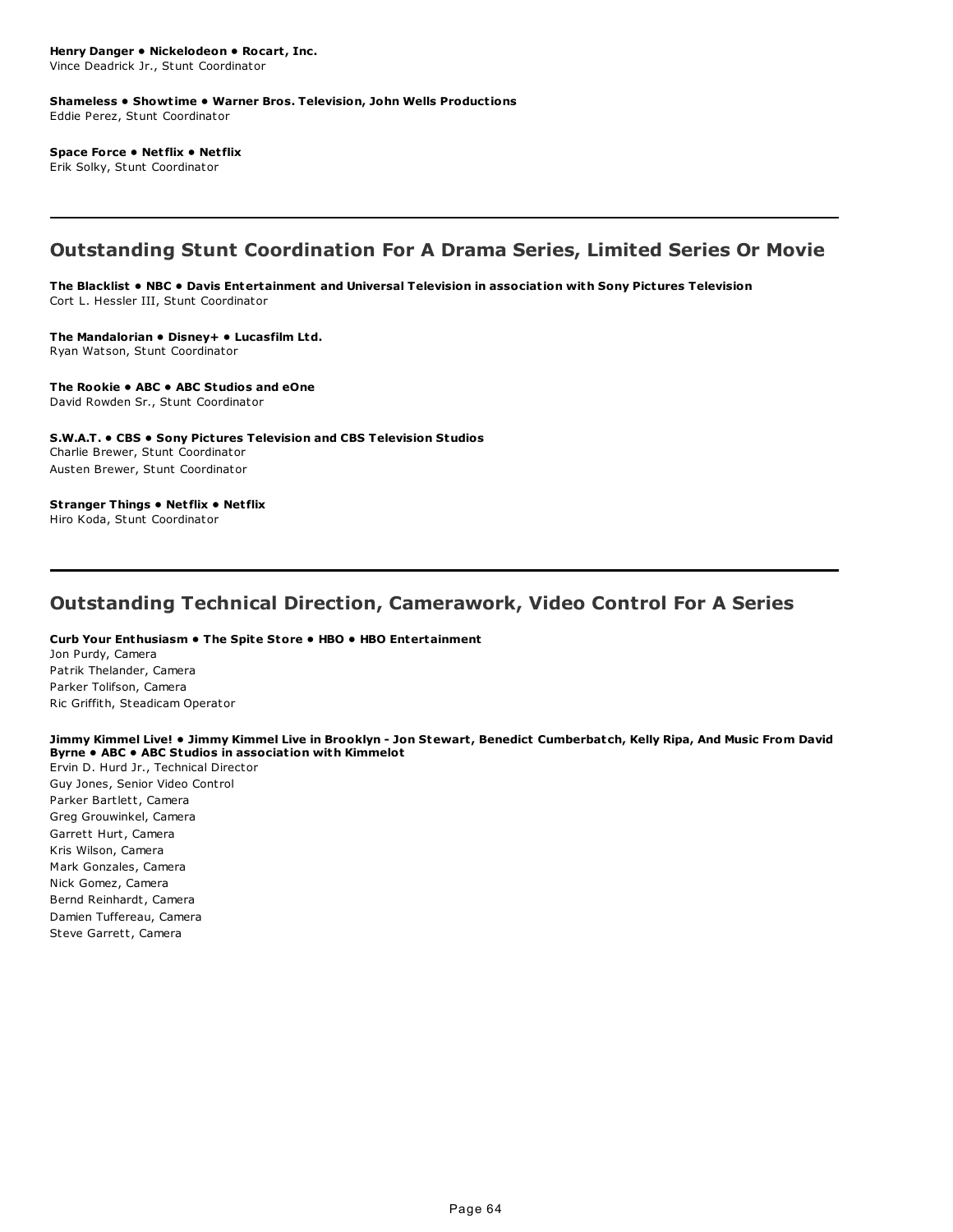#### Last Week Tonight With John Oliver . Episode 629 . HBO . HBO Entertainment in association with Sixteen String Jack **Productions and Avalon Television**

Dave Saretsky, Technical Director Augie Yuson, Video Control Dante Pagano, Camera John Harrison, Camera Rob Balton, Camera (Jib) Tim Quigley, Camera Phil Salanto, Camera Rich Freedman, Camera (Jib) Joe Debonis, Steadi Cam Michael Hauer, Steadi Cam Lucas Owen, B Cam Scotty Buckler, C Cam Russell Swanson, Camera

#### Saturday Night Live . Host: Woody Harrelson . NBC . SNL Studios in association with Universal Television and Broadway **Video**

Steven Cimino, Technical Director Frank Grisanti, Video Control Ted Natoli, Video Control John Pinto, Camera Paul Cangialosi, Camera Len Wechsler, Camera Dave Driscoll, Camera Eric A. Eisenstein, Camera Dante Pagano, Camera

## The Voice . Live Finale . NBC . MGM Television, Warner Horizon Unscripted Television and ITV Studios The Voice USA, Inc.

Allan Wells, Technical Director Terrance Ho, Senior Video Control Diane Biederbeck, Camera Danny Bonilla, Camera Mano Bonilla III, Camera - SteadiCam Robert Burnette, Camera Suzanne Ebner, Camera Guido Frenzel, Camera Alex Hernandez, Camera - Jib Cory Hunter, Camera Marc Hunter, Camera - Techno Crane Scott Hylton, Camera Kathrine Iacofano, Camera Scott Kaye, Camera Steve Martyniuk, Camera - Techno Jib Jofre Rosero, Camera - Handheld Steve Simmons, Camera - SteadiCam

# **Outstanding Technical Direction, Camerawork, Video Control For A Special**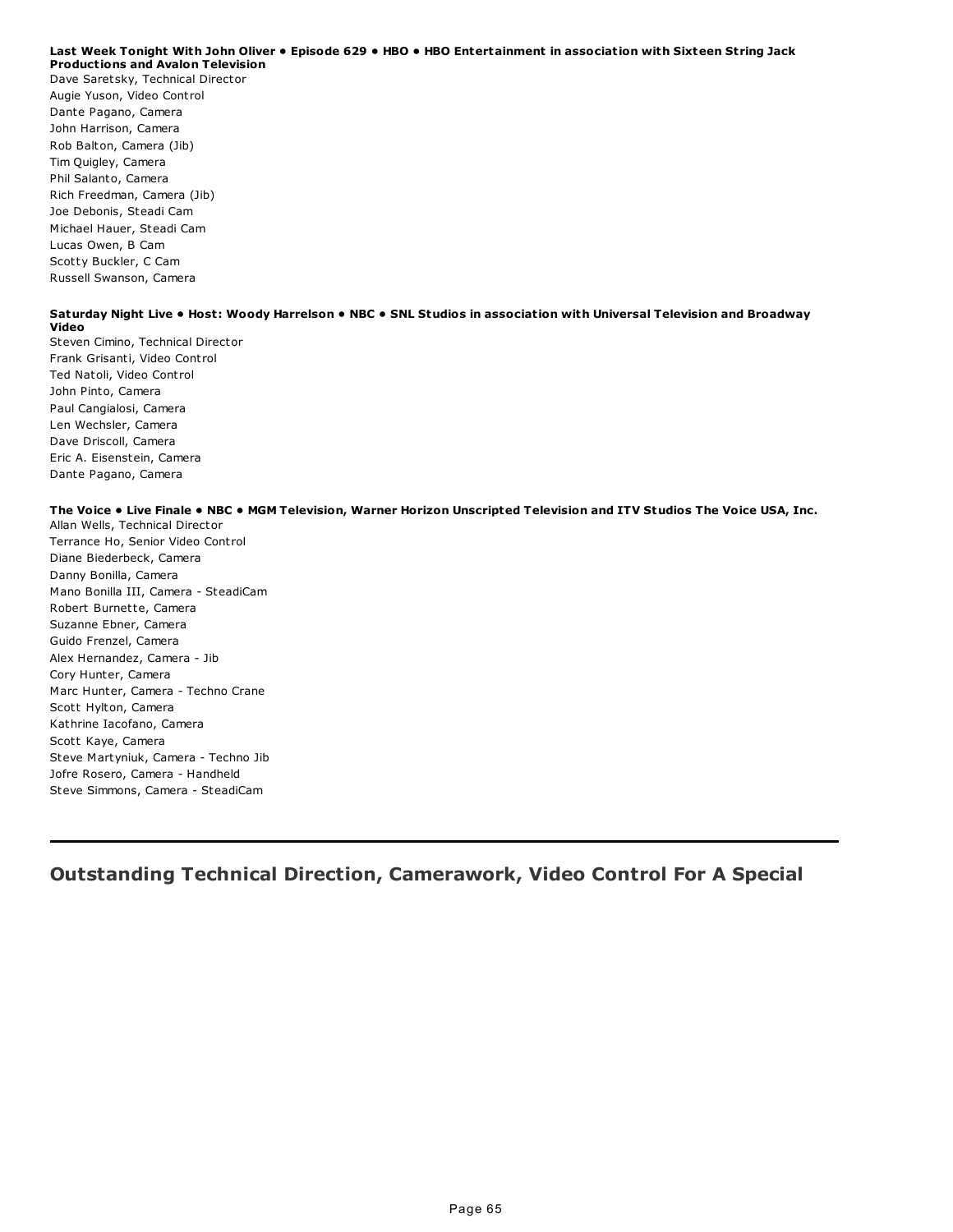### **2019 American Music Awards • ABC • dick clark productions, LLC**

Eric Becker, Technical Director John Pritchett, Screens Technical Director Guy Jones, Video Control Wes Steinberg, Video Control Joe Bohman, Camera Ralph Bolton, Camera Danny Bonilla, Camera David Carline, Camera Suzanne Ebner, Camera Garrett Hurt, Camera Brian Lataille, Camera David Levisohn, Camera Tore Livia, Camera Steve Martyniuk, Camera Allen Merriweather, Camera EJ "Sketch" Pasinski, Camera Rob Pittman, Camera David Plakos, Camera John Pry, Camera Steve Thiel, Camera Rob Vuona, Camera Dan Webb, Camera Easter Xua, Camera

#### **Dave Chappelle: Sticks & Stones • Netflix • Lathan TV | Pilot Boy**

Jon Pretnar, Technical Director Ruben Avendano, Camera Daniel Balton, Camera Mano Bonilla, Camera Eli Clarke, Camera Helene Haviland, Camera Ed Horton, Camera Lyn Noland, Camera JR Reid, Camera Ronald N. Travisano, Camera

### **The Little Mermaid Live! • ABC • Done + Dusted**

Iqbal Hans, Technical Director Rod Wardell, Technical Director Emelie Scaminaci, Video Cont rol Michael Maiatico, Video Control Damien Tuffereau, Camera Nathanial Havholm, Camera Freddy Frederick, Camera Tore Livia, Camera Jofre Rosero, Camera Easter Xua, Camera David Plakos, Camera Patrick Gleason, Camera Keyan Safyari, Camera David Eastwood, Camera

### Live In Front Of A Studio Audience: "All In The Family" And "Good Times" . ABC . Sony Pictures Television, Act III **Productions, Kimmelot, D'Arconville, Gary Sanchez Productions, Simpson Street**

Eric Becker, Technical Director Kevin Faust, Video Control Ron Hirshman, Camera Ed Horton, Camera Helena Jackson, Camera Jon Purdy, Camera Jimmy Velarde, Camera Allen Merriweather, Camera Greg Grouwinkel, Camera Randy Gomez Sr., Camera Andrew Ansnick, Camera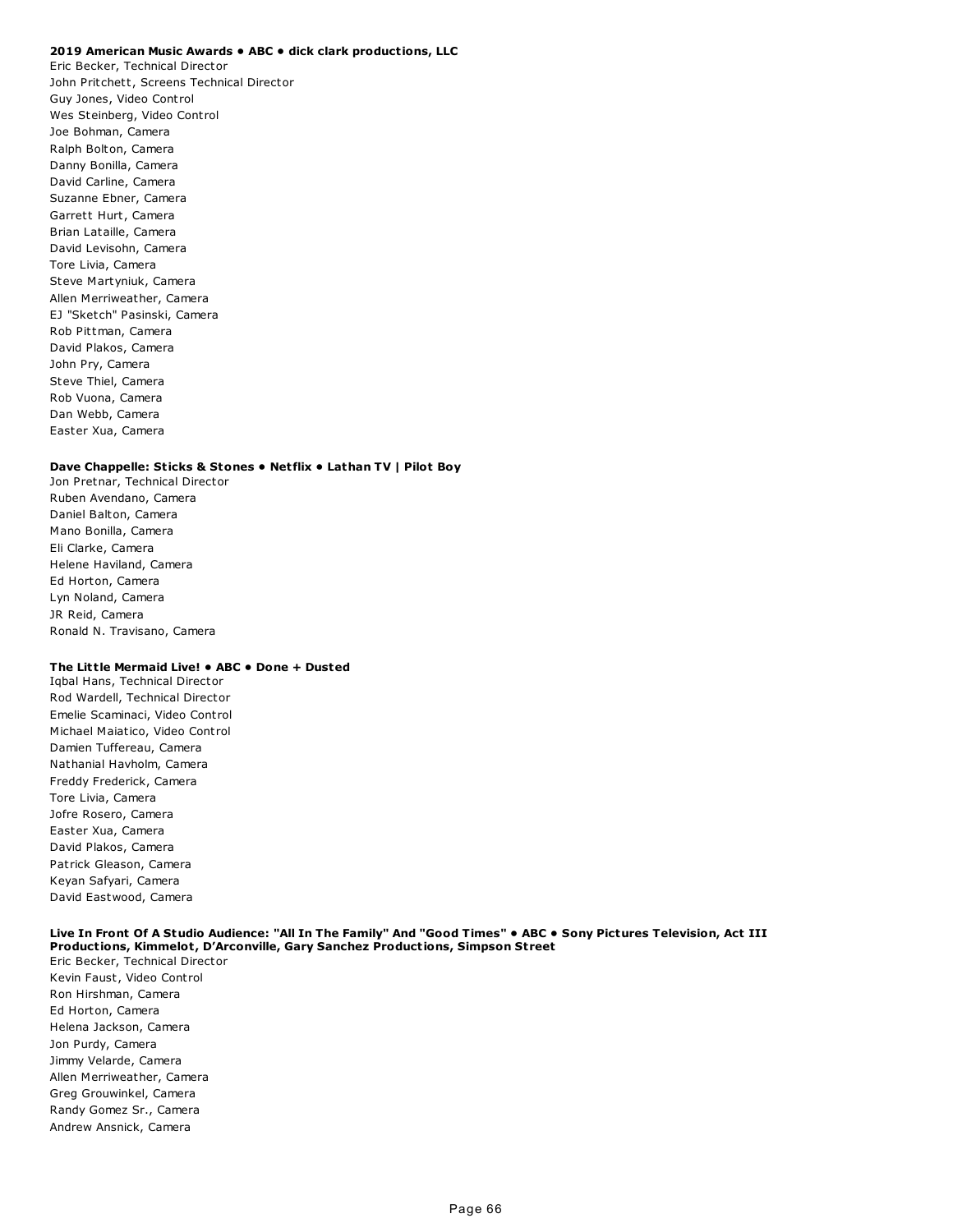### **The Oscars • ABC • The Academy of Motion Picture Arts and Sciences**

Eric Becker, Technical Director John Pritchett, Technical Director Kenneth Shapiro, Technical Director Terrance Ho, Video Control Mark Sanford, Video Control Guy Jones, Video Control Robert Del Russo, Camera David Eastwood, Camera David Carline, Camera Suzanne Ebner, Camera Jay Kulick, Camera Dan Webb, Camera Shaun Harkins, Camera Garrett Hurt, Camera Tore Livia, Camera Allen Merriweather, Camera Lyn Noland, Camera Freddy Fredericks, Camera George Prince, Camera Ralph Bolton, Camera Rob Palmer, Camera David Plakos, Camera Easter Xua, Camera Rob Balton, Camera Danny Bonilla, Camera

# **Outstanding Writing For A Comedy Series**

The Good Place . Whenever You're Ready . NBC . Universal Television in association with Fremulon and 3 Arts **Entertainment**

Michael Schur, Written by

**The Great • The Great • Hulu • Civic Center Media / MRC Television** Tony McNamara, Written by

**Schitt's Creek • Happy Ending • Pop TV • Not A Real Company Productions, Inc.** Daniel Levy, Written by

**Schitt's Creek • The Presidential Suite • Pop TV • Not A Real Company Productions, Inc.** David West Read, Written by

**What We Do In The Shadows • Collaboration • FX Networks • FX Productions** Sam Johnson, Written by Chris Marcil, Written by

**What We Do In The Shadows • Ghosts • FX Networks • FX Productions** Paul Simms, Written by

**What We Do In The Shadows • On The Run • FX Networks • FX Productions** Stefani Robinson, Written by

# **Outstanding Writing For A Drama Series**

Better Call Saul . Bad Choice Road . AMC . High Bridge, Crystal Diner, Gran Via Productions and Sony Pictures Television Thomas Schnauz, Written by

Better Call Saul . Bagman . AMC . High Bridge, Crystal Diner, Gran Via Productions and Sony Pictures Television Gordon Smith, Written by

**The Crown • Aberfan • Netflix • Left Bank Pictures in association with Sony Pictures Television** Peter Morgan, Written by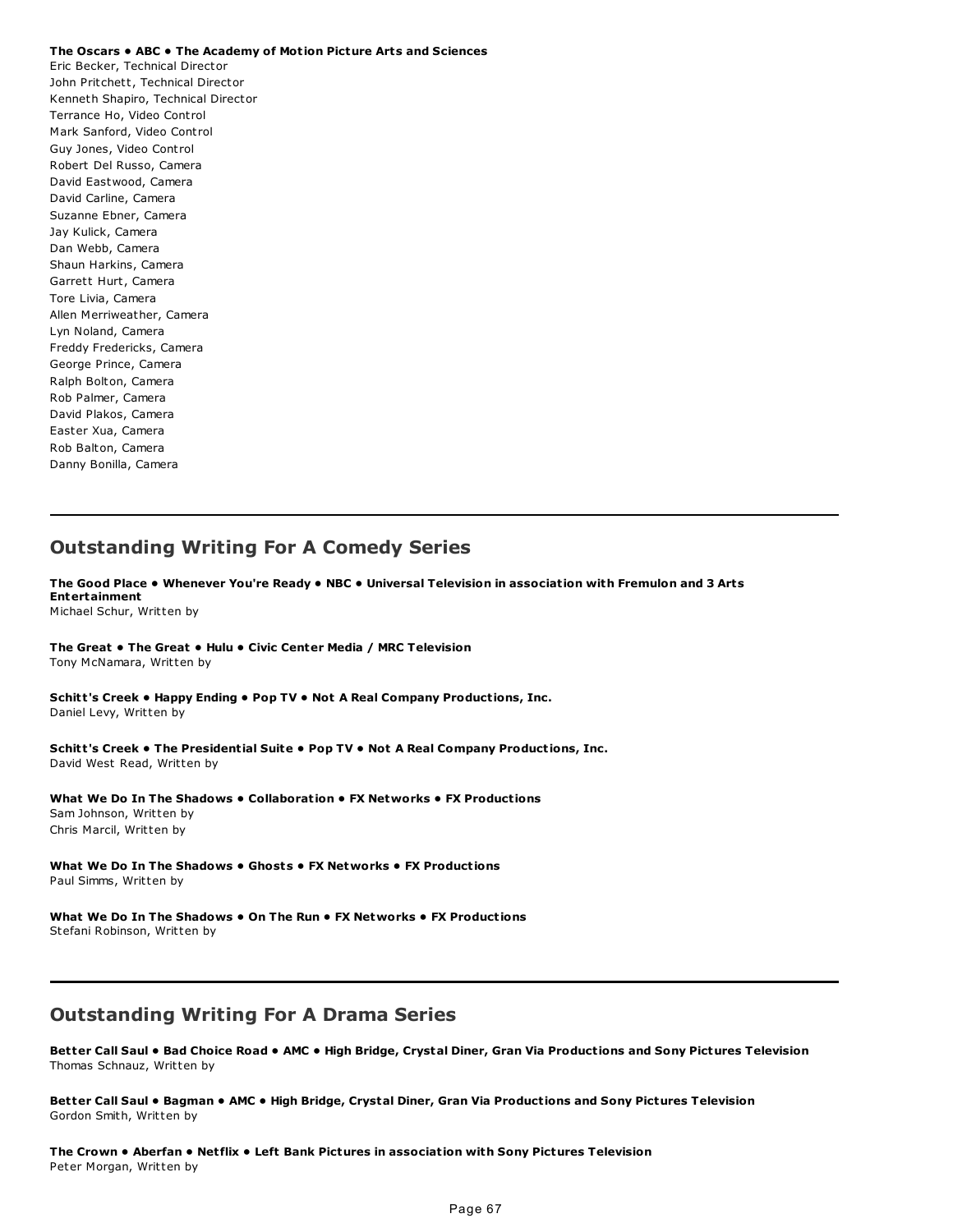**Ozark • All In • Netflix • MRC Television** Chris Mundy, Written by

#### **Ozark • Boss Fight • Netflix • MRC Television** John Shiban, Written by

**Ozark • Fire Pink • Netflix • MRC Television** Miki Johnson, Written by

Succession . This Is Not For Tears . HBO . HBO Entertainment in association with Project Zeus, Hyperobject Industries and **Gary Sanchez Productions** Jesse Armstrong, Written by

## **Outstanding Writing For A Limited Series, Movie Or Dramatic Special**

**Mrs. America • Shirley • FX Networks • FX Productions** Tanya Barfield, Written by

**Normal People • Episode 3 • Hulu • Hulu Originals in association with BBC** Sally Rooney, Written by

Alice Birch, Written by

### **Unbelievable • Episode 1 • Netflix • CBS Television Studios**

Susannah Grant, Teleplay by Michael Chabon, Teleplay by Ayelet Waldman, Teleplay by

**Unorthodox • Part 1 • Netflix • Studio Airlift and RealFilm** Anna Winger, Written by

Watchmen . This Extraordinary Being . HBO . HBO in association with White Rabbit, Warner Bros. Television, DC and **Paramount Television** Damon Lindelof, Written by Cord Jefferson, Written by

# **Outstanding Writing For A Variety Series**

**The Daily Show With Trevor Noah • Comedy Central • Central Productions, LLC** Dan Amira, Head Writer Lauren Sarver Means, Senior Writer Daniel Radosh, Senior Writer David Angelo, Writer Devin Delliquanti, Writer Zach DiLanzo, Writer Geoff Haggerty, Writer Josh Johnson, Writer David Kibuuka, Writer Matt Koff, Writer X Mayo, Writer Christiana Mbakwe, Writer Dan McCoy, Writer Trevor Noah, Writer Joseph Opio, Writer Randall Otis, Writer Zhubin Parang, Writer Kat Radley, Writer Scott Sherman, Writer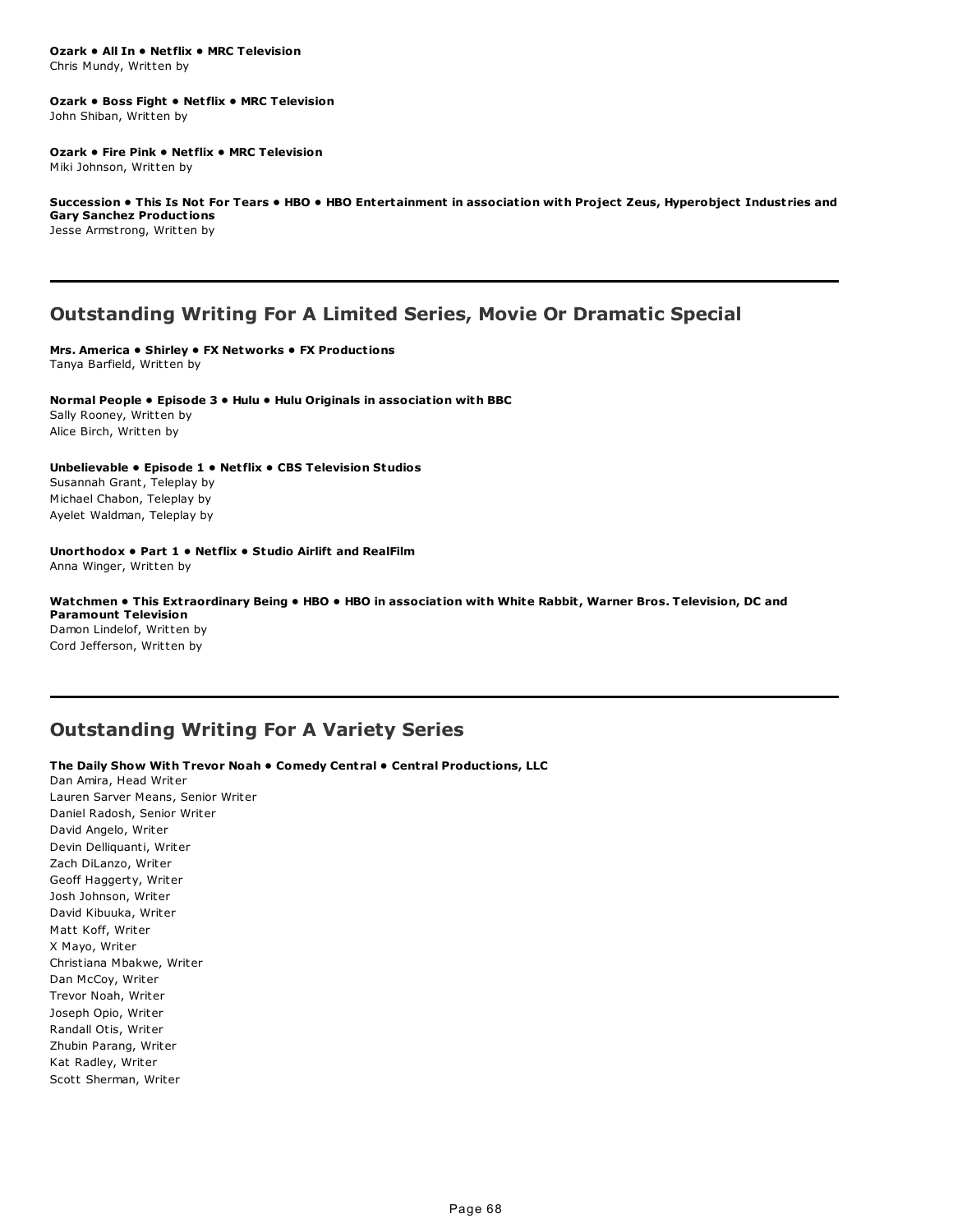#### **Full Frontal With Samantha Bee • TBS • Jax Media with Randy and Pam's Quality Entertainment**

Samantha Bee, Writer Pat Cassels, Writer Kristen Bartlett, Head Writer Mike Drucker, Head Writer Melinda Taub, Head Writer Nicole Silverberg, Writing Supervised By Joe Grossman, Writing Supervised By Sean Crespo, Writer Mathan Erhardt, Writer Miles Kahn, Writer Sahar Rizvi, Writer Alison Zeidman, Writer

## Last Week Tonight With John Oliver • HBO • HBO Entertainment in association with Sixteen String Jack Productions and

**Avalon Television** Dan Gurewitch, Senior Writer Jeff Maurer, Senior Writer Jill Twiss, Senior Writer Juli Weiner, Senior Writer John Oliver, Written by Tim Carvell, Written by Daniel O'Brien, Written by Owen Parsons, Written by Charlie Redd, Written by Joanna Rothkopf, Written by Ben Silva, Written by Seena Vali, Written by

### **Late Night With Seth Meyers • NBC • Universal Television and Broadway Video**

Alex Baze, Head Writer Jermaine Affonso, Written by Karen Chee, Written by Bryan Donaldson, Written by Sal Gentile, Written by Matt Goldich, Written by Dina Gusovsky, Written by Jenny Hagel, Written by Allison Hord, Written by Mike Karnell, Written by John Lutz, Written by Seth Meyers, Written by Ian Morgan, Written by Seth Reiss, Writing Supervised by Amber Ruffin, Written by Mike Scollins, Written by Mike Shoemaker, Written by Ben Warheit, Written by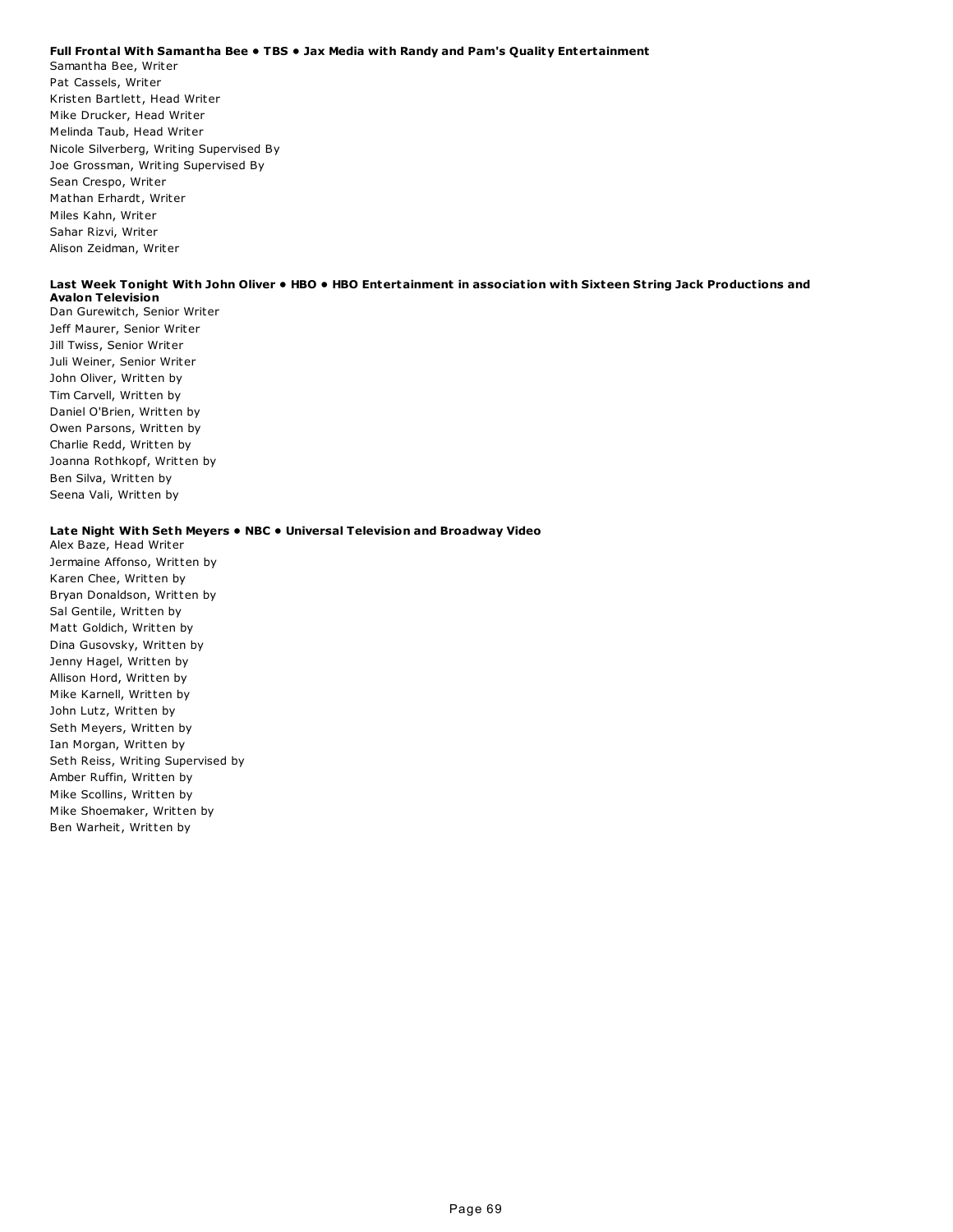#### **The Late Show With Stephen Colbert • CBS • CBS Television Studios**

Ariel Dumas, Head Writer Jay Katsir, Head Writer Stephen Colbert, Written by Michael Brumm, Written by River Clegg, Written by Aaron Cohen, Written by Nicole Conlan, Written by Paul Dinello, Written by Glenn Eichler, Written by Django Gold, Written by Gabe Gronli, Written by Barry Julien, Written by Daniel Kibblesmith, Written by Eliana Kwartler, Written by Matt Lappin, Written by Felipe Torres Medina, Written by Opus Moreschi, Written by Asher Perlman, Written by Tom Purcell, Written by Kate Sidley, Written by Brian Stack, Written by John Thibodeaux, Written by Steve Waltien, Written by

## **Outstanding Writing For A Variety Special**

**Dave Chappelle: Sticks & Stones • Netflix • Lathan TV | Pilot Boy** Dave Chappelle, Written by

**Hannah Gadsby: Douglas • Netflix • Irwin Entertainment** Hannah Gadsby, Written by

**John Mulaney & The Sack Lunch Bunch • Netflix • 3 Arts Entertainment** John Mulaney, Written by Marika Sawyer, Written by

#### **Patton Oswalt: I Love Everything • Netflix • Jax Media** Patton Oswalt, Written by

## **Seth Meyers: Lobby Baby • Netflix • Irwin Entertainment**

Seth Meyers, Written by

## **Outstanding Writing For A Nonfiction Program**

**Beastie Boys Story • Apple TV+ • Fresh Bread / Pulse Films** Mike Diamond, Written by Adam Horovitz, Written by Spike Jonze, Written by

#### The Cave . National Geographic . A Danish Documentary Production in co-production with Ma.Ja.De Hecat Studio Paris **Madam Films**

Alisar Hasan, Written by Feras Fayyad, Written by

Circus Of Books . Netflix . A FutureClown Production in association with Passion Pictures and Neon Heart Productions Rachel Mason, Written by Kathryn Robson, Written by

**Don't F\*\*k With Cats: Hunting An Internet Killer • Closing The Net • Netflix • A RAW Production** Mark Lewis, Written by